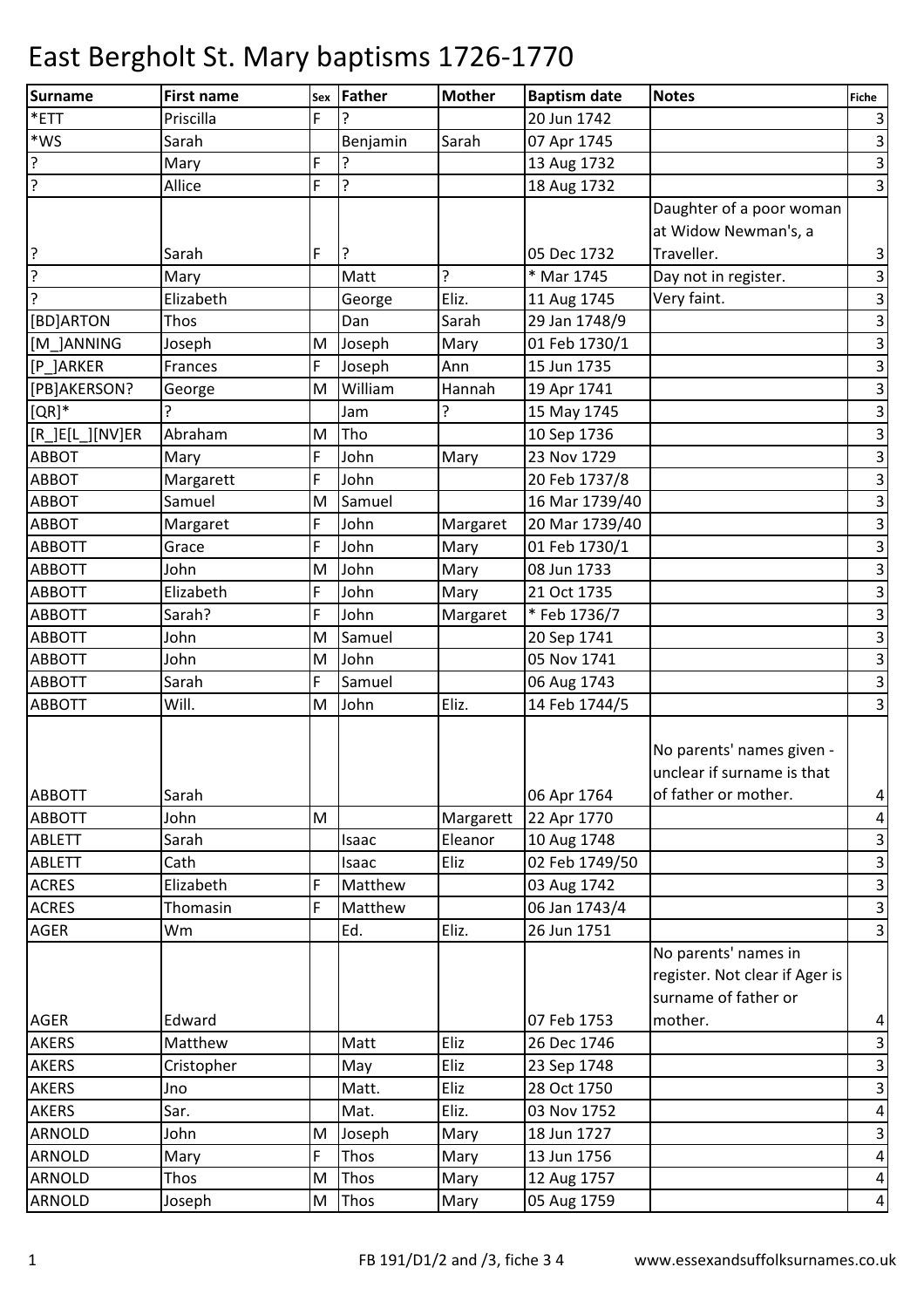| Surname         | <b>First name</b> | <b>Sex</b> | Father  | <b>Mother</b> | <b>Baptism date</b> | Notes                                                                           | <b>Fiche</b>            |
|-----------------|-------------------|------------|---------|---------------|---------------------|---------------------------------------------------------------------------------|-------------------------|
| <b>ARNOLD</b>   | Sarah             | F          | Thos    | Mary          | 07 Apr 1762         |                                                                                 | $\vert$                 |
| <b>ARNOLD</b>   | Elizth            | F          | Thos    | Elizth        | 23 Feb 1766         |                                                                                 | $\vert$                 |
| <b>ARNOLD</b>   | Joseph            | M          | Thos    | Elizth        | 25 Dec 1767         |                                                                                 | $\vert 4 \vert$         |
| <b>ARNOLD</b>   | Rachel            | F          | Thos    | Elizth        | 01 Oct 1769         |                                                                                 | $\vert 4 \vert$         |
| <b>ASKEW</b>    | Mary              | F          | Robt    |               | 28 Jul 1733         |                                                                                 | $\overline{\mathbf{3}}$ |
| <b>ASKEW</b>    | Thomas            | M          | Tho     |               | 02 Sep 1733         |                                                                                 | $\vert$ 3               |
| <b>ASKEW</b>    | Robert            | M          | Robert  |               | 30 Jul 1737         |                                                                                 | $\overline{\mathbf{3}}$ |
| <b>ASKEW</b>    | Joseph            | M          | Robt    | Mary          | 08 Apr 1739         |                                                                                 | $\vert$ 3               |
| <b>ASKEW</b>    | Robert            | M          | Robt    | Mary          | 30 Nov 1741         |                                                                                 | $\overline{\mathbf{3}}$ |
| <b>ASKEW</b>    | Sarah             | F          | Robt    |               | 22 Apr 1744         |                                                                                 | $\vert$ 3               |
| <b>ASKEW</b>    | Martha            |            | Robt    | Mary          | 10 Oct 1746         |                                                                                 | $\overline{\mathbf{3}}$ |
| <b>ASKEW</b>    | Thos              |            | Thos    | Martha        | 18 Jun 1747         |                                                                                 | $\vert$ 3               |
| <b>ASKEW</b>    | Mary              |            | Rob     | Eliz          | 28 Dec 1748         |                                                                                 | $\vert$ 3               |
| ASKEW           | Rose              |            | Robt    | Mary          | 01 Jan 1751/2       |                                                                                 | $\overline{\mathbf{3}}$ |
| <b>ASKEW</b>    | Robert            | M          | Robert  | Mary          | 13 Oct 1765         |                                                                                 | $\vert 4 \vert$         |
| <b>ASKEW</b>    | Mary              | F          | Robert  | Mary          | 19 Oct 1766         |                                                                                 | $\vert 4 \vert$         |
| <b>ASKEW</b>    | Thos              | M          | Robt    | Mary          | 22 May 1768         |                                                                                 | $\vert 4 \vert$         |
| <b>ASKEW</b>    | Joseph            | M          | Robert  | Mary          | 17 Dec 1769         |                                                                                 | $\overline{a}$          |
| <b>ATKINSON</b> | Willm             | M          | Willm   | Eliz          | 27 Apr 1755         |                                                                                 | $\overline{a}$          |
| <b>ATKINSON</b> | Elizth            | F          | Willm   | Eliz          | 04 Jun 1757         |                                                                                 | $\vert$                 |
| <b>ATKINSON</b> | John              | M          | Wm      | Eliz.         | 02 Sep 1759         |                                                                                 | $\pmb{4}$               |
| <b>ATKINSON</b> | Sarah             | F          | Willm   | Sarah         | 15 Nov 1761         |                                                                                 | $\pmb{4}$               |
| $B[R_][E_]TT$   | John              | M          | Richard |               | 02 Apr 1735         |                                                                                 | $\overline{\mathbf{3}}$ |
| <b>B</b> FORD   | Edward            | M          | John    | Elizabeth     | 28 Apr 1732         |                                                                                 | $\vert$ 3               |
| BA[T_][S_]ON    | John              | M          | John    |               | 03 Apr 1735         |                                                                                 | $\overline{\mathbf{3}}$ |
| <b>BACON</b>    | Robert            |            | Robt    |               | 03 Jul 1736         | A twin                                                                          | $\overline{3}$          |
| <b>BACON</b>    | John              |            | Robt    |               | 03 Jul 1736         | A twin                                                                          | $\vert$ 3               |
| <b>BAINS</b>    | Wm                | M          | Wm      | Jane          | 02 Mar 1741/2       | The father is a soldier.                                                        | $\overline{\mathbf{3}}$ |
| <b>BAKER</b>    | Simon             | M          | William | Ann           | 02 Jun 1727         |                                                                                 | $\overline{\mathbf{3}}$ |
| <b>BAKER</b>    | William           | M          | William | Ann           | 06 Aug 1729         |                                                                                 | $\overline{3}$          |
| <b>BAKER</b>    | Hannah            | F          | William | Ann           | 01 Oct 1731         |                                                                                 | $\vert$ 3               |
| <b>BAKER</b>    | Deborah           | F          | Will    | Elizabeth     | 29 Sep 1732         |                                                                                 | $\vert$ 3               |
| <b>BAKER</b>    | Mary              | F          | William | Elizabeth     | 18 Nov 1733         |                                                                                 | $\overline{\mathbf{3}}$ |
| <b>BAKER</b>    | John              | M          | William | Ann           | 06 Dec 1733         |                                                                                 | $\overline{\mathbf{3}}$ |
| <b>BAKER</b>    | Sarah             | F          | William | Elizabeth     | 04 May 1737         |                                                                                 | $\overline{3}$          |
| <b>BAKER</b>    | Simon             | M          | Wm      | Hannah        | 20 Jan 1737/8       |                                                                                 | $\vert$ 3               |
| <b>BAKER</b>    | Sarah             | F          | Willm   | Elizabeth     | 29 Jul 1739         |                                                                                 | $\vert$ 3               |
| <b>BAKER</b>    | William           |            | Will    | Hanh          | 26 Dec 1753         |                                                                                 | $\vert 4 \vert$         |
| <b>BAKER</b>    | John              | M          | William | Hannah        | 26 Mar 1755         |                                                                                 | $\vert 4 \vert$         |
|                 |                   |            |         |               |                     | No parents' names in<br>register. Not clear if Baker<br>is surname of father or |                         |
| <b>BAKER</b>    | Eliz              |            |         |               | 21 May 1756         | mother.                                                                         | $\vert 4 \vert$         |
| <b>BAKER</b>    | Isaac             | M          | Willm   | Hannah        | 23 Nov 1756         |                                                                                 | $\vert 4 \vert$         |
| <b>BAKER</b>    | Hannah            | F          | Wm      | Hannah        | 29 Mar 1758         |                                                                                 | $\vert$                 |
| <b>BAKER</b>    | John              | M          | John    | Ann           | 20 Dec 1761         |                                                                                 | $\vert 4 \vert$         |
| <b>BALDRY</b>   | Avise             | F          | Henry   | Ann           | 27 Jul 1740         |                                                                                 | $\vert$ 3               |
| BAR[RT][AU]LL   | John              | M          | John    |               | 11 Mar 1743/4       |                                                                                 | $\vert$ 3               |
| <b>BARKER</b>   | John              | M          | John    | Mary          | 08 Mar 1758         |                                                                                 | $\vert 4 \vert$         |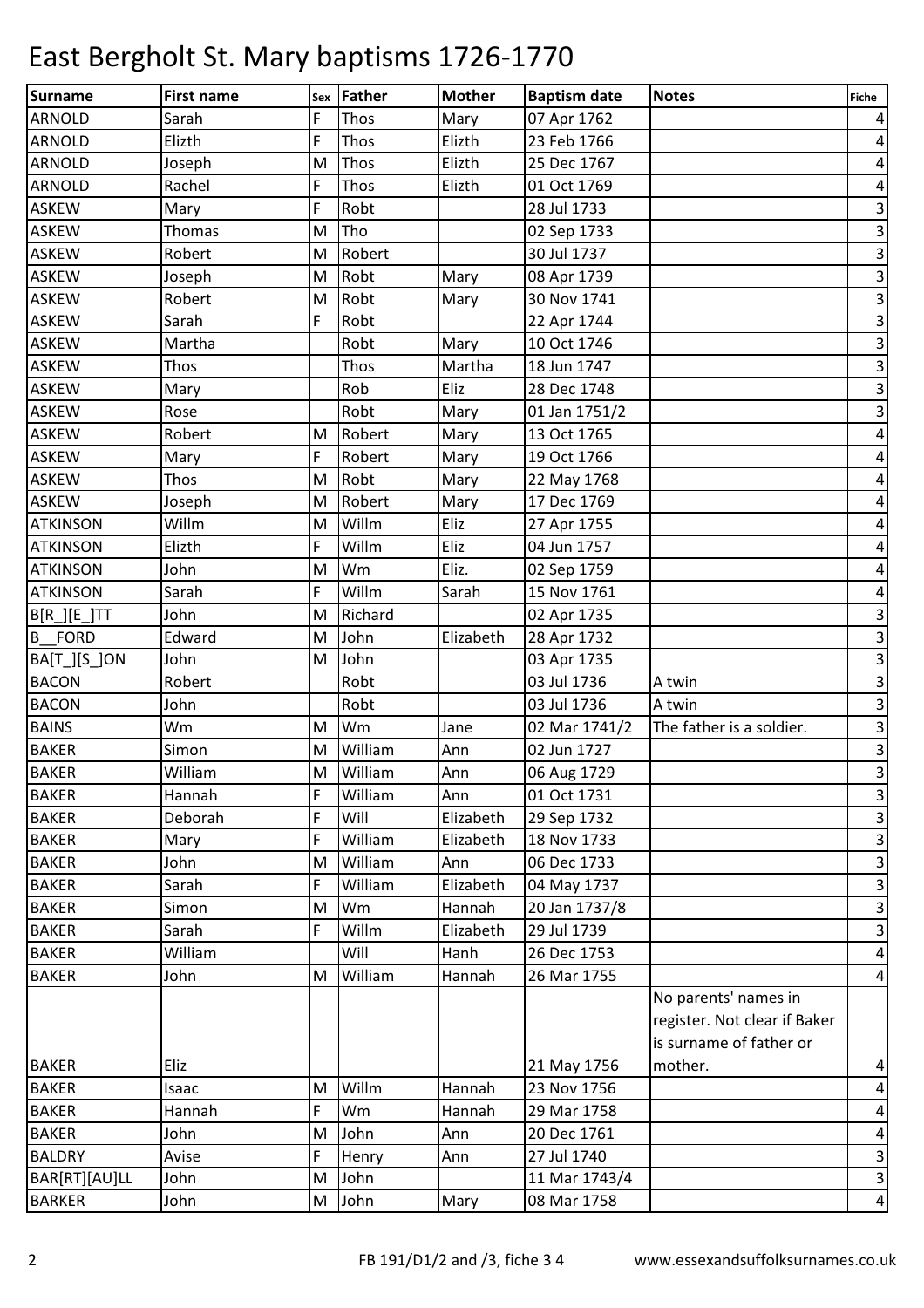| <b>Surname</b>  | <b>First name</b> | Sex | <b>Father</b> | <b>Mother</b> | <b>Baptism date</b> | <b>Notes</b>             | <b>Fiche</b>            |
|-----------------|-------------------|-----|---------------|---------------|---------------------|--------------------------|-------------------------|
| <b>BARTLETT</b> | Alice             | F   | John          | Mary          | 02 Jun 1736         |                          | $\vert$ 3               |
| <b>BARTLETT</b> | Elizabeth         | F   | John          |               | *Feb 1737/8         | Date is given as 30 Feb. | $\overline{\mathbf{3}}$ |
| <b>BARTLETT</b> | Abrahm            |     | Jno           | Mary          | 30 Apr 1746         |                          | $\vert$ 3               |
| <b>BASKET</b>   | Richd             |     | Rd            | Eliz          | 01 Jan 1746/7       |                          | $\overline{\mathbf{3}}$ |
| <b>BASKET</b>   | Martha            |     | Rd            | Eliz          | 06 Jan 1747/8       |                          | $\vert$ 3               |
| <b>BASKETT</b>  | Rd                |     | Rd            | Eliz          | 25 Oct 1749         |                          | $\overline{\mathbf{3}}$ |
| <b>BASKETT</b>  | Sarah             | F   | Rich.         | Ann           | 06 Mar 1765         | Dead                     | $\vert 4 \vert$         |
| <b>BASKETT</b>  | James             | M   | Richd         | Ann           | 19 Oct 1766         |                          | $\overline{a}$          |
| <b>BASKETT</b>  | Richd             | M   | Richd         | Ann           | 10 Jul 1768         |                          | $\pmb{4}$               |
| <b>BASKETT</b>  | Ann               | F   | Richd         | Ann           | 22 Apr 1770         |                          | $\vert 4 \vert$         |
| <b>BEAL</b>     | Sarah             | F   | Simon         |               | 26 Mar 1735         |                          | $\overline{\mathbf{3}}$ |
| <b>BEAL</b>     | Sarah             | F   | Samuel        |               | 21 Jul 1736         |                          | $\vert$ 3               |
| <b>BEAL</b>     | Timothy           | M   | Samuel        | Sarah         | 20 Apr 1741         |                          | $\vert$ 3               |
| <b>BECKWITH</b> | John              | M   | Robt          | Eliz          | 30 Mar 1755         |                          | $\vert 4 \vert$         |
| <b>BECKWITH</b> | Mary              | F   | John          | Martha        | 06 Apr 1764         |                          | $\overline{a}$          |
| <b>BEDFORD</b>  | John              | M   | John?         | Elizabeth     | 08 May 1730         |                          | $\overline{\mathbf{3}}$ |
| <b>BEDFORD</b>  | John              | M   | John          |               | 01 Jan 1734/5       |                          | $\vert$ 3               |
| <b>BEDFORD</b>  | Mary              | F   | John          |               | 26 Mar 1738         |                          | $\vert$ 3               |
| <b>BEDFORD</b>  | Alice             |     | Jno           | Eliz          | 03 Apr 1747         |                          | $\vert$ 3               |
| <b>BENNET</b>   | John              | M   | Tho           | Mary          | 15 Nov 1732         |                          | $\overline{3}$          |
| <b>BENNET</b>   | John              | M   | Tho           | Mary          | 09 Oct 1736         |                          | $\overline{\mathbf{3}}$ |
| <b>BENNET</b>   | Francis           | M   | Francis       | Sarah         | 09 Jul 1746         |                          | $\vert$ 3               |
| <b>BENNET</b>   | Sarah             |     | Francis       | Mary          | 10 Sep 1750         |                          | $\overline{\mathbf{3}}$ |
| <b>BENNETT</b>  | Thomas            | M   | Thomas        | Mary          | 02 Jul 1729         |                          | $\vert$ 3               |
| <b>BENNETT</b>  | William           | M   | Thomas        |               | 13 Apr 1731         |                          | $\overline{3}$          |
| <b>BENNETT</b>  | Mary              | F   | Tho           | Mary          | 20 Mar 1733/4       |                          | $\overline{\mathbf{3}}$ |
| <b>BENNETT</b>  | Sarah             | F   | Thomas        |               | 03 Sep 1738         |                          | $\mathbf{3}$            |
| <b>BERD</b>     | Sarah             | F   | Saml          | Mary          | 11 Sep 1768         |                          | $\pmb{4}$               |
| <b>BERRY</b>    | Elizabeth         | F   | Joseph        | Rose          | 17 Oct 1729         |                          | $\overline{\mathbf{3}}$ |
| <b>BEUL</b>     | William           | M   | Samuel        | Sarah         | 03 Jan 1738/9       |                          | $\overline{3}$          |
| <b>BIGSBY</b>   | Thomas            | M   | Thos          | Susan         | 13 Feb 1729/30      |                          | $\vert$ 3               |
| <b>BINE</b>     | James             | M   | Robt          | Mary          | 11 Jun 1769         |                          | $\vert 4 \vert$         |
| <b>BINES</b>    | Wm                |     | Wm            | Mary          | 05 Aug 1750         |                          | $\overline{3}$          |
| <b>BINES</b>    | Eliz              |     | Wm            | Mary          | 22 Dec 1752         |                          | $\vert 4 \vert$         |
| <b>BINES</b>    | Robt              | M   | Robert        | Mary          | 26 Jan 1755         |                          | $\vert 4 \vert$         |
| <b>BINES</b>    | Joseph            | M   | Wm            | Mary          | 10 Aug 1755         |                          | $\vert 4 \vert$         |
| <b>BINES</b>    | Mary              | F   | Robt          | Mary          | 25 May 1757         |                          | $\vert 4 \vert$         |
| <b>BINES</b>    | Mary              | F   | Wm            | Mary          | 30 Oct 1757         |                          | $\vert 4 \vert$         |
| <b>BINES</b>    | Sarah             | F   | Robt          | Sarah         | 12 Jul 1758         |                          | $\vert 4 \vert$         |
| <b>BINES</b>    | Hannah            | F   | Rob           | Mary          | 25 May 1760         |                          | $\vert 4 \vert$         |
| <b>BIRCH</b>    | Eliz              |     | Jos           | Eliz          | 29 Aug 1750         |                          | $\overline{\mathbf{3}}$ |
| <b>BIRCH</b>    | Dan               |     | Jno           | Eleanor       | 13 May 1752         |                          | $\overline{\mathbf{3}}$ |
| <b>BIRD</b>     | Elizabeth         | F   | Samuel        |               | 09 Jul 1726         |                          | $\overline{\mathbf{3}}$ |
| <b>BIRD</b>     | Susan             | F   | John          |               | 03 Jul 1743         |                          | $\overline{\mathbf{3}}$ |
| <b>BIRD</b>     | Jno               |     | Jno           | Susanna       | 06 Dec 1745         |                          | $\overline{3}$          |
| <b>BIRD</b>     | Wm                |     | Jno           | Susan         | 11 Sep 1747         |                          | $\overline{\mathbf{3}}$ |
| <b>BIRD</b>     | Sarah             |     | Jno           | Susan         | 28 Jul 1749         |                          | $\overline{\mathbf{3}}$ |
| <b>BIRD</b>     | Eliz              |     | Jno           | Sar.          | 19 Jan 1751/2       |                          | $\vert$ 3               |
| <b>BIRD</b>     | Martha            | F   | John          | Martha        | 05 Oct 1757         |                          | $\vert 4 \vert$         |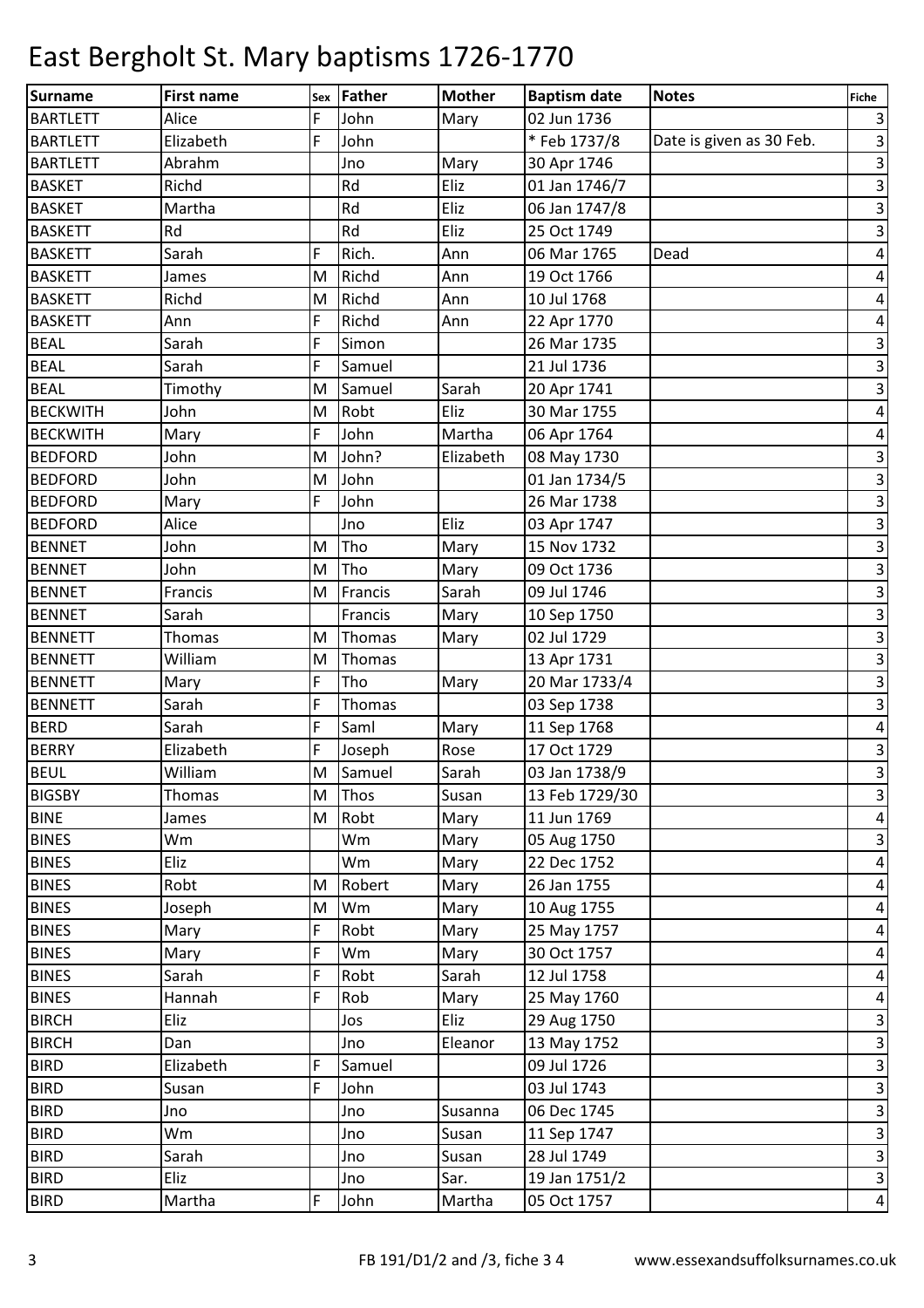| <b>Surname</b>  | <b>First name</b> | Sex | Father | <b>Mother</b> | <b>Baptism date</b> | <b>Notes</b>              | <b>Fiche</b>            |
|-----------------|-------------------|-----|--------|---------------|---------------------|---------------------------|-------------------------|
| <b>BIRD</b>     | Martha            | F   | John   | Mary          | 11 Feb 1759         |                           | $\vert 4 \vert$         |
| <b>BIRD</b>     | Mary              | F   | John   | Mary          | 15 Apr 1759         |                           | $\vert 4 \vert$         |
| <b>BIRD</b>     | Sarah             | F   | John   | Martha        | 22 Aug 1760         |                           | $\vert 4 \vert$         |
| <b>BIRD</b>     | John              | M   | John   | Mary          | 05 Feb 1761         |                           | $\vert 4 \vert$         |
| <b>BIRD</b>     | Mary              | F   | John   | Mary          | 19 Sep 1762         |                           | $\vert 4 \vert$         |
| <b>BLASEBY</b>  | John              | M   | John   |               | 08 Sep 1739         |                           | $\vert$ 3               |
| <b>BLOSS</b>    | Margartt.         | F   | Jonan. | Hannh.        | 27 Aug 1758         |                           | $\vert 4 \vert$         |
| <b>BOLEY</b>    | Richd             | M   | James  | Martha        | 10 Feb 1732/3       |                           | $\mathbf{3}$            |
| <b>BOND</b>     | Eliz              | F   | John   | Eliz          | 19 Jun 1763         |                           | $\vert 4 \vert$         |
| <b>BOND</b>     | Mary              | F   | John   | Elizth        | 20 Mar 1768         |                           | $\vert 4 \vert$         |
| <b>BORLEY</b>   | Hester            | F   | James  | Martha        | 08 Jan 1726/7       |                           | $\overline{\mathbf{3}}$ |
| <b>BORLEY</b>   | Ann               | F   | James  |               | 03 Apr 1739         |                           | $\vert$ 3               |
| <b>BORLEY</b>   | Stephen           | M   | James  |               | 25 Aug 1742         |                           | $\overline{\mathbf{3}}$ |
| <b>BOWER</b>    | Willm             | M   | Richd  | Deborh.       | 26 Feb 1758         |                           | $\vert 4 \vert$         |
| <b>BOWER</b>    | Isaac             | M   | Rich.  | Deboh.        | 20 May 1759         |                           | $\vert 4 \vert$         |
| <b>BRABY</b>    | Susan             | F   | Thomas |               | 07 Apr 1740         |                           | $\overline{\mathbf{3}}$ |
| <b>BRABY</b>    | Elizabeth         | F   | Thomas |               | 11 Dec 1741         |                           | $\overline{\mathbf{3}}$ |
| <b>BRABY</b>    | Martha            | F   | Thomas |               | 09 May 1744         |                           | $\overline{\mathbf{3}}$ |
| <b>BRETT</b>    | John              | M   | Richd  |               | 02 Nov 1734         |                           | $\vert$ 3               |
| <b>BRETT</b>    | Elizabeth         | F   | Richd  |               | 06 Jan 1736/7       |                           | $\overline{\mathbf{3}}$ |
| <b>BRETT</b>    | Abigail           | F   | Richd  |               | 03 May 1741         |                           | $\overline{3}$          |
| <b>BRICE</b>    | Jos.              | M   | Willm  | Mary          | 17 Apr 1763         |                           | $\vert 4 \vert$         |
| <b>BROOK</b>    | Sarah             | F   | Willm  | Sarah         | 16 May 1756         |                           | $\vert 4 \vert$         |
| <b>BROOKS</b>   | Willm             | M   | Willm  | Mary          | 05 Jan 1755         |                           | $\vert 4 \vert$         |
| <b>BROOKS</b>   | Mary              | F   | Wm     | Sarah         | 29 Jan 1758         |                           | $\vert 4 \vert$         |
| <b>BROOKS</b>   | Sarah             | F   | Wm     | Sarah         | 08 Jul 1759         |                           | $\overline{a}$          |
| <b>BULL</b>     | Joseph Usher      | M   | Usher  | Frances       | 17 Dec 1727         |                           | $\mathbf{3}$            |
| <b>BULL</b>     | John              | M   | Usher  | Frances       | 11 Apr 1731         |                           | $\overline{\mathbf{3}}$ |
| BULL            | Frances           | F   | Usher  |               | 15 Aug 1733         |                           | $\overline{\mathbf{3}}$ |
| <b>BULL</b>     | Margaret          | F   | Usher  | Frances       | 01 Aug 1735         |                           | $\overline{3}$          |
| <b>BURROWS</b>  | Thomas            | M   | John   |               | 12 Jan 1741/2       |                           | $\vert$ 3               |
| <b>BURROWS</b>  | Hannah            | F   | John   |               | 20 Feb 1743/4       |                           | $\vert$ 3               |
| <b>BURTON</b>   | Joseph            |     |        | Margarett     | 15 Feb 1731/2       | <b>Base child</b>         | $\overline{\mathbf{3}}$ |
| <b>CAGE</b>     | Robert            | M   | Robert | Melesent      | 17 Jul 1726         |                           | $\overline{\mathbf{3}}$ |
| <b>CAGE</b>     | Mileson           | F   | Robert | Millesent     | 12 Jan 1728/9       |                           | $\overline{\mathbf{3}}$ |
| <b>CAGE</b>     | Milleson          | F   | Robert | Milleson      | 29 Mar 1732         |                           | $\overline{3}$          |
|                 |                   |     |        |               |                     | Sex and name of child not |                         |
| CAGE            | ?                 |     | Robt   |               | 07 Sep 1739         | in register.              | $\vert$ 3               |
| <b>CART</b>     | Sarah             | F   | Robt   | Mary          | 25 Dec 1764         |                           | $\vert$                 |
| <b>CARTER</b>   | Mary              | F   | George | Mary          | 19 Dec 1731         |                           | $\overline{\mathbf{3}}$ |
| <b>CHAPLIN</b>  | Wm                |     | Wm     | Mary          | 24 Sep 1749         |                           | $\vert$ 3               |
| <b>CHAPLIN</b>  | Mary              |     | Wm     | Mary          | 21 Apr 1751         |                           | $\overline{\mathbf{3}}$ |
| <b>CHAPMAN</b>  | Mary              | F   | John   |               | 02 Jan 1733/4       |                           | $\overline{\mathbf{3}}$ |
| <b>CHEPMAN</b>  | Eliz              | F   | Willm  | Mary          | 23 Nov 1756         |                           | $\vert 4 \vert$         |
| <b>CHISNULL</b> | Sarah             | F   | Richd  | Sarah         | 29 Apr 1729         |                           | $\vert$ 3               |
| <b>CHURCH</b>   | Robert            | M   | Robt   |               | 19 Jun 1737         |                           | $\vert$ 3               |
| <b>CHURCH</b>   | William           | M   | Robt   | Mary          | 07 Feb 1738/9       |                           | $\overline{\mathbf{3}}$ |
| <b>CHURCH</b>   | Thomas            | M   | Robt   | Mary          | 06 Sep 1740         |                           | $\overline{3}$          |
| <b>CHURCH</b>   | Marye             | F   | Robt   | Mary          | 12 Aug 1741         |                           | $\overline{\mathbf{3}}$ |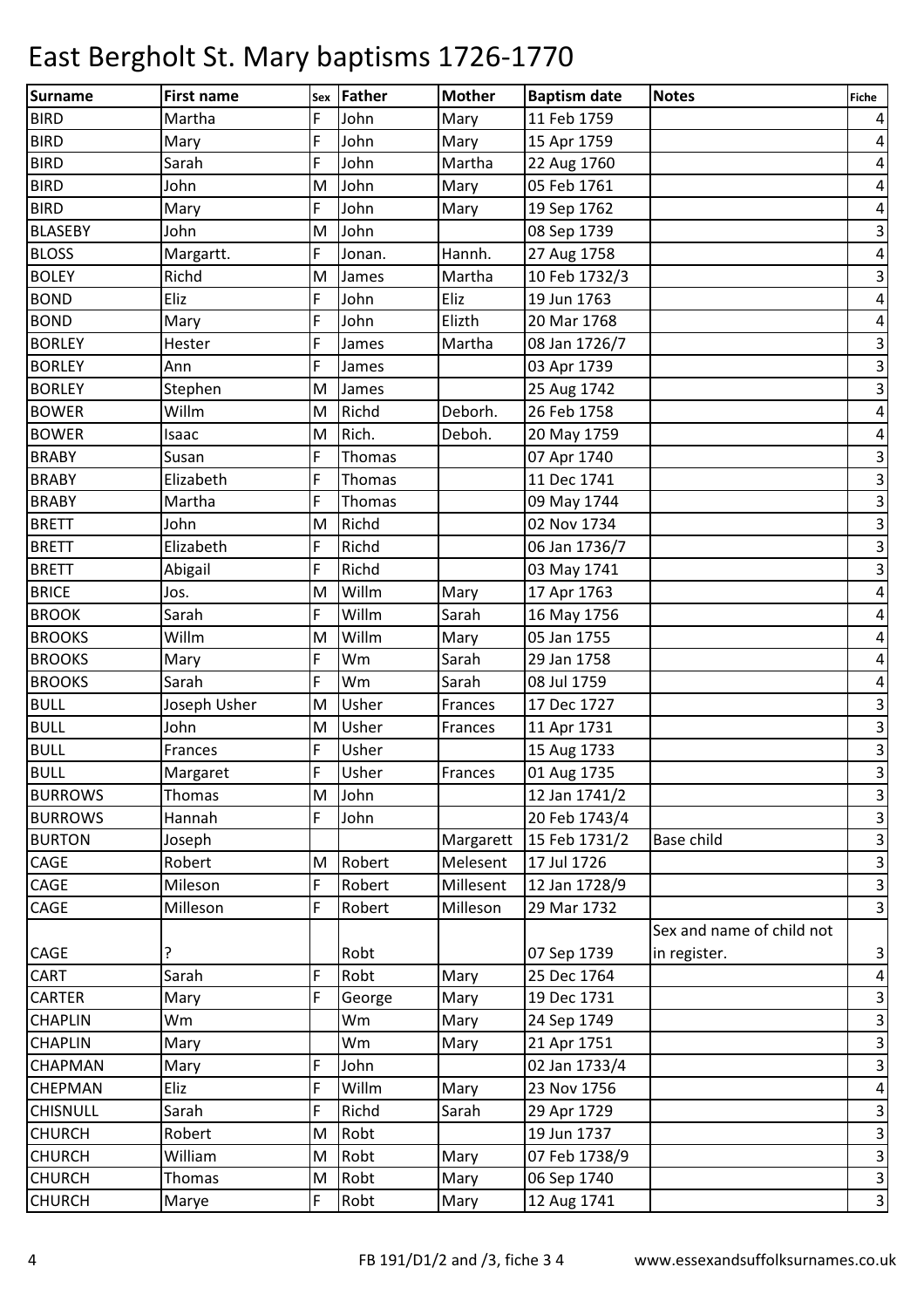| <b>Surname</b>    | <b>First name</b> | Sex | Father  | <b>Mother</b> | <b>Baptism date</b> | <b>Notes</b>               | <b>Fiche</b>            |
|-------------------|-------------------|-----|---------|---------------|---------------------|----------------------------|-------------------------|
| <b>CHURCH</b>     | John              | M   | Robt    |               | 12 Mar 1742/3       |                            | $\vert$ 3               |
| <b>CHURCH</b>     | Ann               | F   | Robt    |               | 04 Mar 1743/4       |                            | $\overline{3}$          |
| <b>CHURCH</b>     | Susanna           |     | Robt    | Mary          | 14 Dec 1746         |                            | $\overline{3}$          |
| <b>CHURCH</b>     | Mary              |     | Robt    | Mary          | 24 Jan 1747/8       |                            | $\overline{3}$          |
| <b>CHURCH</b>     | Eliz              | F   | Wm      | Eliz          | 24 Jun 1759         |                            | $\vert 4 \vert$         |
| <b>CHURCH</b>     | John              | M   | Willm   | Elizth        | 17 Nov 1765         |                            | $\vert 4 \vert$         |
| <b>CHURCH</b>     | Joseph            | M   | Willm   | Elizth        | 21 Feb 1768         |                            | $\overline{4}$          |
| <b>CHURCH</b>     | Sarah             | F   | Willm   | Elizth        | 25 Mar 1770         |                            | $\overline{a}$          |
| <b>CLARK</b>      | Ruth              | F   | Thomas  | Martha        | 12 May 1728         |                            | $\overline{\mathbf{3}}$ |
| <b>COLCHESTER</b> | Mary              | F   | Willm   |               | 09 Aug 1736         |                            | $\overline{\mathbf{3}}$ |
| <b>COLCHESTER</b> | Mary              | F   | Wm      | Mary          | 04 Feb 1738/9       |                            | ω                       |
| <b>COLE</b>       | Elizabeth         | F   | George  | Sarah         | 23 Feb 1728/9       |                            | $\overline{3}$          |
| COLE              | Matthew           | M   | John    |               | 20 Jun 1731         |                            | $\overline{3}$          |
|                   |                   |     |         |               |                     | Date not given. Appears    |                         |
| COLE              | Martha            | F   | John    |               | * * 1731            | amongst June baptisms.     | $\overline{3}$          |
| <b>COLE</b>       | Edward            | M   | Edward  |               | 02 Jul 1732         |                            | $\overline{\mathbf{3}}$ |
| <b>COLE</b>       | Sarah             | F   | Daniel  |               | 29 May 1734         |                            | $\overline{3}$          |
| COLE              | Edward            | M   | Edward  |               | 30 Aug 1735         |                            | $\overline{\mathbf{3}}$ |
| COLE              | Martha            | F   | Thos    | Martha        | 25 Dec 1761         |                            | $\vert 4 \vert$         |
| COLEMAN           | Martha            | F   | Samuel  |               | 10 Jun 1742         |                            | $\overline{3}$          |
| COLMAN?           | Francis           | F   | Robt    | Mary          | 23 Jul 1745         |                            | $\overline{\mathbf{3}}$ |
| <b>CONSTABLE</b>  | Anne              | F   | Golding | Anne          | 10 Feb 1768         | Born 23 Jan 1768           | $\vert 4 \vert$         |
| <b>CONSTABLE</b>  | Martha            | F   | Golding | Anne          | 12 Feb 1769         | Born 14 Jan 1769           | $\vert 4 \vert$         |
| <b>COOK</b>       | William           | M   | William |               | 04 Apr 1729         |                            | $\overline{\mathbf{3}}$ |
| <b>COOK</b>       | John              | M   | Willm   | Rose          | 10 May 1730         |                            | $\overline{\mathbf{3}}$ |
| <b>COOK</b>       | Marchal?          | M   | William | Sarah         | 02 Jun 1731         |                            | $\vert$ 3               |
| COOK              | John              | M   | Wm      | Rose          | 30 Jul 1732         |                            | $\overline{3}$          |
|                   |                   |     |         |               |                     | A child of (first name and |                         |
| <b>COOK</b>       |                   |     | William |               | 30 Apr 1741         | sex not in register).      | $\overline{\mathbf{3}}$ |
| <b>COOK</b>       | Thomas            |     |         | Mary          | 23 Mar 1741/2       | Twins. Bastard child.      | $\vert$ 3               |
| <b>COOK</b>       | Mary              |     |         | Mary          | 23 Mar 1741/2       | Twins. Bastard child.      | $\overline{3}$          |
| <b>COOK</b>       | Arthur            |     | Ar.     | Margt         | 11 Sep 1753         |                            | $\vert 4 \vert$         |
| COOK              | John              | M   | John    | Eliz.         | 31 Dec 1755         |                            | $\vert 4 \vert$         |
| COOK              | Thos              | M   | John    | Eliz.         | 10 Feb 1757         |                            | $\overline{a}$          |
| COOK              | Eliz              | F   | John    | Eliz          | 05 May 1758         |                            | $\vert 4 \vert$         |
| COOK              | Lydia             | F   | John    | Lydia         | 09 Oct 1759         |                            | $\vert 4 \vert$         |
| <b>COOK</b>       | Habbekick         | M   | John    | Eliz          | 02 Jul 1760         |                            | $\vert 4 \vert$         |
| COOK              | Sarah             | F   | Joseph  | Sarah         | 01 Jun 1766         |                            | $\overline{a}$          |
| <b>COOK</b>       | Alice             | F   | Jos.    | Sarah         | 07 Aug 1768         |                            | $\vert 4 \vert$         |
| COOK              | John              | M   | Joseph  | Sarah         | 08 Apr 1770         |                            | $\overline{a}$          |
| COOK?             | Mary              | F   | Tho     |               | 09 Apr 1738         |                            | $\overline{3}$          |
| <b>COOPER</b>     | James             | M   | Robt    |               | 24 Apr 1729         |                            | $\overline{\mathbf{3}}$ |
| <b>COOPER</b>     | Daniel            | M   | Daniel  | Phebe         | 16 Oct 1730         |                            | $\overline{\mathbf{3}}$ |
| <b>COOPER</b>     | Samuel            | M   | Samuel  | Martha        | 29 Jul 1740         |                            | $\overline{\mathbf{3}}$ |
| <b>COOPER</b>     | Abraham           | M   | Abra.   | Ann           | 04 Sep 1754         |                            | $\vert$                 |
| <b>COOPER</b>     | Abraham           | M   | Abm     | Ann           | 10 Mar 1757         |                            | $\vert 4 \vert$         |
| <b>COOPER</b>     | Susan             | F   | Ab      | Ann           | 13 Apr 1758         |                            | $\vert 4 \vert$         |
| <b>COOPER</b>     | Sarah             | F   | Abrm    | Ann           | 09 May 1760         |                            | $\vert 4 \vert$         |
| <b>COOPER</b>     | Eliz              | F   | Abm     | Ann           | 25 Sep 1761         |                            | $\vert 4 \vert$         |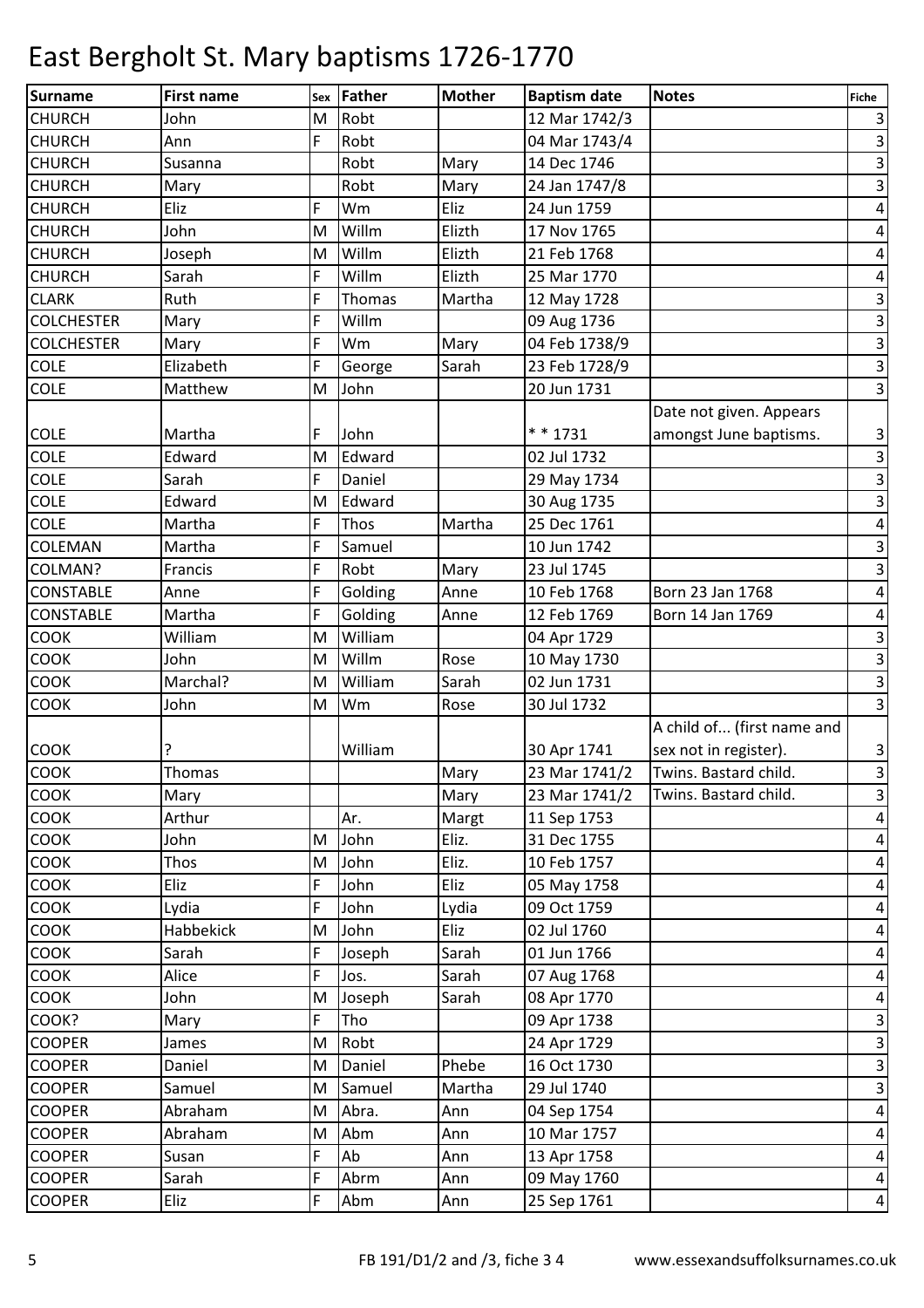| Surname          | <b>First name</b> | Sex | Father   | <b>Mother</b> | <b>Baptism date</b> | <b>Notes</b>                | <b>Fiche</b>            |
|------------------|-------------------|-----|----------|---------------|---------------------|-----------------------------|-------------------------|
| <b>COOPER</b>    | Sarah             | F   | Ab.      | Ann           | 19 Nov 1762         |                             | $\vert 4 \vert$         |
| <b>COOPER</b>    | Martha            | F   | Abram.   | Ann           | 01 May 1766         |                             | $\vert$                 |
| <b>COTTEN</b>    | Mary              | F   | Thomas   | Mary          | 24 Aug 1729         |                             | $\vert$ 3               |
| <b>COTTON</b>    | Thomas            | M   | Tho      | Mary          | 08 May 1728         |                             | $\overline{\mathbf{3}}$ |
| COTTON           | Mary              | F   | Thomas   | Mary          | 20 Sep 1735         |                             | $\vert$ 3               |
| COTTON           | William           | M   | Thomas   |               | 03 Jan 1738/9       |                             | $\overline{\mathbf{3}}$ |
| <b>CRACKNALL</b> | Joseph            | M   | Joseph   | Mary          | 25 Jul 1742         |                             | $\vert$ 3               |
| CRACKNALL        | Daniel            | M   | Joseph   |               | 06 Mar 1743/4       |                             | $\overline{\mathbf{3}}$ |
| <b>CRACKNALL</b> | Mary              |     | Jos.     | Mary          | 11 Apr 1746         |                             | $\overline{\mathbf{3}}$ |
| CRACKNALL        | Wm                |     | Jos      | Mary          | 27 Jan 1750/1       |                             | $\overline{3}$          |
| <b>CRACKNALL</b> | William           | M   | Jos.     | Mary          | 18 Jul 1754         |                             | $\vert 4 \vert$         |
| <b>CRACKNALL</b> | Christian         | F   | Jos      | Mary          | 14 Apr 1756         |                             | $\vert 4 \vert$         |
| <b>CRACKNALL</b> | Sarah             | F   | Jos.     | Mary          | 17 Jun 1759         |                             | $\vert 4 \vert$         |
|                  |                   |     |          |               |                     |                             |                         |
| <b>CREFFIELD</b> | Peter             | M   | Peter    | Thamar        | 16 Aug 1739         | Son of Mr Peter Creffield   | $\vert$ 3               |
|                  |                   |     |          |               |                     |                             |                         |
| <b>CREFFIELD</b> | Thamar            | M   | Peter    | Thamar        | 10 Oct 1740         | Son of Mr Peter Creffield   | $\vert$ 3               |
| <b>CROSS</b>     | Thomas            | M   | Thomas   |               | 02 Dec 1729         |                             | ω                       |
| DA[RW]*          | Daniel            | M   | Daniel   | Mary          | 10 May 1730         |                             | $\overline{\mathbf{3}}$ |
| <b>DAINES</b>    | Mary              | F   | John     |               | 30 Jul 1729         |                             | $\overline{\mathbf{3}}$ |
| <b>DAINES</b>    | Elizth            | F   | Bardwell | Elizth        | 05 Oct 1766         |                             | $\vert 4 \vert$         |
| <b>DAINS</b>     | Lidia             | F   | John     | Lydia         | 30 Aug 1730         |                             | $\overline{\mathbf{3}}$ |
| <b>DAINS</b>     | John              | M   | John     | Lidia         | 11 Mar 1732/3       |                             | $\overline{\mathbf{3}}$ |
| <b>DALTON</b>    | Mary              | F   | Jonath.  | Mary          | 26 Dec 1754         |                             | $\vert 4 \vert$         |
| <b>DANIEL</b>    | Edward            | M   | Edward   |               | 29 Jun 1742         |                             | $\overline{\mathbf{3}}$ |
| <b>DAVY</b>      | William           | M   | John     | Deborah       | 19 Jun 1726         |                             | $\vert$ 3               |
| <b>DAVY</b>      | Deborah           | F   | John     | Deborah       | 03 Oct 1727         |                             | $\overline{3}$          |
|                  |                   |     |          |               |                     | Daughter of John Davy       |                         |
| <b>DAVY</b>      | Deborah           | F   | John     | Deborah       | 23 Jul 1729         | junr.                       |                         |
| <b>DAY</b>       | Abram             |     | Jno      | Ann           | 20 Aug 1746         |                             | $\frac{3}{3}$           |
| <b>DEARSLEY</b>  | Arthur            |     | Ar.      | Ann           | 27 Feb 1746/7       |                             | $\vert$ 3               |
| <b>DEARSLEY</b>  | Jno               |     | Arth.    | Ann           | 11 Jan 1748/9       |                             | $\vert$                 |
| <b>DEARSLY</b>   | Ann               |     | Ar.      | Ann           | 01 Jan 1751/2       |                             | $\overline{\mathbf{3}}$ |
| <b>DEEVES</b>    | Susan             | F   | John     |               | 10 Aug 1727         |                             | $\overline{\mathbf{3}}$ |
| <b>DEEVES</b>    | Matthew           | M   | John     |               | 03 Sep 1738         |                             | $\overline{\mathbf{3}}$ |
| <b>DEEVES</b>    | Rachel            | F   | Samuel   |               | 09 Mar 1742/3       |                             | $\vert$ 3               |
| <b>DIER</b>      | Samuel            | M   | Saml     | Hannah        | 24 Jan 1731/2       |                             | $\overline{\mathbf{3}}$ |
| <b>DIGGENS</b>   | Eliz.             | F   | Robert   | Mary          | 12 Mar 1758         |                             | $\vert 4 \vert$         |
| <b>DIGGENS</b>   | Eliz              | F   | Robt     | Mary          | 17 Jul 1763         |                             | $\vert 4 \vert$         |
| <b>DIGGENS</b>   | Robert            | M   | Robt     | Mary          | 18 Aug 1765         |                             | $\vert 4 \vert$         |
| <b>DIGGENS</b>   | Lucy              | F   | Robt     | Mary          | 09 Aug 1767         |                             | $\vert 4 \vert$         |
| <b>DIGGENS</b>   | Lucy              | F   | Robt     | Mary          | 07 Feb 1770         |                             | $\vert 4 \vert$         |
| <b>DOUBLE</b>    | Eliz              | F   | John     | Phebe         | 08 Jul 1764         |                             | $\vert 4 \vert$         |
| <b>DOUBLE</b>    | Phebe             | F   | John     | Phebe         | 31 Aug 1766         |                             | $\vert 4 \vert$         |
| DRIFF.           | Jos               |     | Jos      | Mary          | 13 Sep 1749         |                             | $\overline{3}$          |
| DRIFFD.          | Wm                |     | Jos      | Mary          | 02 Oct 1751         |                             | $\vert$ 3               |
|                  |                   |     |          |               |                     |                             |                         |
| <b>DRIFFIELD</b> | Joseph            |     | M Joseph | Mary          | 18 Sep 1740         | Son of Mr Jospeph Driffield | $\overline{3}$          |
| <b>DRIFFIELD</b> | Walter Wren       |     | $M$ Ed.  | Mary          | 02 Dec 1742         | Son of Mr Ed. Driffield     | $\overline{\mathbf{3}}$ |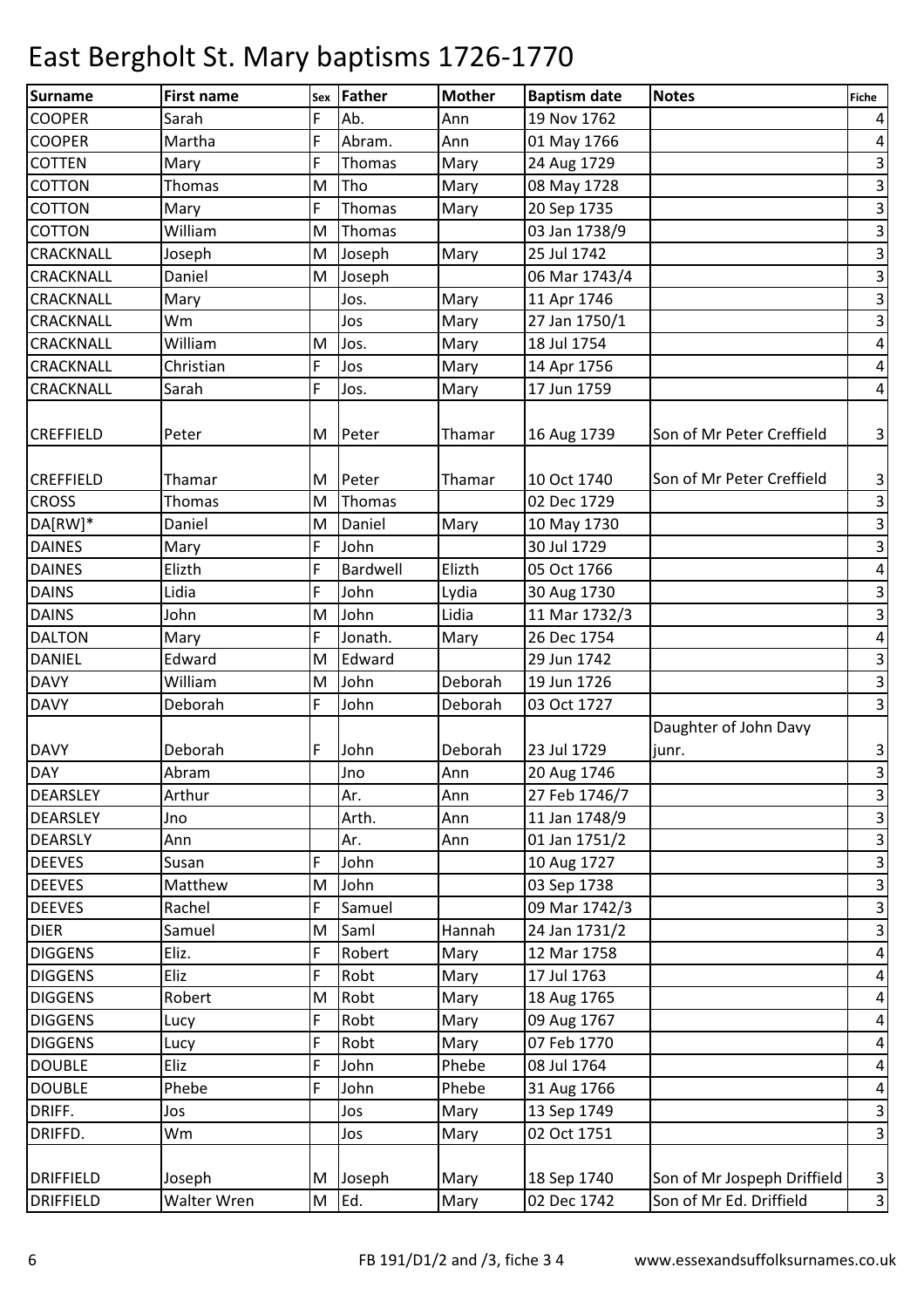| Surname          | <b>First name</b>  | Sex | Father   | <b>Mother</b>  | <b>Baptism date</b> | <b>Notes</b>                | <b>Fiche</b>                            |
|------------------|--------------------|-----|----------|----------------|---------------------|-----------------------------|-----------------------------------------|
|                  |                    |     |          |                |                     | Daughter of Revd Mr         |                                         |
| <b>DRIFFIELD</b> | Elizabeth Carolina | F   | Joseph   | Mary           | 22 Dec 1743         | Joseph Driffield            | $\mathbf{3}$                            |
|                  |                    |     |          |                |                     | Of the Revd Joseph          |                                         |
| <b>DRIFFIELD</b> | Jos.               |     | Joseph   | Mary           | 20 Feb 1744/5       | <b>Driffield</b>            | $\mathbf{3}$                            |
| <b>DRIFFIELD</b> | Mary               |     | Jos      | Mary           | 28 Apr 1747         |                             | $\ensuremath{\mathsf{3}}$               |
| <b>DRIFFIELD</b> | Eliz               |     | Jos      | Mary           | 10 Oct 1748         |                             | $\mathbf{3}$                            |
| <b>DRIFFIELD</b> | Jos.               |     | Jos.     | Mary           | 03 Oct 1750         |                             | $\mathbf{3}$                            |
| <b>DRIVER</b>    | William            | M   | John     | Elizabeth      | 07 Aug 1726         |                             | $\mathbf{3}$                            |
| <b>DRIVER</b>    | Elizabeth          |     | John     | Eliza          | 10 Mar 1730/1       | A twin                      | $\boldsymbol{\omega}$                   |
| <b>DRIVER</b>    | Mary               |     | John     | Eliza          | 10 Mar 1730/1       | A twin                      | $\overline{3}$                          |
|                  |                    |     |          |                |                     | Ye Father & mother          |                                         |
|                  |                    |     |          |                |                     | unknown & out of ye         |                                         |
| <b>DUNWICH</b>   | Mary               | F   |          | Mary           | 15 Jun 1740         | Parish.                     |                                         |
| <b>DURRANT</b>   | Sarah              | F   | John     | Hannah         | 10 Aug 1735         |                             | $\mathbf{3}$<br>$\overline{\mathbf{3}}$ |
| <b>DURRANT</b>   | Margarett          | F   | John     | Margarett      | 12 Feb 1739/40      |                             | $\mathsf 3$                             |
| <b>DURRANT</b>   | Mary               |     | Saml     | Mary           | 28 Feb 1747/8       |                             | $\mathbf{a}$                            |
| <b>DURRANT</b>   | John               | M   | Saml     |                | 13 Apr 1760         |                             |                                         |
| <b>DYAR</b>      | Hannah             | F   | Saml     | Mary<br>Hannah | 18 Mar 1734/5       |                             | $\pmb{4}$                               |
| <b>DYER</b>      | John               |     | Samuel   |                |                     |                             | $\mathbf{3}$<br>$\overline{\mathbf{3}}$ |
|                  |                    | M   |          | Hannah         | 07 May 1730         |                             |                                         |
|                  |                    |     |          |                |                     | Daughter of Thomas Earl     |                                         |
| <b>EARL</b>      | Susan              | F   | Thomas   | Susan          | 02 Feb 1727/8       | junr                        | $\mathbf{3}$                            |
| <b>EARL</b>      | Thomas             | M   | Thomas   | Susan          | 14 Mar 1728/9       |                             | $\overline{3}$                          |
| <b>EARL</b>      | Susan              | F   | Thomas   | Susan          | 30 Aug 1730         |                             | $\overline{3}$                          |
| EARL             | Thomas             | M   | Thomas   | Susan          | 15 Jan 1731/2       |                             | $\ensuremath{\mathsf{3}}$               |
| EARL             | John               | M   | Tho      | Susan          | 10 Nov 1732         | Son of Tho junr.            | ω                                       |
| <b>EARL</b>      | Mary               | F   | Thomas   | Susan          | 19 Jun 1737         |                             | $\mathbf{3}$                            |
| <b>EARL</b>      | Thomas             | M   | Thomas   |                | 25 Feb 1742/3       |                             | $\mathsf 3$                             |
| <b>EARL</b>      | Susan              | F   | Step.    | Susan          | 03 Feb 1755         |                             | $\pmb{4}$                               |
| <b>EARL</b>      | Joseph             | M   | Steph.   | Sarah          | 17 Aug 1759         |                             | $\overline{a}$                          |
| EARL             | Mary               | F   | John     | Eliz           | 26 Apr 1761         |                             | $\overline{4}$                          |
| <b>EARL</b>      | John               | M   | John     | Eliz           | 16 Mar 1763         |                             | $\overline{a}$                          |
| <b>EAST</b>      | Mary               | F   | Robt     | Mary           | 20 Apr 1733         |                             | $\mathbf{3}$                            |
| <b>EASTWICK</b>  | Elizabeth          | F   | Wm       | Elizabeth      | 20 Apr 1743         |                             | ω                                       |
| <b>EASTWICK</b>  | Willm              | M   | Wm       | Elizabeth      | 16 May 1744         |                             | $\ensuremath{\mathsf{3}}$               |
| <b>EASTWICK</b>  | Mary               |     | Wm       | Eliz           | 17 Sep 1746         |                             | $\mathbf{3}$                            |
| <b>EASTWICK</b>  | Rob                |     | Rob      | Eliz           | 01 Jul 1748         |                             | $\mathbf{3}$                            |
| <b>EATON</b>     | Sarah              |     | Jno      | Debor.         | 11 Mar 1750/1       |                             | $\ensuremath{\mathsf{3}}$               |
| <b>EATON</b>     | John               |     | Jno      | Debh.          | 04 Mar 1753         |                             | $\overline{a}$                          |
| <b>EATON</b>     | Eliz               | F   | John     | Deborh.        | 28 Feb 1755         |                             | $\overline{a}$                          |
|                  |                    |     |          |                |                     |                             |                                         |
|                  |                    |     |          |                |                     | No date in register, or sex |                                         |
| EDSIS?           | ?                  |     | Charles? |                | $* * 1742$          | or first name of child.     | $\mathbf{3}$                            |
| <b>ELLISTON</b>  | Sarah              | F   | Edwd     | Ann            | 10 Apr 1730         |                             | $\mathbf{3}$                            |
| <b>ELLISTON</b>  | Thyanetta?         | F   | Edwd     | Ann            | * May 1731          |                             | $\mathsf 3$                             |
| <b>ELLISTON</b>  | William            | M   | William  | Mary           | 24 Jul 1731         |                             | $\mathbf{3}$                            |
| <b>ELLISTON</b>  | Mary               | F   | Edwd     | Ann            | 10 Jun 1732         |                             | $\ensuremath{\mathsf{3}}$               |
| <b>ELLISTON</b>  | Frances            | F   | Edward   | Ann            | 10 Sep 1733         |                             | $\mathsf 3$                             |
| <b>ELLISTON</b>  | Edmund             | M   | Edward   | Ann            | 08 Jan 1734/5       |                             | $\mathbf{3}$                            |
| <b>ERLE</b>      | Sarah              | F   | Thomas   |                | 04 Jan 1734/5       |                             | $\mathbf{3}$                            |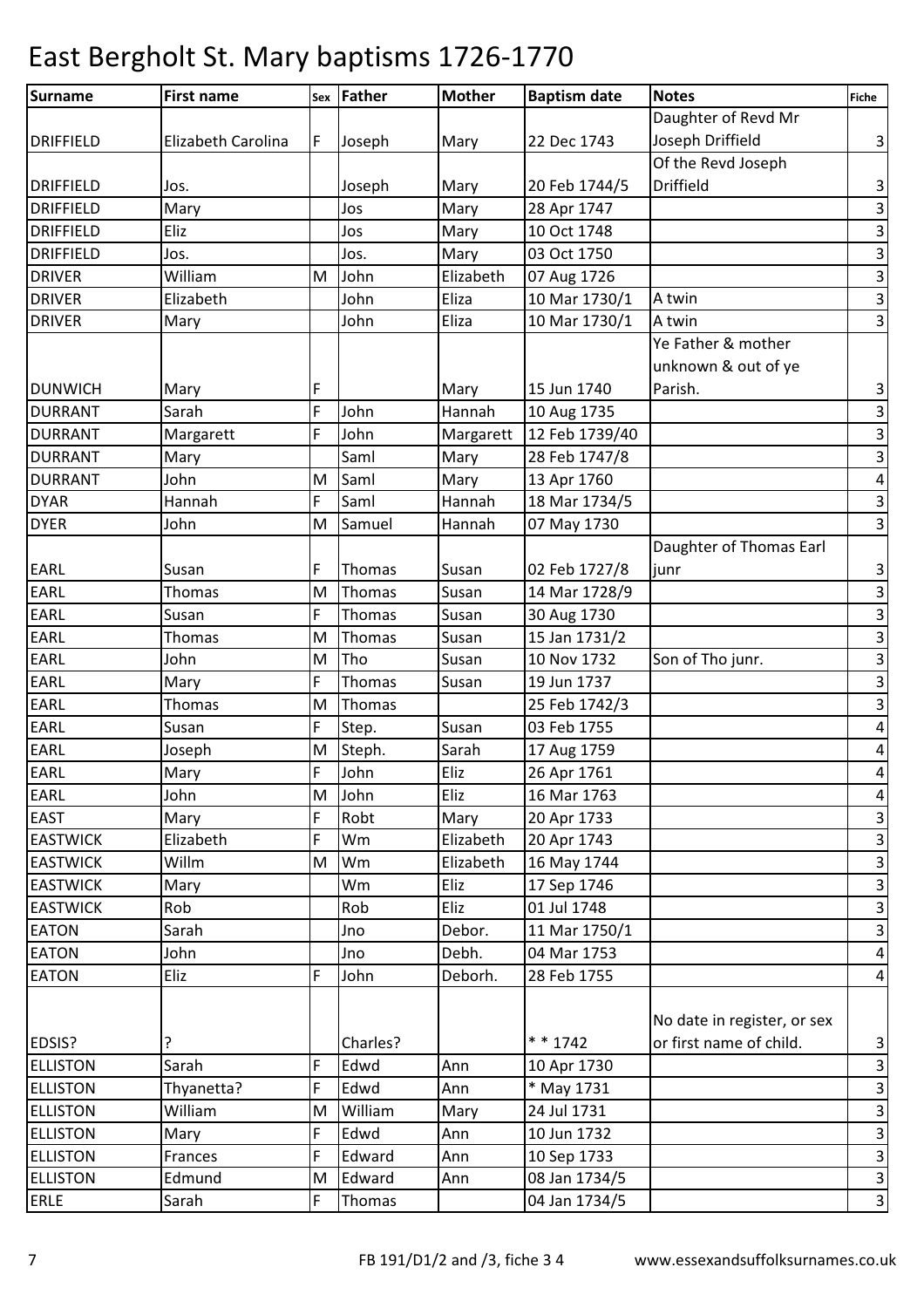| Surname         | <b>First name</b> |   | sex Father | <b>Mother</b> | <b>Baptism date</b> | <b>Notes</b>               | Fiche                     |
|-----------------|-------------------|---|------------|---------------|---------------------|----------------------------|---------------------------|
| <b>EVANS</b>    | Mary              |   | Jos        | Rebecca       | 24 Sep 1746         |                            | $\mathbf{3}$              |
| <b>EVANS</b>    | Jno               |   | Jos        | Rebecc.       | 05 Jun 1748         |                            | $\mathbf{3}$              |
| <b>EVANS</b>    | Thos              |   | Jos        | Rebecc.       | 30 Mar 1750         |                            | $\mathbf{3}$              |
| <b>EVANS</b>    | Jos               | M | Jos.       | Rebecca       | 22 Dec 1754         |                            | $\overline{a}$            |
|                 |                   |   |            |               |                     | Daughter of Mr Joseph      |                           |
| <b>EYRE</b>     | Mary              | F | Joseph     | Judith        | 12 Feb 1735/6       | Eyre. Born 16 Jan 1735/6   | $\mathsf 3$               |
| <b>EYRE</b>     | George Sayer      | M | Jos        | Judith        | 08 Nov 1739         |                            | $\overline{\mathbf{3}}$   |
| $F[1$ ][S_]KER  | Eliz              |   | George     | Mary          | 03 Nov 1745         |                            | $\mathsf 3$               |
| <b>FARTHING</b> | Hannah            | F |            | Mary          | 12 Aug 1764         |                            | $\pmb{4}$                 |
| <b>FIPS</b>     | Thomas            | M | John       | Mary          | 02 Jan 1730/1       |                            | $\mathbf{3}$              |
| <b>FISHER</b>   | Wm                |   | Wm         | Susan         | 02 Jun 1751         |                            | $\overline{\mathbf{3}}$   |
| <b>FISHER</b>   | Mary              | F | Willm      | Susan         | 05 Sep 1763         |                            | $\pmb{4}$                 |
| <b>FISKER</b>   | Susanna           |   | Wm         | Susan.        | 12 Feb 1748/9       |                            | $\mathsf{3}$              |
| <b>FOLKARD</b>  | Thos              |   | Robt       | Sarah         | 28 Nov 1747         |                            | υ                         |
| <b>FOLKARD</b>  | Sar.              |   | Robt       | Sarah         | 14 May 1749         |                            | $\overline{\mathbf{3}}$   |
| <b>FOLKARD</b>  | James             |   | Robt.      | Sar.          | 20 Jan 1750/1       |                            | $\ensuremath{\mathsf{3}}$ |
| <b>FOLKARD</b>  | Rebec.            |   | Robt       | Sar.          | 14 Jun 1752         |                            | $\overline{\mathbf{3}}$   |
| <b>FOLKARD</b>  | Elizth            | F | Robt       | Sarah         | 13 Oct 1754         |                            | $\pmb{4}$                 |
| FOLKARD         | Francis           | M | Robert     | Sarah         | 05 Jan 1757         |                            | $\pmb{4}$                 |
| <b>FOLKARD</b>  | Thos              | M | Robert     | Sarah         | 01 Jul 1759         |                            | $\pmb{4}$                 |
| <b>FOLKARD</b>  | Jeremiah          | M | Jeremh.    | Sarah         | 08 Oct 1769         |                            | $\overline{\mathbf{r}}$   |
| <b>FORDHAM</b>  | Eliz              |   | James      | Alice         | 20 Apr 1746         |                            | $\ensuremath{\mathsf{3}}$ |
| <b>FORDHAM</b>  | Geo               |   | James      | Eliz          | 11 Nov 1747         |                            | $\ensuremath{\mathsf{3}}$ |
| <b>FROST</b>    | Mary              | F | Willm      | Susan         | 04 Oct 1761         |                            | $\overline{a}$            |
| <b>FROST</b>    | Susan             | F | Wm         | Susan         | 16 Oct 1763         |                            | $\pmb{4}$                 |
| <b>FROST</b>    | Willm             | M | Willm      | Mary          | 24 Jul 1768         |                            | $\pmb{4}$                 |
| $G^*$           | Sarah             |   | Stephen    | Mary          | 17 May 1745         |                            | $\ensuremath{\mathsf{3}}$ |
| <b>GARNHAM</b>  | Mary              | F | Robt       | Mary          | 17 Jan 1726/7       |                            | $\ensuremath{\mathsf{3}}$ |
| <b>GARNHAM</b>  | Langly            | M | Robt       |               | 19 Dec 1728         |                            | $\ensuremath{\mathsf{3}}$ |
| <b>GARNHAM</b>  | Rebecca           | F | Robert     | Mary          | 20 May 1730         |                            | $\overline{\mathbf{3}}$   |
| GARNHAM         | Mary              | F | Robert     | Mary          | 09 Apr 1732         |                            | $\mathbf{3}$              |
| <b>GARNHAM</b>  | Robt              | M | Robt       | Mary          | 31 Mar 1735         |                            | 3                         |
| <b>GARNHAM</b>  | Sarah             | F | Robt       | Mary          | 10 Mar 1736/7       |                            | $\mathbf{3}$              |
| <b>GARNHAM</b>  | Ann               | F | John       | Mary          | 26 Mar 1738         |                            | $\mathbf{3}$              |
| <b>GARNHAM</b>  | Mary              | F | Robt       | Mary          | 10 Jan 1739/40      |                            | $\mathbf{3}$              |
| <b>GARNHAM</b>  | Eliz              |   | Robt       | Eliz          | 23 Mar 1745/6       |                            | $\overline{\mathbf{3}}$   |
| <b>GARNHAM</b>  | John              | M | John       | Eliz.         | 30 Oct 1757         |                            | $\overline{a}$            |
| <b>GARRARD</b>  | Mary              |   | Wm         | Sar.          | 10 Feb 1748/9       |                            | $\ensuremath{\mathsf{3}}$ |
| <b>GARROD</b>   | Joseph            | M | Peace      |               | 19 Sep 1740         |                            | $\mathbf{3}$              |
|                 |                   |   |            |               |                     | Son of Peace Garrood & his |                           |
| <b>GARROOD</b>  | William           | M | Peace      |               | 18 Feb 1732/3       | wife.                      | $\mathbf{3}$              |
| <b>GARROOD</b>  | John              | M | Peace      |               | 08 Aug 1736         |                            | $\ensuremath{\mathsf{3}}$ |
| <b>GARROOD</b>  | Martha            | F | Peace      |               | 24 May 1742         |                            | $\mathsf 3$               |
| GARWOD          | Judith            | F | Peace      | Judith        | 03 Jan 1734/5       |                            | $\mathbf{3}$              |
| <b>GARWOOD</b>  | Elizabeth         | F | Pease      |               | 03 Sep 1738         |                            | $\mathbf{3}$              |
| <b>GARWOOD</b>  | Sam               |   | Peace      | Judith        | * Mar 1745          | Day not in register.       | $\mathbf{3}$              |
| <b>GARWOOD</b>  | Hannah            |   | Peace      | Judith        | 18 Nov 1748         |                            | $\ensuremath{\mathsf{3}}$ |
| <b>GARWOOD</b>  | Wm                |   | Wm         | Sarah         | 12 Apr 1751         |                            | $\mathbf{3}$              |
| <b>GARWOOD</b>  | John              |   | Jno        | Mart.         | 05 Aug 1753         |                            | $\overline{a}$            |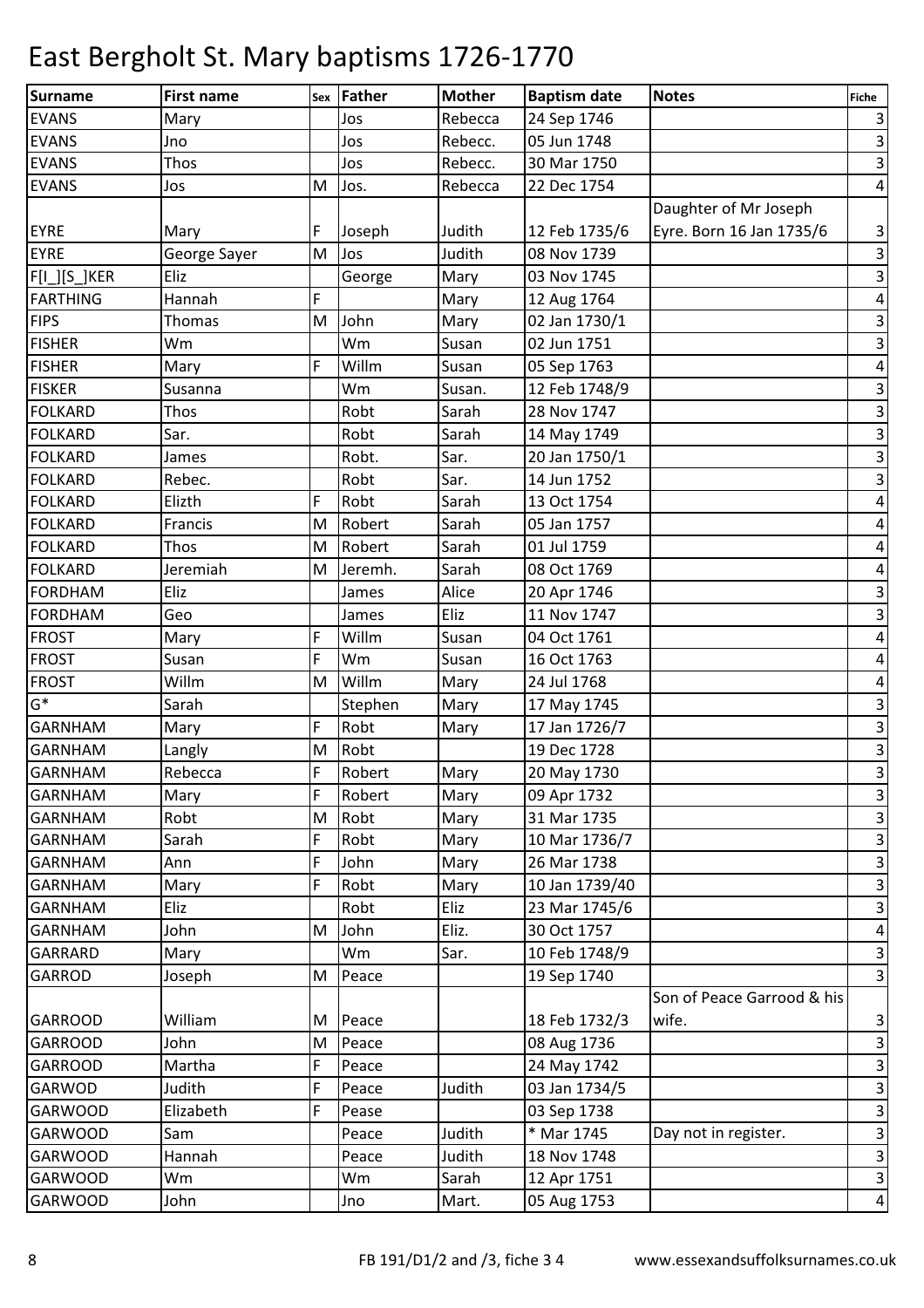| <b>Surname</b>    | <b>First name</b> | Sex | Father  | <b>Mother</b> | <b>Baptism date</b> | <b>Notes</b>             | Fiche                     |
|-------------------|-------------------|-----|---------|---------------|---------------------|--------------------------|---------------------------|
| <b>GARWOOD</b>    | John              | M   | Willm   | Sarah         | 06 Mar 1754         |                          | 4                         |
| <b>GARWOOD</b>    | Martha            | F   | John    | Martha        | 04 Aug 1754         |                          | 4                         |
| <b>GARWOOD</b>    | Richd             | M   | John    | Martha        | 30 Oct 1756         |                          | 4                         |
| <b>GARWOOD</b>    | Ann               | F   | Willm   | Sarah         | 01 Jul 1757         |                          | 4                         |
| <b>GARWOOD</b>    | Martha            | F   | Willm   | Martha        | 16 Nov 1760         |                          | 4                         |
| <b>GARWOOD</b>    | Abram.            | M   | Wm      | Sarah         | 17 Jun 1761         |                          | 4                         |
| <b>GARWOOD</b>    | Willm             | M   | Willm   | Martha        | 05 Sep 1762         |                          | 4                         |
| <b>GARWOOD</b>    | Susan             | F   | Wm      | Sarah         | 20 May 1764         |                          | 4                         |
| <b>GARWOOD</b>    | Joseph            | M   | Wm      | Sarah         | 23 Jun 1765         |                          | 4                         |
| <b>GARWOOD</b>    | Susan             | F   | Willm   | Sarah         | 08 May 1768         |                          | 4                         |
| <b>GASTERSON</b>  | James             |     | J.      | Sar.          | 20 Dec 1751         |                          | $\ensuremath{\mathsf{3}}$ |
| <b>GILES</b>      | John              | M   | William | Susannah      | 11 Jun 1732         |                          | $\mathbf{3}$              |
| <b>GISLINGHAM</b> | Mary              | F   | John    | Sarah         | 29 Mar 1730         |                          | $\mathbf{3}$              |
| <b>GISLINGHAM</b> | Mary              | F   | John    |               | 28 Jun 1731         |                          | $\overline{\mathbf{3}}$   |
| <b>GISLINGHAM</b> | John              | M   | Jeames? |               | 13 Aug 1732         |                          | $\overline{\mathbf{3}}$   |
| <b>GISLINGHAM</b> | Samuel            |     | John    |               | 12 Feb 1734/5       | A twin                   | $\mathsf 3$               |
| <b>GISLINGHAM</b> | Thomas            |     | John    |               | 12 Feb 1734/5       | A twin                   | $\overline{\mathbf{3}}$   |
| <b>GISLINGHAM</b> | Mary              | F   | John    |               | 03 Mar 1737/8       |                          | $\overline{\mathbf{3}}$   |
| <b>GISLINGHAM</b> | John              | M   | John    | Rebecca       | 09 Apr 1760         |                          | 4                         |
| <b>GISLINGHAM</b> | Willm             | M   | John    | Rebecca       | 20 Dec 1761         |                          | 4                         |
| <b>GISLINGHAM</b> | Dorcas            | M   | John    | Rebecca       | 29 Sep 1765         |                          | 4                         |
| <b>GISLINGHAM</b> | Willm             | M   | John    | Rebecca       | 26 Jul 1767         |                          | 4                         |
| <b>GLADDEN</b>    | Hannah            | F   | Abraham |               | 10 Mar 1730/1       |                          | 3                         |
| <b>GLADDEN</b>    | Mary              |     | Thomas  | Ann           | 13 Jun 1745         |                          | 3                         |
| <b>GLADWIN</b>    | Hannah            |     | Thos    | Ann           | 07 Jan 1746/7       |                          | $\mathbf{3}$              |
| <b>GLADWIN</b>    | Ann               |     | Tho     | Ann           | 23 Oct 1748         |                          | $\mathbf{3}$              |
| <b>GLADWIN</b>    | Thos              |     | Thos    | Ann           | 10 Oct 1750         |                          | $\overline{\mathbf{3}}$   |
| <b>GLADWIN</b>    | Ab                |     | Thos    | Ann           | 17 Sep 1752         |                          | 4                         |
| <b>GLANDFIELD</b> | James             | M   | Francis | Mary          | 08 Jun 1727         |                          | 3                         |
| <b>GLANDFIELD</b> | Eleanor           | F   | Francis |               | 30 Nov 1730         |                          | $\overline{3}$            |
| <b>GLANDFIELD</b> | John              | М   | Francis | Mary          | 22 Dec 1731         |                          | $\overline{\mathbf{3}}$   |
| <b>GLANDFIELD</b> | Francis           | M   | Francis | Mary          | 14 Apr 1732         | Son of Francis junr      | $\vert$ 3                 |
| <b>GLANDFIELD</b> | James             | M   | Francis | Mary          | 22 Mar 1732/3       | Son of Francis junr.     | $\overline{\mathbf{3}}$   |
| <b>GLANDFIELD</b> | Mary              | F   | Francis | Mary          | 16 Apr 1734         | Daughter of Francis junr | $\vert$ 3                 |
| <b>GLANDFIELD</b> | Francis           | M   | Francis | Mary          | 02 Jan 1736/7       |                          | $\overline{\mathbf{3}}$   |
| <b>GLANDFIELD</b> | William           | M   | Willm   |               | 17 Mar 1740/1       |                          | $\overline{3}$            |
| <b>GLANDFIELD</b> | William           | M   | William |               | 25 Jul 1742         |                          | $\overline{\mathbf{3}}$   |
| <b>GLANDFIELD</b> | Willm             | M   | Francis |               | 05 Aug 1743         |                          | $\overline{\mathbf{3}}$   |
| <b>GLANDFIELD</b> | Sarah             | F   | Francis | Sarah         | 15 Sep 1765         |                          | $\overline{a}$            |
| <b>GLANDFIELD</b> | Francis           | M   | Francis | Sarah         | 21 Aug 1768         |                          | $\pmb{4}$                 |
| <b>GODFREY</b>    | William           |     | Willm   | Mar.          | 05 Jun 1753         |                          | $\overline{\mathbf{r}}$   |
| <b>GODFREY</b>    | Edwd              | M   | Willm   | Mary          | 27 Mar 1755         |                          | $\pmb{4}$                 |
| <b>GODFREY</b>    | John              | M   | Willm   | Mary          | 27 Mar 1755         |                          | $\overline{\mathbf{r}}$   |
| <b>GOODRICH</b>   | Eliz              | F   | Edwd    | Mary          | 15 Jan 1763         |                          | 4                         |
| <b>GOODRICH</b>   | Sarah             | F   | Edwd    | Mary          | 03 Mar 1765         |                          | 4                         |
| <b>GOODRICH</b>   | Willm             | M   | Edwd    | Mary          | 01 Jan 1769         |                          | 4                         |
| <b>GOODRICH</b>   | John              | M   | Edwd    | Mary          | 25 Mar 1770         |                          | $\pmb{4}$                 |
| <b>GREEN</b>      | Sarah             | F   | Robert  | Sar.          | 19 Apr 1761         |                          | $\vert 4 \vert$           |
| <b>GREEN</b>      | Alice             | F   | Robt    | Sarah         | 12 Sep 1762         |                          | $\vert 4 \vert$           |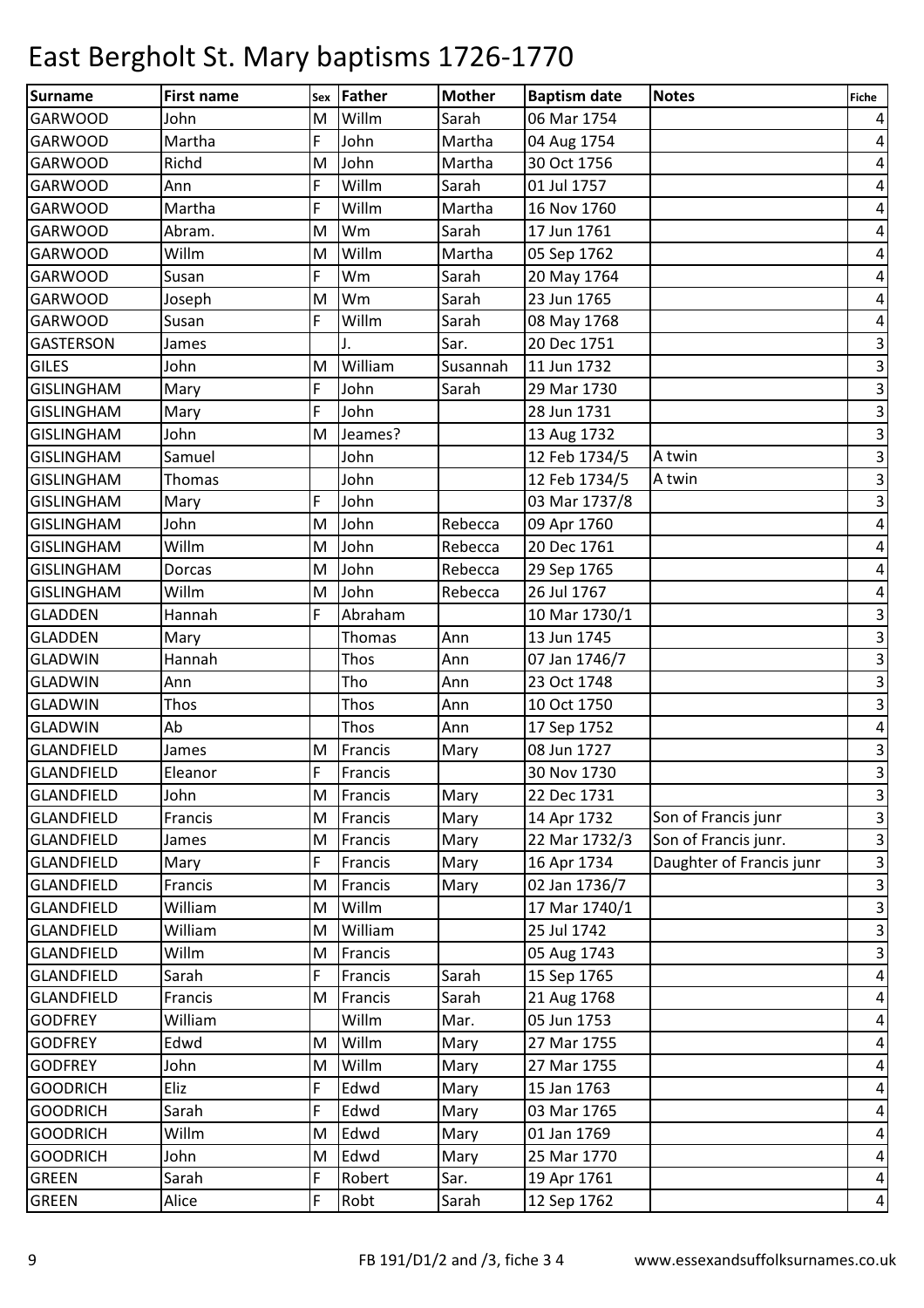| <b>Surname</b> | <b>First name</b> | Sex | Father  | <b>Mother</b> | <b>Baptism date</b> | <b>Notes</b>               | Fiche                   |
|----------------|-------------------|-----|---------|---------------|---------------------|----------------------------|-------------------------|
| <b>GREEN</b>   | Eliz              | F   | Robt    | Sarah         | 17 Jun 1764         |                            | $\vert 4 \vert$         |
| <b>GREEN</b>   | Mary              | F   | Robt    | Sarah         | 28 Nov 1765         |                            | $\vert 4 \vert$         |
| <b>GREY</b>    | Tho.              |     | Thos    | Sar.          | 26 Jun 1752         |                            | $\vert 4 \vert$         |
|                |                   |     |         |               |                     |                            |                         |
| <b>GRIGSON</b> | Eliz              |     | Rich    | Elizabeth     | $* * 1745$          | Date not given, only year. | $\vert$ 3               |
| <b>GRIGSON</b> | Eliz              |     | Rd      | Eliz          | 03 May 1747         |                            | $\overline{\mathbf{3}}$ |
| <b>GRIM</b>    | Sarah             | F   | James   | Martha        | 31 May 1767         |                            | $\vert 4 \vert$         |
| <b>GRIME</b>   | Stephen           | M   | Jam.    | Martha        | 01 Mar 1761         |                            | $\pmb{4}$               |
| <b>GRIME</b>   | Mary              | F   | John    | Mary          | 20 Dec 1761         |                            | $\vert 4 \vert$         |
| <b>GRIME</b>   | Abraham           | M   | Jams.   | Martha        | 15 Sep 1765         |                            | $\vert 4 \vert$         |
| <b>GRIMES</b>  | Mary              | F   | John    | Millesent     | 29 Oct 1728         |                            | $\overline{\mathbf{3}}$ |
| <b>GRIMES</b>  | John              | M   | John    | Mi*son        | 16 Oct 1730         |                            | $\overline{3}$          |
| <b>GRIMES</b>  | William           | M   | John    | Milleson      | 18 May 1733         |                            | $\mathsf 3$             |
| <b>GRIMES</b>  | Samuel            | M   | John    |               | 10 May 1734         |                            | $\overline{\mathbf{3}}$ |
| <b>GRIMES</b>  | William           | M   | William |               | 29 Dec 1734         |                            | $\overline{3}$          |
| <b>GRIMES</b>  | Samuel            |     | John    |               | 21 Sep 1740         | A twin                     | $\overline{\mathbf{3}}$ |
| <b>GRIMES</b>  | William           |     | John    |               | 21 Sep 1740         | A twin                     | $\overline{\mathbf{3}}$ |
| <b>GRIMES</b>  | William           | M   | John    |               | 12 Jul 1742         |                            | $\overline{3}$          |
| <b>GRIMES</b>  | Robert            | M   | Robt    |               | 17 Aug 1744         |                            | $\overline{\mathbf{3}}$ |
| <b>GRIMES</b>  | Francis           |     | Robt    | Sarah         | 22 May 1747         |                            | $\overline{\mathbf{3}}$ |
| <b>GRIMES</b>  | Thos              |     | Jno     | Eliz          | 19 Aug 1747         |                            | $\overline{3}$          |
| <b>GRIMES</b>  | Sar               |     | Robt    | Sar           | 17 Sep 1752         |                            | $\vert 4 \vert$         |
| <b>GRIMES</b>  | John              | M   | John    | Mary          | 27 Jul 1757         |                            | $\vert 4 \vert$         |
| <b>GRIMES</b>  | Thos              | M   | John    | Mary          | 08 Jan 1764         |                            | $\overline{a}$          |
| <b>GRIMES</b>  | Willm             | M   | John    | Mary          | 27 Mar 1768         |                            | $\vert$                 |
| GRIMES?        | Abrm.             |     | John    | Mary          | 25 Mar 1745         |                            | $\mathsf 3$             |
| <b>GRIMSEY</b> | Abraham           | M   | Robert  | Elizabeth     | 05 Jun 1726         |                            | $\vert$ 3               |
| <b>GRIMSEY</b> | Stephen           | M   | ?       | Mary          | 10 Sep 1732         |                            | $\overline{\mathbf{3}}$ |
| <b>GRIMSEY</b> | Mary              | F   | Stephen |               | 18 Jan 1736/7       |                            | $\overline{\mathbf{3}}$ |
| <b>GRIMSEY</b> | Eliz              |     | Steph   | Sarah         | 23 Jul 1747         |                            | $\overline{3}$          |
| <b>GRIMSEY</b> | Mary              |     | Steph.  | Sarah         | 12 Apr 1749         |                            | $\overline{3}$          |
| <b>GRIMSEY</b> | Ann               |     | Saml    | Ann           | 18 Oct 1749         |                            | $\vert$ 3               |
| <b>GRIMSEY</b> | Saml              |     | $[S_$ . | Ann           | 04 Aug 1751         |                            | $\overline{\mathbf{3}}$ |
| <b>GRIMSEY</b> | Isaac             |     | ls.     | Sar.          | 02 Sep 1753         |                            | $\vert 4 \vert$         |
| <b>GRIMSEY</b> | Robert            | M   | Saml    | Ann           | 03 Aug 1755         |                            | $\vert$                 |
| <b>GRIMSEY</b> | Robert            | M   | Isaac   | Sarah         | 18 Jun 1756         |                            | $\overline{a}$          |
| <b>GRIMSEY</b> | Sarah             | F   | Js.     | Sarah         | 06 Jan 1758         |                            | $\vert 4 \vert$         |
| <b>GRIMSEY</b> | Eliz              | F   | Saml    | Ann           | 21 May 1758         |                            | $\overline{a}$          |
| <b>GRIMSEY</b> | Mary              | F   | Isaac   | Sarah         | 23 Apr 1760         |                            | $\vert 4 \vert$         |
| <b>GRIMSEY</b> | Susan             | F   | Step.   | Susan         | 09 Aug 1761         |                            | $\vert 4 \vert$         |
| <b>GRIMSEY</b> | Jos.              | M   | Stephn. | Susan         | 17 Oct 1762         |                            | $\vert 4 \vert$         |
| <b>GRIMSEY</b> | Isaac             | M   | Isaac   | Sarah         | 27 Mar 1763         |                            | $\vert 4 \vert$         |
| <b>GRIMSEY</b> | Sarah             | F   | Step.   | Susan         | 26 Aug 1764         |                            | $\overline{a}$          |
| <b>GRIMSEY</b> | Elizth            | F   | Stephen | Susan         | 29 Dec 1765         |                            | $\vert 4 \vert$         |
| <b>GRIMSEY</b> | Hannah            | F   | Isaac   | Sarah         | 21 Dec 1766         |                            | $\overline{a}$          |
| <b>GRIMSEY</b> | Joseph            | M   | Stephn. | Susan         | 08 Mar 1767         |                            | $\vert 4 \vert$         |
| <b>GRIMSEY</b> | Elizth            | F   | Stephn. | Susan         | 29 Jan 1769         |                            | $\vert 4 \vert$         |
| <b>GRIMSEY</b> | Saml              | M   | Stephen | Susan         | 10 Jun 1770         |                            | $\vert 4 \vert$         |
| <b>GRIMSEY</b> | James             | M   | Isaac   | Sarah         | 01 Jul 1770         |                            | $\vert 4 \vert$         |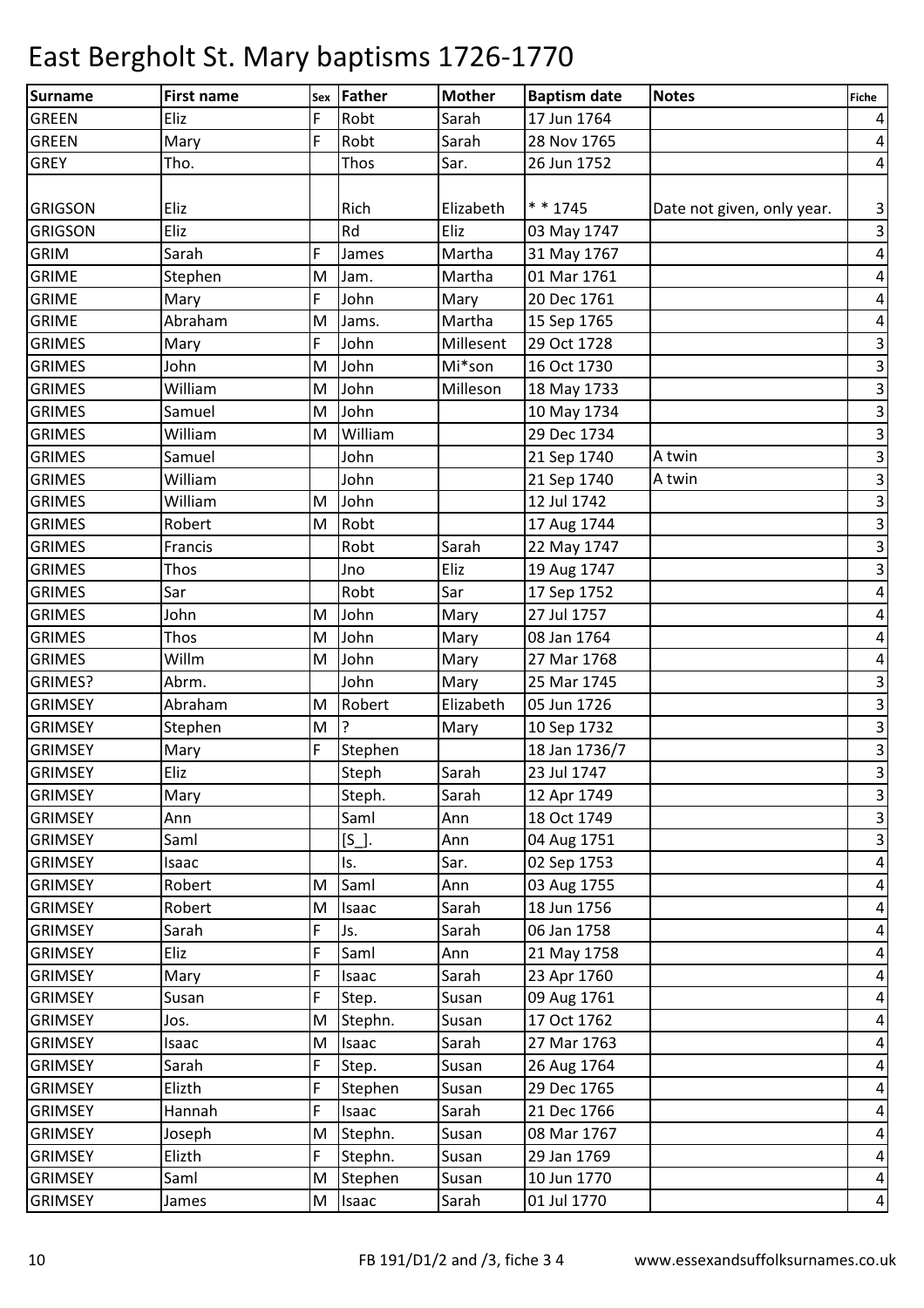| Surname          | <b>First name</b> |   | sex Father | <b>Mother</b> | <b>Baptism date</b> | <b>Notes</b>               | <b>Fiche</b>              |
|------------------|-------------------|---|------------|---------------|---------------------|----------------------------|---------------------------|
| <b>GROSS</b>     | Robert            | M | Thomas     |               | 05 Mar 1731/2       |                            | $\vert$ 3                 |
| <b>GROSS</b>     | Susan             | F | Thos       | Susan         | 04 Oct 1767         |                            | $\vert 4 \vert$           |
| <b>GROSS</b>     | Elizth            | F | Thos       | Susan         | 02 Jul 1769         |                            | $\vert 4 \vert$           |
| <b>GULLIFER</b>  | Walter            | M | Walter     | Sarah         | 08 Dec 1728         |                            | $\vert$ 3                 |
|                  |                   |   |            |               |                     | Son of Mary Lucas, base by |                           |
| <b>GULSON</b>    | Robert            | M | Robt       | Mary          | 06 Jan 1733/4       | <b>Robt Gulson</b>         | $\overline{\mathbf{3}}$   |
| <b>GUN</b>       | John              | M | James      | Martha        | 19 Feb 1758         |                            | $\vert 4 \vert$           |
| <b>GUSTERSON</b> | Sarah             |   | Js         | Sar           | 13 May 1752         |                            | $\overline{\mathbf{3}}$   |
| <b>GUSTERSON</b> | Abr               |   | Jas        | Sar.          | 21 Oct 1753         |                            | $\vert 4 \vert$           |
| <b>GUSTERSON</b> | Stephen           | M | James      | Sarah         | 30 Oct 1755         |                            | $\overline{a}$            |
| <b>GUSTERSON</b> | Willm             | M | John       | Sarah         | 28 Sep 1757         |                            | $\vert 4 \vert$           |
| <b>GUSTERSON</b> | Francis           | M | Jam.       | Sarah         | 07 Nov 1759         |                            | $\pmb{4}$                 |
| <b>GUSTERSON</b> | Isaac             | M | James      | Sarah         | 15 Nov 1761         |                            | $\overline{a}$            |
| <b>GUSTERSON</b> | Frances           | F | James      | Sarah         | 28 Jan 1763         |                            | $\vert 4 \vert$           |
| <b>GUSTERSON</b> | Elizth            | F | James      | Sarah         | 06 Jul 1766         |                            | $\overline{\mathbf{r}}$   |
| <b>GUSTERSON</b> | Ann               | F | James      | Sarah         | 10 Dec 1769         |                            | $\vert 4 \vert$           |
| <b>GUTTERSON</b> | Sarah             |   | Jam        | Sarah         | 16 Mar 1749/50      |                            | $\overline{\mathbf{3}}$   |
| HA[RN]T          | Philip            | M | Phil       | Ann           | 14 Aug 1763         |                            | $\overline{\mathbf{r}}$   |
| HA[RS]T          | Sarah             | F | Francis    | Susan         | 16 Nov 1768         |                            | $\pmb{4}$                 |
| $HA[Y_$          | Susan             | F | John       | Rebecka       | 17 Nov 1744         |                            | $\overline{\mathbf{3}}$   |
| <b>HALLS</b>     | Isaac             | M | John       | Martha        | 23 Nov 1756         |                            | $\vert 4 \vert$           |
| <b>HANKEY</b>    | Mary              | F | Thos       | Mary          | 18 Jan 1756         |                            | $\overline{a}$            |
| <b>HANNABAL</b>  | Mary              |   | Jno        | Mar.          | 04 Feb 1749/50      |                            | $\ensuremath{\mathsf{3}}$ |
| <b>HARDWICK</b>  | Mary              | F | Willm      | Ann           | 05 Oct 1757         |                            | $\overline{a}$            |
| <b>HARDWICK</b>  | Willm             | M | Willm      | Ann           | 20 May 1759         |                            | $\vert 4 \vert$           |
| <b>HARDWICK</b>  | Martha            | F | Willm      | Ann           | 02 Mar 1766         |                            | $\vert 4 \vert$           |
| <b>HARDWICK</b>  | Jeremiah          | M | Willm      | Ann           | 28 May 1769         |                            | $\vert 4 \vert$           |
| <b>HARRIS</b>    | Sarah             | F | Saml       | Sarah         | 12 Jul 1767         |                            | $\overline{a}$            |
| <b>HARRIS</b>    | Sarah             | F | Saml       | Sarah         | 17 Aug 1769         |                            | $\overline{a}$            |
| <b>HARRIS</b>    | Elizth            | F | Samuel     | Sarah         | 20 Nov 1770         |                            | $\vert 4 \vert$           |
| <b>HARSOM</b>    | John              |   | M John     | Sarah         | 12 Jun 1768         |                            | $\overline{a}$            |
| <b>HART</b>      | George            | M | George     |               | 20 Jan 1742/3       |                            | $\vert$ 3                 |
| <b>HART</b>      | Jacobus           |   | Geo        | Susan         | 03 May 1747         |                            | $\overline{\mathbf{3}}$   |
| <b>HART</b>      | Robt              |   | Robt       | Mary          | 05 Nov 1749         |                            | $\overline{\mathbf{3}}$   |
| <b>HART</b>      | Wm                |   | Geo        | Susan         | 18 Jan 1750/1       |                            | $\overline{\mathbf{3}}$   |
| <b>HART</b>      | Ann               |   | Robt       | Eliz          | 17 Jul 1751         |                            | $\overline{3}$            |
| <b>HART</b>      | Martha            |   | Robt       | Sus.          | 02 Sep 1753         |                            | $\vert 4 \vert$           |
| <b>HART</b>      | James             | M | Phil.      | Mary          | 23 May 1756         |                            | $\vert 4 \vert$           |
| <b>HART</b>      | Robert            | M | Robt       | Mary          | 27 Sep 1756         |                            | $\vert 4 \vert$           |
| <b>HART</b>      | Susan             | F | George     | Susan         | 30 Mar 1757         |                            | $\vert 4 \vert$           |
| <b>HART</b>      | Mary              | F | Phil.      | Mary          | 15 Jun 1757         |                            | $\vert 4 \vert$           |
| <b>HART</b>      | Isaac             | M | Robt       | Mary          | 25 Dec 1758         |                            | $\vert 4 \vert$           |
| <b>HART</b>      | Sarah             | F | Phil.      | Mary          | 28 Sep 1759         |                            | $\vert 4 \vert$           |
| <b>HART</b>      | Sarah             | F | George     | Susan         | 20 Feb 1760         |                            | $\vert 4 \vert$           |
| <b>HART</b>      | Robt              | M | Robt       | Mary          | 13 Jul 1760         |                            | $\vert 4 \vert$           |
| <b>HART</b>      | Thomas            | M |            | Susan         | 06 Jul 1766         |                            | $\vert 4 \vert$           |
| <b>HART</b>      | Elizth            | F | James      | Elizth        | 04 Nov 1770         |                            | $\vert 4 \vert$           |
| <b>HARVEY</b>    | Susan             | F | John       | Susan         | 12 Jan 1731/2       |                            | $\overline{\mathbf{3}}$   |
| <b>HARVEY</b>    | John              | M | John       | Susan         | 04 Oct 1733         |                            | $\overline{3}$            |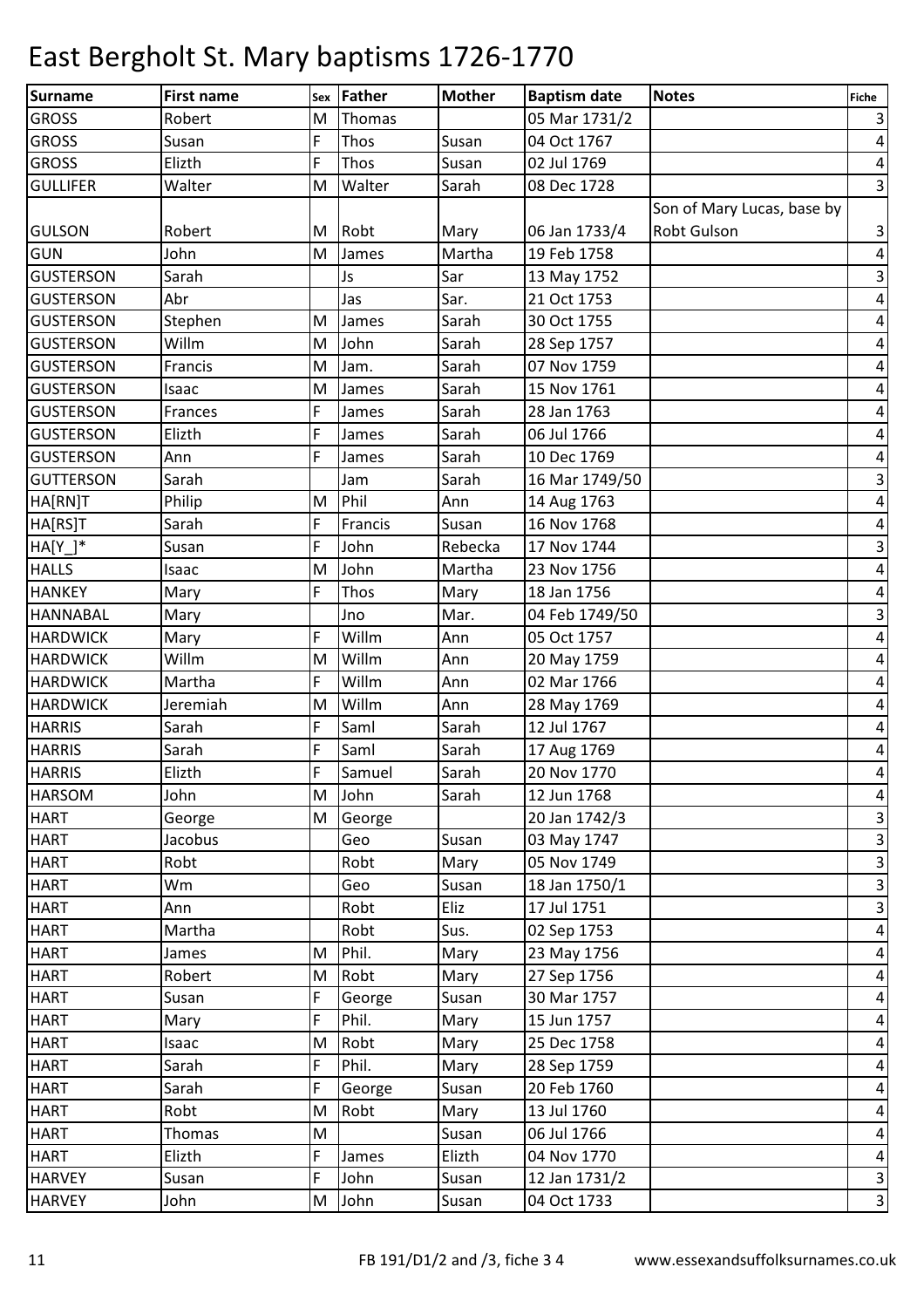| Surname         | <b>First name</b> | <b>Sex</b> | Father  | <b>Mother</b> | <b>Baptism date</b> | <b>Notes</b>             | <b>Fiche</b>            |
|-----------------|-------------------|------------|---------|---------------|---------------------|--------------------------|-------------------------|
| <b>HARVEY</b>   | William           | M          | John    |               | 29 Jul 1737         |                          | $\vert$                 |
| <b>HARVEY</b>   | John              | M          | John    | Eliz          | 16 May 1756         |                          | $\vert 4 \vert$         |
| <b>HARVEY</b>   | Willm             | M          | John    | Martha        | 12 Jul 1758         |                          | $\vert 4 \vert$         |
| <b>HARVY</b>    | Susannah          | F          | John    | Susan         | 07 Sep 1741         |                          | $\overline{\mathbf{3}}$ |
| <b>HARWICK</b>  | Sarah             | F          | Willm   | Ann           | 23 Aug 1761         |                          | $\vert 4 \vert$         |
| <b>HASELTON</b> | Philip            | M          | Joseph  | Mary          | 27 Jul 1735         |                          | $\vert$ 3               |
| <b>HAST</b>     | Susan             | F          | Wm      | Susan         | 24 Feb 1761         |                          | $\vert 4 \vert$         |
| <b>HAWARD</b>   | Geo               |            | James   | Mary          | 06 Jun 1749         |                          | $\mathbf{3}$            |
| <b>HAYWARD</b>  | Thomas            | M          | Thomas  | Mary          | 22 Nov 1726         |                          | $\overline{\mathbf{3}}$ |
| <b>HAYWARD</b>  | Mary              | F          | Tho     | Mary          | 12 Mar 1727/8       |                          | $\overline{\mathbf{3}}$ |
| <b>HAYWARD</b>  | Edward            | M          | Tho     | Mary          | 14 Feb 1732/3       |                          | $\overline{3}$          |
| <b>HAYWARD</b>  | Martha            | F          | Thomas  | Mary          | 08 Sep 1736         |                          | $\vert$ 3               |
|                 |                   |            |         |               |                     | Daughter of Mr Tho       |                         |
| <b>HAYWARD</b>  | Martha            | F          | Tho     |               | 21 Sep 1740         | Hayward                  | $\vert$ 3               |
| <b>HAZELTON</b> | Mary              | F          | Joseph  | Mary          | 22 Dec 1728         |                          | $\overline{\mathbf{3}}$ |
| <b>HAZELTON</b> | John              | M          | Joseph  |               | 28 May 1731         |                          | $\overline{\mathbf{3}}$ |
| <b>HAZELTON</b> | Thomas            | M          | Joseph  |               | 09 Mar 1732/3       |                          | $\vert$ 3               |
| <b>HAZELTON</b> | Jos               | M          | Jos     | Lydia         | 10 Dec 1758         |                          | $\vert 4 \vert$         |
| <b>HAZELTON</b> | Jonathan          | M          | Jos.    | Lydia         | 21 Feb 1762         |                          | $\overline{a}$          |
| <b>HAZELTON</b> | Lydia             | F          | Jos.    | Lydia         | 31 Jan 1768         |                          | $\vert$                 |
| <b>HAZILTON</b> | John              | M          | Joseph  | Mary          | 15 Jan 1726/7       |                          | $\mathbf{3}$            |
| <b>HEARSUM</b>  | Susan             | F          | George  |               | 07 Sep 1740         |                          | $\vert$ 3               |
| <b>HEARSUM</b>  | John              | M          | George  |               | 22 Jun 1741         |                          | $\overline{\mathbf{3}}$ |
| <b>HEARSUM</b>  | Esther            |            | George  | Susan         | 22 Oct 1746         |                          | $\vert$ 3               |
| <b>HEARSUM</b>  | Hannah            |            | Geo     | Sus.          | 11 Mar 1747/8       |                          | $\overline{\mathbf{3}}$ |
| <b>HEARSUM</b>  | Daniel            |            | Geo     | Susan         | 09 Dec 1750         |                          | $\overline{3}$          |
| <b>HEART</b>    | Eliz.             | F          | John    | Susan         | 23 Dec 1744         |                          | $\mathbf{3}$            |
| <b>HECKFORD</b> | Martha            | F          | John    |               | 02 Oct 1742         |                          | $\overline{\mathbf{3}}$ |
| <b>HECKFORD</b> | Wm                |            | Jno     | Mary          | 14 Feb 1749/50      |                          | $\overline{\mathbf{3}}$ |
| <b>HERSOM</b>   | Geor.             |            | M Geo.  | Mary          | 22 Apr 1764         |                          | $\vert$                 |
| <b>HERSOM</b>   | Mary              | F          | Geo     | Mary          | 30 Jun 1765         |                          | $\overline{a}$          |
| <b>HICKS</b>    | Willm             | M          | Danl    | Elizth        | 14 May 1769         |                          | $\vert 4 \vert$         |
| <b>HILL</b>     | Robt              | M          | Wm      | Mary          | 31 Aug 1755         |                          | $\vert 4 \vert$         |
| <b>HILL</b>     | Joseph            | M          | Willm   | Mary          | 13 Apr 1757         |                          | $\vert 4 \vert$         |
| <b>HILL</b>     | Margarett Anna    | F          | Wm      | Mary          | 23 Apr 1760         |                          | $\vert 4 \vert$         |
| <b>HILL</b>     | $Mu[s_][w_]$ on   | M          | Willm   | Mary          | 20 Dec 1761         |                          | $\vert 4 \vert$         |
| <b>HILLS</b>    | Thomas            | M          | Joseph  | Rebecca       | 15 May 1726         |                          | $\vert$ 3               |
| <b>HILLS</b>    | Richard           | M          | Richd   | Mary          | 08 Apr 1733         |                          | $\overline{\mathbf{3}}$ |
| <b>HILLS</b>    | John              | M          | Richd   | Mary          | 01 May 1737         |                          | $\overline{\mathbf{3}}$ |
| <b>HILLS</b>    | Joseph            | M          | Richard | Mary          | 02 Feb 1738/9       |                          | $\overline{\mathbf{3}}$ |
| <b>HILLS</b>    | Ann               | F          | Richd   | Mary          | 27 Apr 1741         |                          | $\overline{\mathbf{3}}$ |
| <b>HILLS</b>    | Frances           | F          | Richard | Mary          | 20 Mar 1743/4       |                          | $\overline{\mathbf{3}}$ |
| <b>HILLS</b>    | Elizth            |            | Will    | Mar.          | 31 Oct 1753         |                          | $\vert 4 \vert$         |
| <b>HILLS</b>    | Mary              | F          | Willm   | Mary          | 03 Dec 1758         |                          | $\vert 4 \vert$         |
| HILLS?          | Thos              |            | Tho     | Elizabeth     | 30 Oct 1745         |                          | $\overline{3}$          |
|                 |                   |            |         |               |                     | Daughter of Ann Redgrave |                         |
| <b>HOUSEGO</b>  | Ann               | F          | John    | Ann           | 06 Jan 1733/4       | by John Housego. Base.   | $\vert$ 3               |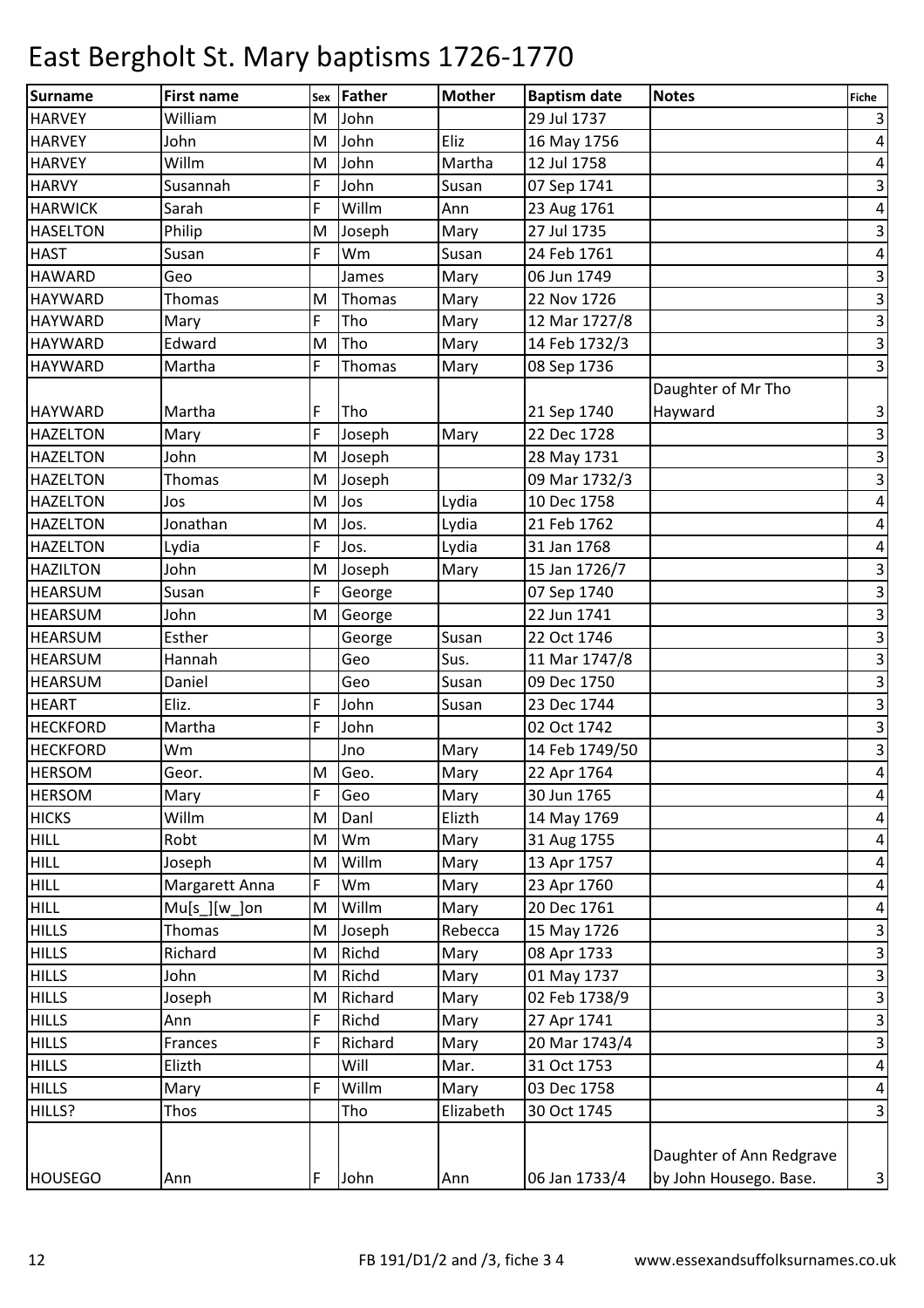| Surname          | <b>First name</b> |   | sex Father | <b>Mother</b> | <b>Baptism date</b> | <b>Notes</b>                 | Fiche                     |
|------------------|-------------------|---|------------|---------------|---------------------|------------------------------|---------------------------|
|                  |                   |   |            |               |                     |                              |                           |
|                  |                   |   |            |               |                     | Sarah How, an aged           |                           |
|                  |                   |   |            |               |                     | woman." Parents' names       |                           |
|                  |                   |   |            |               |                     | not given - unclear if       |                           |
|                  |                   |   |            |               |                     | surname is that of father or |                           |
| <b>HOW</b>       | Sarah             |   |            |               | 12 Jun 1726         | mother.                      | 3                         |
| <b>HOW</b>       | Elizabeth         | F | Thomas     | Margarett     | 14 Sep 1726         |                              | $\overline{3}$            |
| <b>HOW</b>       | Elizabeth         | F | Thomas     |               | 04 Mar 1736/7       |                              | 3                         |
| <b>HOW</b>       | Sarah             | F | Thos       | Alice         | 06 Feb 1739/40      |                              | $\overline{\mathbf{3}}$   |
| <b>HOW</b>       | Thos              |   | Thos       | Eliz          | 17 Sep 1752         |                              | 4                         |
| <b>HOW</b>       | Hannah            | F | Thos       | Mary          | 01 Jun 1755         |                              | $\overline{\mathcal{A}}$  |
| <b>HOW</b>       | Eliz              | F | Thos       | Mary          | 27 Nov 1757         |                              | $\overline{\mathbf{4}}$   |
| <b>HOWJEGO</b>   | Jno               |   | Jno        | Phoebe        | 10 May 1747         |                              | $\mathsf 3$               |
| <b>HOWJEGO</b>   | Mary              |   | Jno        | Phebe         | 10 Feb 1748/9       |                              | $\overline{3}$            |
| <b>HOWJEGO</b>   | Susanna           |   | Jno        | Phoebe        | 17 Sep 1750         |                              | $\overline{\mathbf{3}}$   |
| <b>HOWSEGO</b>   | ?                 | F | John       |               | 08 Feb 1744/5       | First name not in register.  | 3                         |
| <b>HUMPHREY</b>  | Willm             | M | Willm      | Grace         | 25 Jul 1770         |                              | $\pmb{4}$                 |
| HUNNABALL        | John              | M | John       | Mary          | 22 Dec 1754         |                              | $\pmb{4}$                 |
| <b>HUNT</b>      | Francis           | M | Fran.      | Lydia         | 26 Nov 1758         |                              | $\overline{\mathcal{A}}$  |
| <b>HUNT</b>      | Mary              | F | Fran.      | Lydia         | 07 Jun 1761         |                              | $\pmb{4}$                 |
| <b>HUNT</b>      | John              | M | Francis    | Lydia         | 24 Jun 1764         |                              | 4                         |
| <b>HUNT</b>      | Benjam.           | M | Francis    | Lydia         | 04 May 1766         |                              | 4                         |
| <b>HUNT</b>      | Elizth            | F | Francis    | Susan         | 21 Oct 1770         |                              | $\pmb{4}$                 |
| <b>IFE</b>       | Saml              | M | Saml       | Mary          | 24 Mar 1765         |                              | $\overline{\mathbf{4}}$   |
| <b>IFE</b>       | John              | M | Saml       | Mary          | 07 Aug 1768         |                              | $\pmb{4}$                 |
| <b>JACOBS</b>    | Mary              | F | Isaac      | Mary          | 20 Sep 1727         |                              | 3                         |
| <b>JEFFERY</b>   | Martha            | F | Wm         | Mary          | 31 Jul 1757         |                              | $\pmb{4}$                 |
|                  |                   |   |            |               |                     | Strollers, ye child born in  |                           |
| <b>KELLAR</b>    | John              |   | M Francis  |               | 21 Jan 1740/1       | ye road.                     | 3                         |
| <b>KEMPSTER</b>  | Mary              | F | Saml       | Lydia         | 13 Sep 1761         |                              | 4                         |
| <b>KERRY</b>     | Sarah             | F | James      |               | 11 Mar 1729/30      |                              | 3                         |
| <b>KING</b>      | John              | M | John       |               | 30 Aug 1730         |                              | $\mathsf 3$               |
| <b>KING</b>      | Thomas            | M | John       |               | 23 Jan 1731/2       |                              | 3                         |
| <b>KING</b>      | Mary              | F | John       |               | 17 May 1734         |                              | 3                         |
| <b>KING</b>      | John              | M | John       |               | 12 Feb 1736/7       |                              | $\mathsf{3}$              |
| <b>KING</b>      | Mary              | F | John       | Mary          | 07 May 1738         |                              | $\overline{\mathbf{3}}$   |
| <b>KING</b>      | Daniel            | M | Daniel     | Judith        | 19 Mar 1738/9       |                              | $\mathsf 3$               |
| <b>KING</b>      | Daniel            | M | Dan        |               | 12 Apr 1740         |                              | $\ensuremath{\mathsf{3}}$ |
| <b>KING</b>      | John              | M | Daniel     |               | 14 May 1742         |                              | $\overline{3}$            |
| <b>KING</b>      | Mary              | F | Daniel     |               | 07 Aug 1743         |                              | 3                         |
| <b>KING</b>      | Joseph            | M | Jos.       | Eliz.         | 19 Sep 1762         |                              | $\overline{\mathbf{r}}$   |
| <b>KING</b>      | Elizth            | F | Jos.       | Elizth.       | 19 Oct 1766         |                              | $\overline{\mathcal{A}}$  |
| <b>KINGSBURY</b> | Mary              | F | James      |               | 27 Jul 1729         |                              | $\mathsf 3$               |
| KINN[GS]AL       | Nathaniel         | M | James      |               | 02 Nov 1729         |                              | $\mathsf 3$               |
| <b>KNAPP</b>     | Henry             | M | Tho        | Ann           | 14 Jun 1730         | Son of Mr Tho Knapp          | $\mathsf{3}$              |
| <b>KNAPP</b>     | Elizabeth         | F | Thomas     | Ann           | 08 Sep 1734         |                              | $\mathsf 3$               |
| <b>LAMBERT</b>   | Elizth            | F | James      | Dinah         | 04 Jun 1769         |                              | 4                         |
| LARRETT          | Elizabeth         | F | Jonas      | Martha        | 18 Jan 1726/7       |                              | $\mathsf 3$               |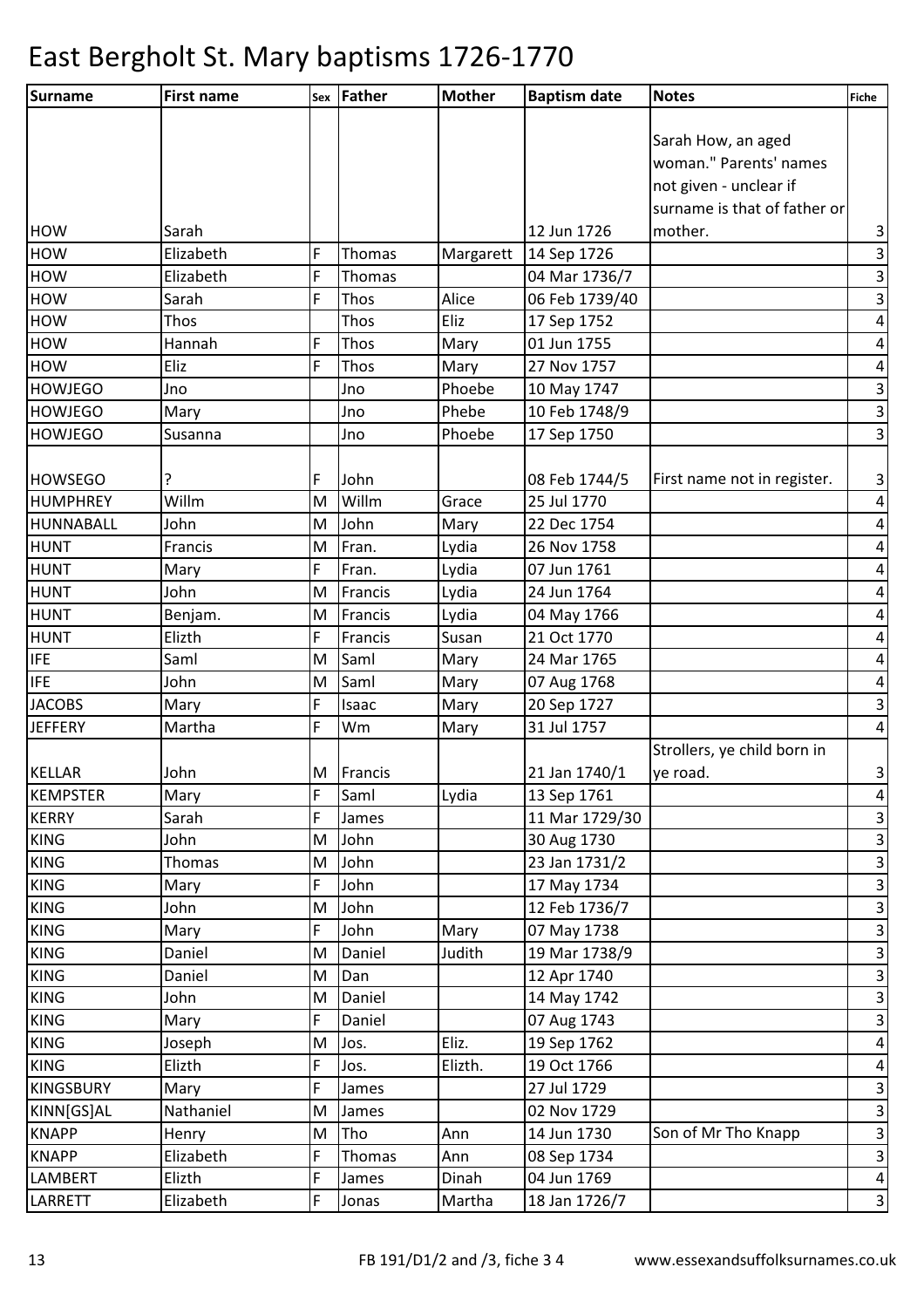| Surname       | <b>First name</b> | Sex | Father    | <b>Mother</b> | <b>Baptism date</b> | <b>Notes</b>                | Fiche                     |
|---------------|-------------------|-----|-----------|---------------|---------------------|-----------------------------|---------------------------|
| <b>LATCH</b>  | Ann               | F   | Francis   | Ann           | 07 Jul 1728         |                             | 3                         |
| LAWS          | Willm             | M   | Willm     | Sarah         | 29 Jul 1767         |                             | $\pmb{4}$                 |
| <b>LEET</b>   | Esther            | F   | Israel    | Esther        | 21 Aug 1763         |                             | 4                         |
| <b>LEET</b>   | Israel            | M   | Israel    | Esther        | 17 May 1767         |                             | 4                         |
| <b>LEET</b>   | Sarah             | F   | Israel    | Esther        | 11 Mar 1770         |                             | 4                         |
| <b>LEMON</b>  | Eliz              | F   | Songer    | Eliz.         | 05 Feb 1758         |                             | 4                         |
| <b>LEMON</b>  | Sarah             | F   |           | Sarah         | 19 Jan 1766         |                             | 4                         |
| <b>LEMON</b>  | Ann               | F   | Thos      | Ann           | 07 May 1769         |                             | 4                         |
| <b>LEWES</b>  | Samuel            | M   | Samuel    | Sarah         | 02 Nov 1730         |                             | $\ensuremath{\mathsf{3}}$ |
| <b>LEWES</b>  | Elizabeth         | F   | Anthony   | Elizabeth     | 25 Apr 1731         |                             | $\mathbf{3}$              |
| <b>LEWES</b>  | Samuel            | M   | Samuel    | Sarah         | 29 Mar 1732         |                             | $\ensuremath{\mathsf{3}}$ |
| <b>LEWES</b>  | Anthony           | M   | Anthony   | Elizabeth     | 30 Mar 1733         |                             | $\ensuremath{\mathsf{3}}$ |
| <b>LEWES</b>  | John              | M   | Samuel    | Sarah         | 18 Oct 1733         |                             | $\mathbf{3}$              |
| <b>LEWES</b>  | Sarah             | F   | Saml      | Sarah         | 29 Oct 1738         |                             | υ                         |
| <b>LEWIS</b>  | Nathaniel         | M   | Nathaniel | Susan         | 10 Aug 1726         |                             | $\overline{\mathbf{3}}$   |
| <b>LEWIS</b>  | Susan             | F   | Nathaniel | Susan         | 15 Sep 1727         |                             | $\overline{\mathbf{3}}$   |
| <b>LEWIS</b>  | John              | М   | Nathaniel | Susan         | 08 Jul 1729         | Son of Nathaniel Lewis junr | $\mathbf{3}$              |
| <b>LEWIS</b>  | James             | M   | John      |               | 19 Jun 1734         |                             | $\overline{3}$            |
| <b>LEWIS</b>  | James             | M   | Samuel    |               | 25 Jul 1737         |                             | $\ensuremath{\mathsf{3}}$ |
| <b>LEWIS</b>  | John              | M   | Anthony   |               | 30 Nov 1737         |                             | $\mathsf{3}$              |
| <b>LEWIS</b>  | Thomas            | M   | Thomas    |               | 03 Mar 1737/8       |                             | $\mathbf{3}$              |
| <b>LEWIS</b>  | Susan             | F   | Samuel    |               | 02 Mar 1739/40      |                             | $\ensuremath{\mathsf{3}}$ |
| <b>LEWIS</b>  | Elizabeth         | F   | Anthony   |               | 17 Aug 1740         |                             | $\mathbf{3}$              |
| <b>LEWIS</b>  | Elizabeth         | F   | Samuel    |               | 03 Mar 1740/1       |                             | $\mathbf{3}$              |
| <b>LEWIS</b>  | Samuel            | M   | Anthony   |               | 22 Jul 1743         |                             | $\mathbf{3}$              |
| <b>LEWIS</b>  | Thos              |     | Sam.      | Sarah         | 14 Jun 1745         |                             | $\mathbf{3}$              |
| <b>LEWIS</b>  | James             | M   | Steph.    | Mary          | 14 Feb 1759         |                             | 4                         |
| LEWIS         | Mary              | F   | John      | Mary          | 28 Mar 1762         |                             | $\overline{a}$            |
| <b>LEWIS</b>  | James             | M   |           | Sarah         | 31 Aug 1766         |                             | $\vert 4 \vert$           |
| LORD          | Elizth            | F   | Robt      | Elizth        | 31 Jan 1768         |                             | $\overline{a}$            |
| <b>LOTT</b>   | Ann               | F   | English   | Mary          | 25 Nov 1726         |                             | $\mathsf 3$               |
| LOTT          | James             | M   | Joseph    | Ann           | 30 Jan 1727/8       |                             | υ                         |
| LOTT          | Robert            | M   | Robert    | Mary          | 06 Nov 1733         |                             | $\overline{\mathbf{3}}$   |
| <b>LOTT</b>   | Lucy              | F   | Joseph    | Ann           | * Feb 1733/4        |                             | $\overline{\mathbf{3}}$   |
| LOTT          | John              | M   | Robt      | Mary          | 05 May 1738         |                             | $\overline{\mathbf{3}}$   |
| <b>LOTT</b>   | Mary              | F   | Robert    |               | 17 Sep 1740         |                             | $\overline{\mathbf{3}}$   |
| LOTT          | John              |     | Jno       | Sarah         | 11 Jul 1753         |                             | $\pmb{4}$                 |
| LOTT          | Joseph            |     | Joh.      | Mary          | 08 Nov 1753         |                             | $\overline{\mathbf{r}}$   |
| LOTT          | Mary              | F   | John      | Sarah         | 29 Aug 1755         |                             | $\pmb{4}$                 |
| <b>LOTT</b>   | John              | M   | John      | Sarah         | 04 Jan 1758         |                             | $\overline{a}$            |
| LOTT          | Joseph            | M   | John      | Sarah         | 02 Jan 1760         |                             | $\overline{a}$            |
| LOTT          | Eliz              | F   | John      | Sarah         | 02 Dec 1762         |                             | $\overline{a}$            |
| LOTT          | Joseph            | M   | Joseph    | Ann           | 16 May 1765         |                             | $\overline{a}$            |
| LOTT          | Elizth            | F   | John      | Sarah         | 30 Jul 1766         |                             | $\vert 4 \vert$           |
|               |                   |     |           |               |                     | Son of Mary Lucas, base by  |                           |
| <b>LUCAS</b>  | Robert            | Μ   | Robt      | Mary          | 06 Jan 1733/4       | Robt Gulson                 | $\vert$ 3                 |
| <b>MANING</b> | Hannah            |     | Nat.      | Han.          | 05 Apr 1751         |                             | $\vert$                   |
| <b>MANN</b>   | Eliz              | F   | Danl      | Susan         | 07 Sep 1763         |                             | $\vert 4 \vert$           |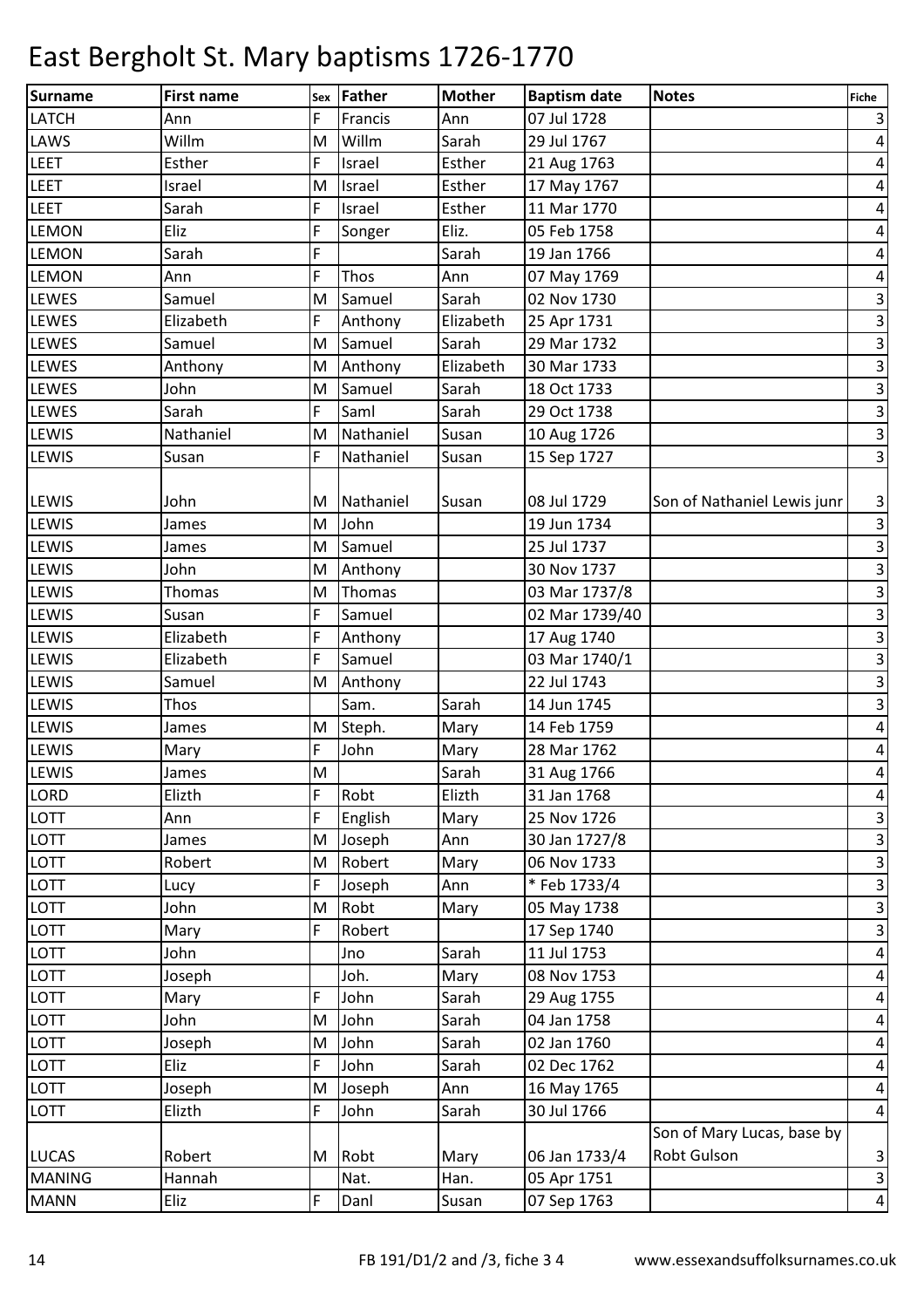| Surname                          | <b>First name</b> |     | Father         | <b>Mother</b>   | <b>Baptism date</b>        | <b>Notes</b>      |                         |
|----------------------------------|-------------------|-----|----------------|-----------------|----------------------------|-------------------|-------------------------|
| MANN?                            | Rebecca           | Sex | Joseph         | Mary            | 23 Oct 1745                | Surname is faint. | <b>Fiche</b><br>$\vert$ |
| <b>MANNING</b>                   | Mary              | F   | Joseph         | Mary            | 05 Aug 1727                |                   | $\vert$ 3               |
| <b>MANNING</b>                   | Mary              | F   | Joseph         |                 | 09 Feb 1728/9              |                   | $\vert$ 3               |
| <b>MANNING</b>                   | Sarah             | F   | Joseph         | Mary            | 08 Nov 1732                |                   | $\overline{\mathbf{3}}$ |
| <b>MANNING</b>                   | Jane              | F   |                | Mary            | 18 Feb 1734/5              |                   |                         |
|                                  |                   | F   | Joseph         |                 |                            |                   | $\vert$ 3               |
| <b>MANNING</b><br><b>MANNING</b> | Elizabeth<br>Thos |     | Joseph<br>Natl | Mary<br>Han.    | 03 Aug 1736<br>03 Oct 1753 |                   | $\overline{\mathbf{3}}$ |
|                                  |                   |     |                | Hannah          |                            |                   | $\vert 4 \vert$         |
| <b>MANNING</b>                   | Nathl             | M   | Nathl          |                 | 13 Feb 1756                |                   | $\overline{a}$          |
| <b>MANNING</b>                   | John              | M   | Nathl          | Hannah          | 04 May 1757                |                   | $\pmb{4}$               |
| <b>MARTIN</b>                    | Mary              | F   | Jonathan       | <b>Bridgett</b> | 23 Apr 1728                |                   | $\vert$ 3               |
| <b>MARTIN</b>                    | Elizabeth         | F   | Jonathan       | <b>Bridget</b>  | 30 May 1730                |                   | $\overline{3}$          |
| <b>MARTIN</b>                    | Matthew           | M   | Jonathan       |                 | 20 Dec 1732                |                   | $\vert$ 3               |
| <b>MARTIN</b>                    | Jonathan          | M   | Jonathan       |                 | 10 Jul 1736                |                   | $\vert$ 3               |
| <b>MARTIN</b>                    | Mary              | F   | Jonathn.       | Mary            | 11 May 1766                |                   | $\vert 4 \vert$         |
| <b>MARTIN</b>                    | Jonathn.          | M   | Jonathn.       | Mary            | 21 Feb 1768                |                   | $\vert 4 \vert$         |
| <b>MARTIN</b>                    | John              | M   | Jonathn.       | Mary            | 04 Aug 1770                |                   | $\vert 4 \vert$         |
| <b>MASON</b>                     | Mary              | F   | Richd          | Ann             | 07 Jul 1765                |                   | $\vert 4 \vert$         |
| <b>MAY</b>                       | Mary              | F   | William        | Thomasin        | 20 Jun 1733                |                   | $\vert$ 3               |
| <b>MAY</b>                       | Thomas            | M   | William        | Thomasin        | 27 Jul 1735                |                   | $\vert$ 3               |
| <b>MELON</b>                     | John              | M   | John           | Ann             | 29 Feb 1756                |                   | $\vert$                 |
| MIDDLETON                        | George            | M   | Thomas         |                 | 24 Mar 1740/1              |                   | $\mathbf{3}$            |
| <b>MILES</b>                     | John              | M   | John           | Sarah           | 30 Apr 1727                |                   | $\vert$ 3               |
| <b>MILLINGTON</b>                | Ann               | F   | Robt           | Elizabeth       | 18 Feb 1738/9              |                   | $\overline{3}$          |
| <b>MILLINGTON</b>                | Susan             | F   | John           |                 | 10 Jan 1743/4              |                   | $\vert$ 3               |
| <b>MINTER</b>                    | Willm             | M   | Willm          | Ann             | * Jul 1730                 |                   | $\overline{3}$          |
| <b>MINTER</b>                    | John              | M   | William        | Ann             | 05 Nov 1733                |                   | $\overline{\mathbf{3}}$ |
| <b>MINTER</b>                    | Mary              | F   | William        |                 | 04 Aug 1737                |                   | $\mathbf{3}$            |
| <b>MINTER</b>                    | Jane              | F   | Willm          |                 | 03 Sep 1739                |                   | $\overline{\mathbf{3}}$ |
| <b>MINTER</b>                    | Willm             | M   | Willm          | Mary            | 25 Apr 1756                |                   | $\vert 4 \vert$         |
| <b>MINTER</b>                    | Edwd              | M   | Wm             | Sarah           | 24 Jul 1758                |                   | $\vert 4 \vert$         |
| <b>MINTER</b>                    | John              | M   | Wm             | Sarah           | 24 Jul 1758                |                   | $\overline{a}$          |
| <b>MINTER</b>                    | Sarah             | F   | Wm             | Sarah           | 20 Jan 1760                |                   | $\vert 4 \vert$         |
| <b>MINTER</b>                    | Mary              | F   | Wm             | Sarah           | 02 Mar 1762                |                   | $\vert 4 \vert$         |
| <b>MINTER</b>                    | John              | M   | William        | Sarah           | 04 May 1766                |                   | $\overline{a}$          |
| <b>MINTOR</b>                    | John              | M   | Wm             | Ann             | 20 Jul 1732                |                   | $\overline{3}$          |
| MO[RV]E                          | Joseph            | M   | Char.          | Sara.           | 31 Jan 1762                |                   | $\vert 4 \vert$         |
| <b>MOOR</b>                      | Sarah             |     | Char           | Sar.            | 15 Jul 1753                |                   | $\vert 4 \vert$         |
| <b>MOOR</b>                      | Sarah             | F   | Char.          | Sarah           | 02 Sep 1759                |                   | $\vert 4 \vert$         |
| <b>MOOR</b>                      | Char.             | M   | Charles        | Sarah           | 26 May 1765                |                   | $\vert 4 \vert$         |
| <b>MOOR</b>                      | Charles           | M   | Charles        | Sarah           | 05 Jun 1768                |                   | $\overline{a}$          |
| $MOR[E_$                         | Mary              |     | Wm             | Mary            | 14 Feb 1749/50             |                   | $\vert$ 3               |
| <b>MORGAN</b>                    | George            | M   | George         | Elizabeth       | 09 Oct 1741                |                   | $\overline{\mathbf{3}}$ |
| <b>MORGAN</b>                    | Mary              | F   | George         | Mary            | 17 Nov 1765                |                   | $\vert 4 \vert$         |
| <b>MORTIMER</b>                  | Elizabeth         | F   | Willm          | Elizabeth       | 04 Jul 1744                | Abode: Ofton      | $\overline{\mathbf{3}}$ |
| <b>MOTT</b>                      | Sarah             |     | Jno            | Sarah           | 04 Mar 1747/8              |                   | $\overline{3}$          |
| <b>MOTT</b>                      | Thos              |     | Thos           | Sarah           | 29 Mar 1749                |                   | $\vert$ 3               |
| <b>MOTT</b>                      | Eliz              |     | Thos           | Sarah           | 05 Sep 1750                |                   | $\overline{\mathbf{3}}$ |
| <b>MOTT</b>                      | Robt              |     | Thos           | Sarah           | 01 May 1752                |                   | $\vert$ 3               |
| <b>MOTT</b>                      | Mary              | F   | Thos           | Sarah           | 20 Oct 1754                |                   | $\vert 4 \vert$         |
|                                  |                   |     |                |                 |                            |                   |                         |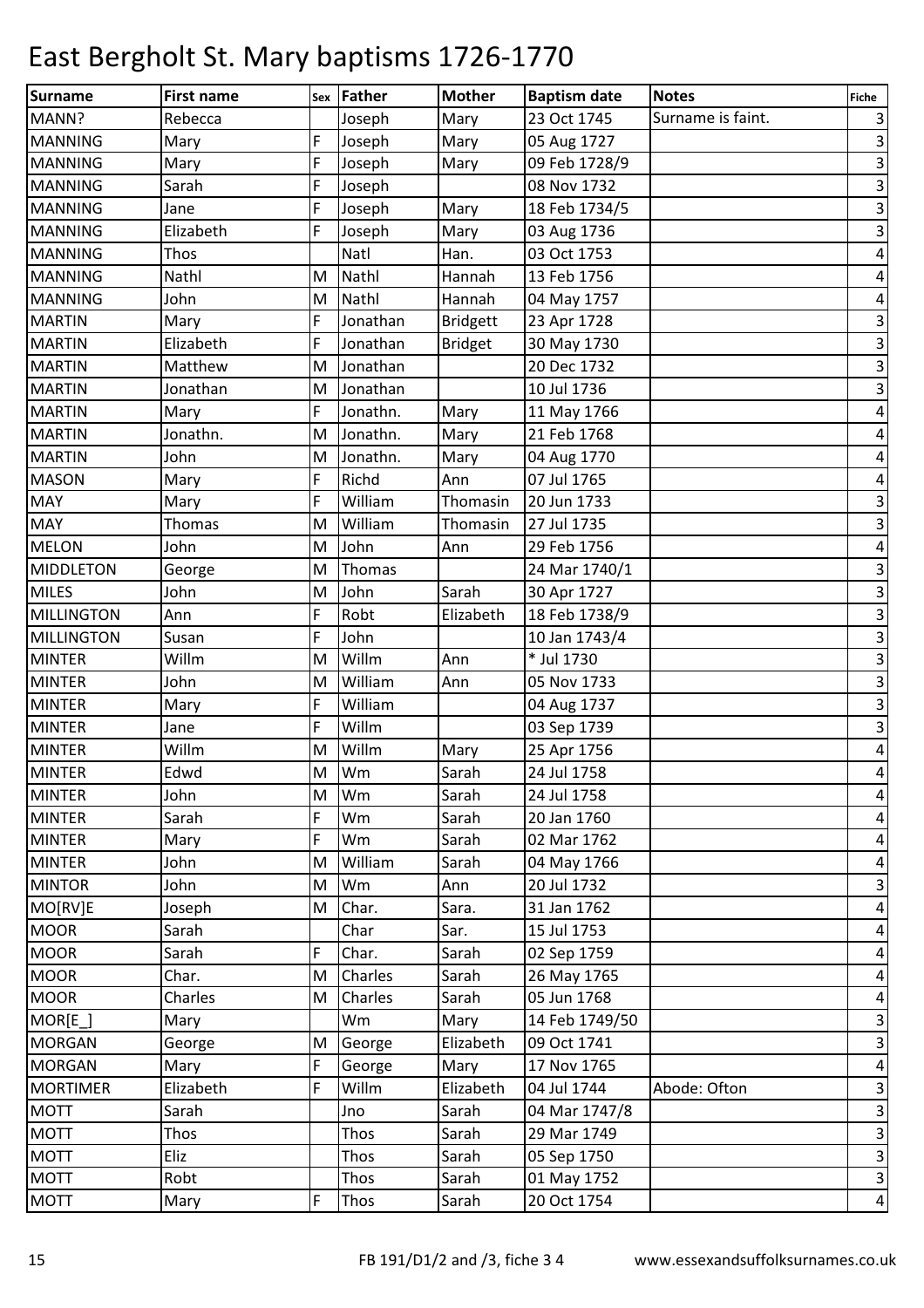| Surname         | <b>First name</b> |   | sex Father  | <b>Mother</b>   | <b>Baptism date</b> | <b>Notes</b> | Fiche                     |
|-----------------|-------------------|---|-------------|-----------------|---------------------|--------------|---------------------------|
| <b>MURGAN</b>   | Jno               |   | Geo         | Eliz            | 13 Nov 1748         |              | 3                         |
| <b>NEWMAN</b>   | John              | M | Thomas      | Sarah           | 22 Sep 1729         |              | $\mathbf{3}$              |
| <b>NEWMAN</b>   | Hannah            | F | Tho         | Sarah           | 02 Apr 1731         |              | $\mathbf{3}$              |
| <b>NEWMAN</b>   | Elizabeth         | F | Tho         | Sarah           | 31 Dec 1738         |              | $\ensuremath{\mathsf{3}}$ |
| <b>NEWMAN</b>   | Sarah             | F | Thos        | Sarah           | 04 Jul 1762         |              | 4                         |
| <b>NEWMAN</b>   | Mary              | F | John        | Sarah           | 25 Mar 1764         |              | 4                         |
| <b>NEWMAN</b>   | Mary              | F | John        | Mary            | 27 Oct 1765         |              | 4                         |
| <b>NEWMAN</b>   | Thos              | M | Thos        | Sarah           | 02 Feb 1766         |              | 4                         |
| <b>NEWMAN</b>   | Elizth            | F | Thos        | Sarah           | 17 Sep 1767         |              | 4                         |
| <b>NEWMAN</b>   | Elizth            | F | Thos        | Sarah           | 21 May 1769         |              | 4                         |
| <b>NICHOLLS</b> | John              |   | John        | Susan           | 25 Sep 1728         | A twin       | $\ensuremath{\mathsf{3}}$ |
| <b>NICHOLLS</b> | Susan             |   | John        | Susan           | 25 Sep 1728         | A twin       | $\ensuremath{\mathsf{3}}$ |
| <b>NICHOLLS</b> | Susan             | F | John        | Susan           | 16 Nov 1729         |              | $\mathbf{3}$              |
| <b>NICHOLLS</b> | George            | M | George      | Ann             | 30 Nov 1770         |              | $\pmb{4}$                 |
| <b>NOOTH</b>    | John              | M | John        |                 | 21 Jun 1731         |              | $\ensuremath{\mathsf{3}}$ |
| <b>NOOTH</b>    | James             | M | John        |                 | 11 Oct 1732         |              | $\mathbf{3}$              |
| <b>NOOTH</b>    | Susan             | F | John        |                 | 20 Sep 1734         |              | $\ensuremath{\mathsf{3}}$ |
| <b>NORMAN</b>   | <b>Bridget</b>    | F | Richard     |                 | 18 Feb 1737/8       |              | $\mathbf{3}$              |
| <b>NORMAN</b>   | Peter             | M | Richard     |                 | 12 Feb 1743/4       |              | $\mathsf 3$               |
| <b>NORMAN</b>   | Ann               |   | Rd          | <b>Bridget</b>  | 28 Mar 1746         |              | $\mathbf{3}$              |
| <b>NORMAN</b>   | Jacob             |   | Jacob       | Eliz            | 20 Aug 1746         |              | $\mathbf{3}$              |
| <b>NORMAN</b>   | Eliz              |   | Jacob       | Eliz            | 05 Feb 1747/8       |              | $\mathbf{3}$              |
| <b>NORMAN</b>   | Mary              |   | Rd          | Bridg.          | 06 May 1748         |              | $\ensuremath{\mathsf{3}}$ |
| <b>NORMAN</b>   | Sarah             |   | Jno.        | Sar.            | 17 Mar 1748/9       |              | $\mathbf{3}$              |
| <b>NORMAN</b>   | <b>Bridget</b>    |   | Jacob       | Eliz            | 04 Mar 1749/50      |              | $\mathbf{3}$              |
| <b>NORMAN</b>   | Jacob             | M | Jacob       | Eliz.           | 14 Jul 1754         |              | 4                         |
| <b>NORMAN</b>   | Christ.           |   | Richd       | <b>Bridgett</b> | 31 May 1758         |              | 4                         |
| <b>NORMAN</b>   | John              | M | John        | Ann             | 19 Apr 1761         |              | 4                         |
| <b>NORMAN</b>   | John              | M | Jacob       | Mary            | 11 Oct 1761         |              | 4                         |
| <b>NORMAN</b>   | Peter             | M | Richd       | Martha          | 03 May 1767         |              | $\vert 4 \vert$           |
| <b>NORMAN</b>   | Mary              | F | Richd       | Martha          | 13 Nov 1768         | Dead         | $\overline{a}$            |
| <b>ORMAN</b>    | Deborah           | F | Samuel      | Christian       | 06 Nov 1726         |              | $\mathsf 3$               |
| <b>ORMAN</b>    | Amey              | F | Sam.        | Christian       | 18 May 1729         |              | υ                         |
| ORMS            | Edward            | M | John        |                 | 21 Nov 1731         |              | $\overline{\mathbf{3}}$   |
| ORMS            | Edward            | M | John        |                 | 15 Oct 1732         |              | $\overline{\mathbf{3}}$   |
| ORMS            | Sarah             | F | John        |                 | 24 Mar 1734/5       |              | $\overline{\mathbf{3}}$   |
| ORMS            | Edward            | M | John        |                 | 08 Jun 1736         |              | $\overline{\mathbf{3}}$   |
| ORMS            | William           | M | John        |                 | 08 Sep 1738         |              | $\overline{\mathbf{3}}$   |
| ORMS            | Elizabeth         | F | John        |                 | 27 Mar 1741         |              | $\overline{\mathbf{3}}$   |
| ORMS?           | John              | M | John        | Sarah           | 30 Aug 1730         |              | $\overline{\mathbf{3}}$   |
| <b>ORRICE</b>   | James             | M | Thomas      | Mary            | 01 Jan 1754         |              | $\overline{4}$            |
| <b>ORRICE</b>   | Sarah             | F | Thomas      | Mary            | 20 Jun 1756         |              | $\overline{\mathbf{r}}$   |
| <b>ORRICE</b>   | Eliz              | F | <b>Thos</b> | Mary            | 26 Nov 1758         |              | $\overline{a}$            |
| <b>ORRIS</b>    | Thos              |   | Tho         | Mary            | 30 Aug 1749         |              | $\mathbf{3}$              |
| ORVI[C_]E       | Lydia             | F | John        | Eliz            | 27 Sep 1761         |              | $\pmb{4}$                 |
| <b>ORVICE</b>   | Martha            | F | John        | Eliz            | 20 Aug 1758         |              | $\overline{a}$            |
| <b>ORVIS</b>    | Eliz              |   | Jno         | Eliz            | 25 Dec 1747         |              | $\mathbf{3}$              |
| <b>PAGE</b>     | Gregory           | M | Willm       |                 | 11 Aug 1739         |              | $\vert$                   |
| <b>PANNAFY</b>  | Sarah             | F | Joseph      |                 | 18 Oct 1740         |              | $\vert$                   |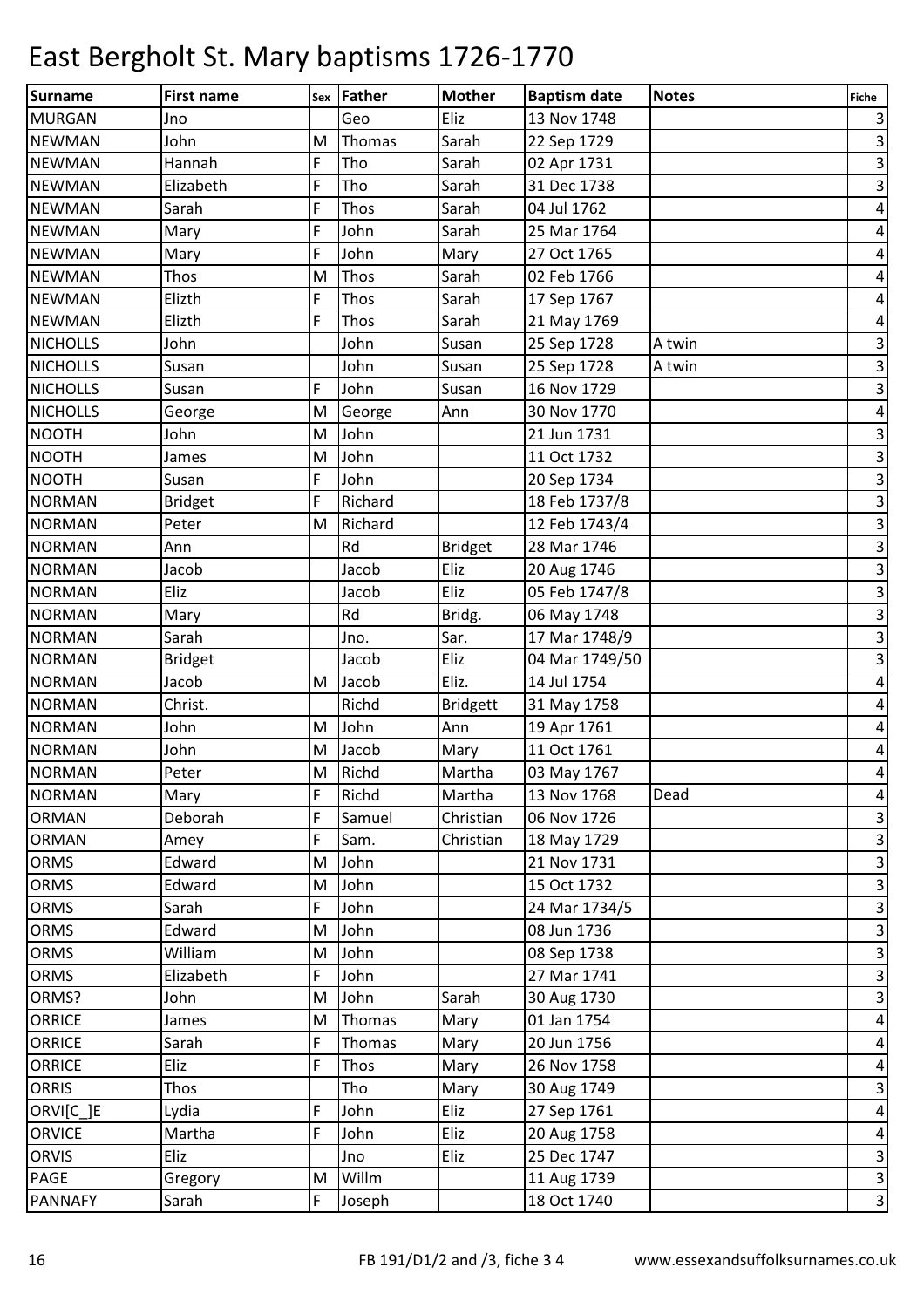| Surname         | <b>First name</b> |   | Sex Father | <b>Mother</b> | <b>Baptism date</b> | <b>Notes</b> | <b>Fiche</b>              |
|-----------------|-------------------|---|------------|---------------|---------------------|--------------|---------------------------|
| PANNIFEL        | Eliz              |   | Jno        | Eliz          | 20 Aug 1746         |              | 3                         |
| <b>PARKER</b>   | Philip            | M | Joseph     | Ann           | 07 Oct 1726         |              | $\mathsf 3$               |
| <b>PARKER</b>   | Ann               | F | Joseph     | Ann           | 28 Apr 1728         |              | $\mathbf{3}$              |
| <b>PARKER</b>   | Geo.              | M | Geo.       | Mary          | 22 Jan 1758         |              | $\pmb{4}$                 |
| <b>PARKER</b>   | Mary              | F | George     | Mary          | 10 Mar 1766         |              | 4                         |
| <b>PARR</b>     | John              | M | John       | Susan         | 09 Jun 1728         |              | $\ensuremath{\mathsf{3}}$ |
| <b>PARSLEY</b>  | John              | M | Edward     |               | 17 Dec 1740         |              | $\overline{3}$            |
| <b>PASCHALL</b> | John              | M | John       | Elizabeth     | 05 Nov 1730         |              | $\mathbf{3}$              |
| <b>PASKELL</b>  | John              | M | John       | Elizabeth     | 13 Jul 1735         |              | $\ensuremath{\mathsf{3}}$ |
| <b>PEAKE</b>    | Susan             | F | Geo.       | Mary          | 30 Nov 1760         |              | $\pmb{4}$                 |
| <b>PECK</b>     | Rd                |   | Wm         | Eliz          | 04 Oct 1751         |              | $\ensuremath{\mathsf{3}}$ |
| PEG             | Mary              | F | Robt       |               | 28 Jan 1732/3       |              | $\overline{\mathbf{3}}$   |
| PEG             | Elizabeth         | F | Robt       |               | 10 Jun 1734         |              | $\overline{\mathbf{3}}$   |
| <b>PELLS</b>    | Hannah            | F | John       | Mary          | 06 Nov 1730         |              | $\overline{3}$            |
| PENDON?         | Mary              | F | John       |               | 08 Aug 1731         |              | $\ensuremath{\mathsf{3}}$ |
| <b>PENNOCK</b>  | William           | M | William    | Catharin      | 20 Mar 1726/7       |              | $\overline{\mathsf{a}}$   |
| <b>PENNOCK</b>  | Grace             | F | William    |               | 03 Sep 1738         |              | $\ensuremath{\mathsf{3}}$ |
| <b>PENNOCK</b>  | Willm             |   | Wm         | Rachael       | 06 Sep 1745         |              | $\mathsf 3$               |
| <b>PENNOCK</b>  | Jno               |   | Wm         | Rach          | 21 Apr 1749         |              | $\mathbf{3}$              |
| <b>PENNOCK</b>  | Mary              | F |            | Mary          | 17 Nov 1758         | <b>Base</b>  | 4                         |
| <b>PENNUCK</b>  | Mary              | F | Willm      |               | 02 Nov 1732         |              | $\mathsf 3$               |
| <b>PENNUK</b>   | Mary              | F | Willm      |               | 08 Jun 1735         |              | $\ensuremath{\mathsf{3}}$ |
| PERIMIN         | Peter             | M | John       | Sarah         | 20 May 1744         |              | $\ensuremath{\mathsf{3}}$ |
| PERIMIN         | Mary              | F | Thomas     |               | 23 May 1744         |              | $\ensuremath{\mathsf{3}}$ |
| PERIMIN         | Henry             | M | Samuel     |               | 19 Aug 1744         |              | $\mathbf{3}$              |
| PERRIMAN        | Martha            | F | Peter      | Sarah         | 01 May 1734         |              | υ                         |
| PERRIMAN        | Thomas            | M | Thomas     |               | 12 Mar 1738/9       |              | $\mathbf{3}$              |
| PERRIMAN        | Elizabeth         | F | Thomas     |               | 19 Sep 1740         |              | $\mathbf{3}$              |
| PERRIMAN        | John              | M | Samuel     |               | 24 Sep 1740         |              | $\overline{\mathbf{3}}$   |
| PERRIMAN        | Samuel            | M | Samuel     | Elizabeth     | 04 Apr 1742         |              | $\overline{3}$            |
| PERRIMAN        | John              | M | John       |               | 20 Jun 1742         |              | $\overline{\mathbf{3}}$   |
| PERRIMAN        | Thomas            | M | Tho.       |               | 30 Jan 1742/3       |              | $\vert$ 3                 |
| PERRIMAN        | Wm                |   | Thos       | Eliz          | 06 Apr 1746         |              | $\overline{\mathbf{3}}$   |
| PERRIMAN        | Henry             |   | Thos       | Eliz          | 12 Jun 1748         |              | $\overline{\mathbf{3}}$   |
| PERRIMAN        | Mary              |   | Thos       | Eliz          | 22 Jun 1750         |              | $\overline{\mathbf{3}}$   |
| PERRIMAN        | Sar               |   | Thos       | Eliz          | 15 Jul 1752         |              | $\overline{\mathbf{r}}$   |
| PERRIMAN        | Martha            | F | Thos       | Elizth        | 06 Jan 1755         |              | $\overline{a}$            |
| PERRIMAN        | Hannah            | F | Thos       | Eliz          | 02 Mar 1759         |              | $\overline{4}$            |
| PERRIMAN        | Lydia             | F | Thos       | Eliz          | 12 Dec 1762         |              | $\overline{\mathbf{r}}$   |
| PILBROW         | Eliz              | F | John       | Eliz          | 06 Jun 1760         |              | $\overline{\mathbf{r}}$   |
| <b>PILBROW</b>  | John              | M | John       | Eliz          | 22 Jan 1764         |              | $\pmb{4}$                 |
| <b>PILBROW</b>  | Lettice           | F | John       | Elizth        | 15 Apr 1770         |              | $\overline{\mathbf{r}}$   |
| PIT             | Sarah             |   | Robt       | Judith        | 04 Aug 1751         |              | $\mathsf 3$               |
| <b>PITT</b>     | Sarah             | F | Robt       | Elizabeth     | 02 Oct 1727         |              | $\mathbf{3}$              |
| PITT            | Martha            | F | Robt       | Elizabeth     | 13 Mar 1729/30      |              | $\mathsf 3$               |
| PITT            | John              | M | Robt       | Elizabeth     | 02 Jul 1732         |              | $\overline{3}$            |
| <b>PITT</b>     | Samuel            | M | Robt       | Elizabeth     | 20 Feb 1735/6       |              | $\mathbf{3}$              |
| PITT            | Samuel            | M | Robt       |               | 20 Oct 1737         |              | $\vert$                   |
| <b>PITT</b>     | Hannah            | F | Robt       | Elizabeth     | 22 Oct 1741         |              | $\vert$                   |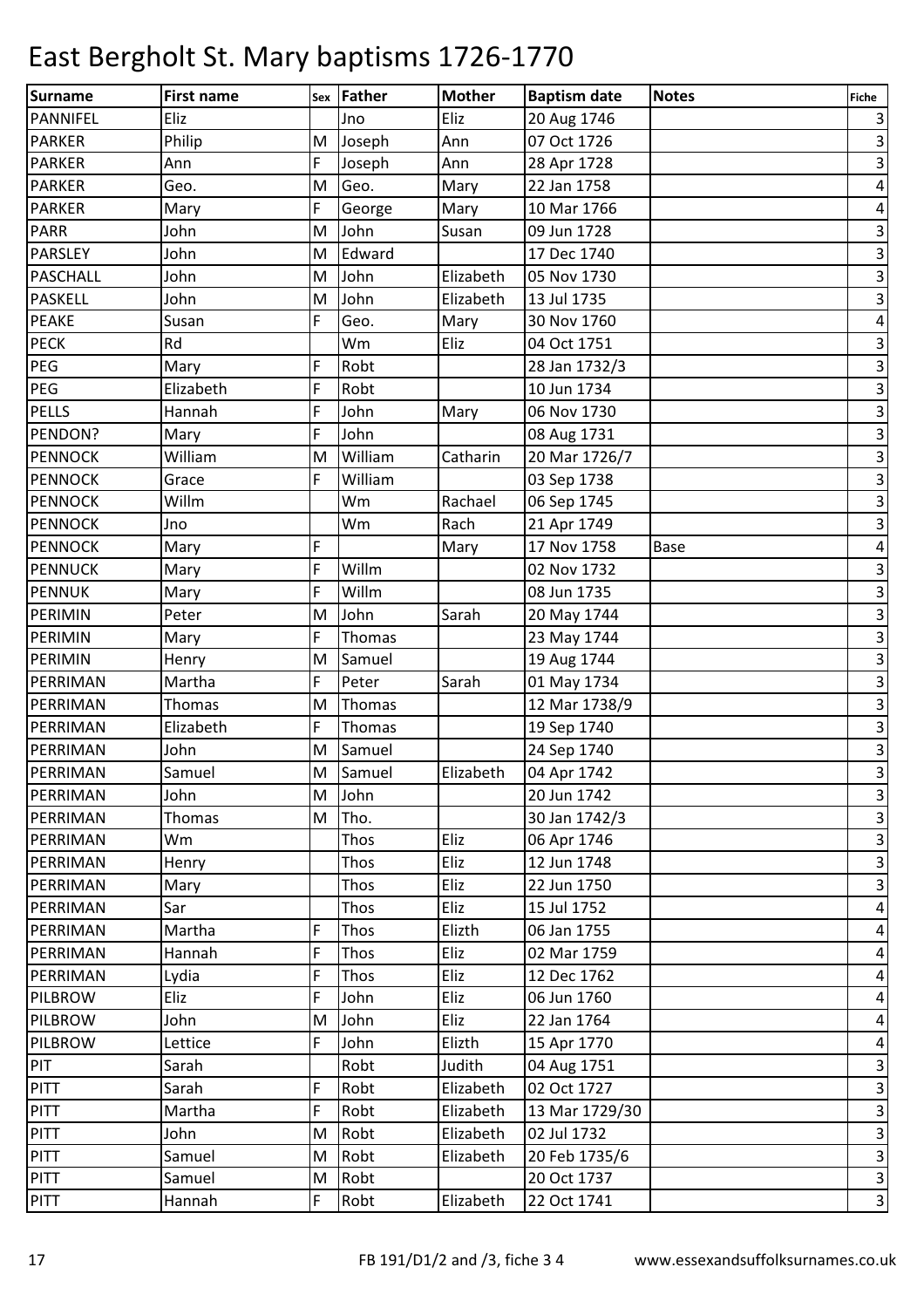| <b>Surname</b>                   | <b>First name</b> | Sex    | Father   | <b>Mother</b> | <b>Baptism date</b>        | <b>Notes</b> | <b>Fiche</b>                              |
|----------------------------------|-------------------|--------|----------|---------------|----------------------------|--------------|-------------------------------------------|
| PITT                             | James             |        | James    | Elizabeth     | 27 Oct 1745                |              | $\vert$                                   |
| PITT                             | Rob               |        | Rob      | Judith        | 15 Jun 1748                |              | $\vert$ 3                                 |
| <b>PITT</b>                      | Mary              |        | James    | Eliz          | 03 Oct 1748                |              | $\vert$ 3                                 |
| <b>PITT</b>                      | Judith            |        | Robt     | Judith        | 06 Aug 1749                |              | $\overline{\mathbf{3}}$                   |
| PITT                             | Wm                |        | James    | Eliz          | 08 Dec 1751                |              | $\vert$ 3                                 |
| PITT                             | Mary              |        | Rob      | Judith        | 21 Oct 1753                |              | $\vert 4 \vert$                           |
| PITT                             | Robt              | M      | James    | Eliz          | 11 May 1755                |              | $\vert 4 \vert$                           |
| PITT                             | Robert            | M      | Robt     | Judith        | 24 Sep 1758                |              | $\overline{a}$                            |
| <b>PITT</b>                      | Judith            | F      | James    | Eliz          | 25 Dec 1758                |              | $\pmb{4}$                                 |
| PLUMMER                          | Susan             | F      | Robert   | Susan         | 31 Dec 1727                |              | $\overline{\mathbf{3}}$                   |
| PODD                             | Mary              | F      | Humphry  | Mary          | 19 Feb 1769                |              | $\vert 4 \vert$                           |
| <b>POWELL</b>                    | Thomas            | M      | Thomas   |               | 05 May 1742                |              | $\vert$ 3                                 |
| <b>POWELL</b>                    | Mary              |        | Thomas   | Mary          | 09 Oct 1745                |              | $\overline{\mathbf{3}}$                   |
| <b>POWELL</b>                    | Eliz              |        | Thos     | Mary          | 29 Jan 1747/8              |              | $\overline{\mathbf{3}}$                   |
| <b>PRATT</b>                     | Elizabeth         | F      | John     |               | 14 Mar 1732/3              |              | $\vert$ 3                                 |
| PROOM                            | Mary              | F      | Thomas   | Frances       | 01 May 1726                |              | $\overline{\mathbf{3}}$                   |
| <b>PROOM</b>                     | John              | M      | John     | Sarah         | 14 Sep 1726                |              | $\overline{\mathbf{3}}$                   |
| <b>PROOM</b>                     | Hannah            | F      | Thomas   |               | 14 Jun 1730                |              | $\overline{\mathbf{3}}$                   |
| <b>PROOM</b>                     | Elizabeth         | F      | Tho      |               | 19 Jul 1733                |              | $\vert$ 3                                 |
| <b>PROOM</b>                     | John              | M      | John     |               | 08 May 1734                |              | $\overline{\mathbf{3}}$                   |
| PROOM                            | Ann               | F      | Thomas   |               | 07 Jul 1734                |              | $\overline{3}$                            |
| <b>PROOM</b>                     | John              | M      | John     |               | 10 Mar 1736/7              |              | $\vert$ 3                                 |
| PROOM                            | Robert            | M      | Tho      |               | 06 Aug 1737                |              | $\overline{\mathbf{3}}$                   |
| <b>PROOM</b>                     | Thomas            | M      | Thomas   |               | 18 Dec 1739                |              | $\vert$ 3                                 |
| <b>PROOM</b>                     | Samuel            | M      | John     |               | 18 Mar 1739/40             |              | $\overline{\mathbf{3}}$                   |
| <b>PROOM</b>                     | William           | M      | Thomas   |               | 05 Jul 1743                |              | $\vert$ 3                                 |
| <b>PROOM</b>                     | James             |        | Tho      | Sarah         | 29 Sep 1745                |              | $\mathbf{3}$                              |
| <b>QUILTER</b>                   | Elizabeth         | F      | Wm       | Elizabeth     | 09 Oct 1730                |              | $\overline{\mathbf{3}}$                   |
| <b>QUILTER</b>                   | William           | M<br>F | Wm       | Elizabeth     | 18 Feb 1731/2              |              | $\overline{\mathbf{3}}$<br>$\overline{3}$ |
| <b>QUILTER</b>                   | Mary              |        | Wm       |               | 17 Nov 1734                |              |                                           |
| <b>QUILTER</b>                   | John<br>Abraham   | M      | Wm       | Elizabeth     | 27 Apr 1736                | A twin       | $\vert$ 3                                 |
| <b>QUILTER</b><br><b>QUILTER</b> |                   |        | Wm<br>Wm |               | 12 Jun 1739<br>12 Jun 1739 | A twin       | $\vert$ 3<br>$\overline{\mathbf{3}}$      |
| <b>QUILTER</b>                   | Mary<br>Mary      |        | Wm       | Elizabeth     | 13 Jun 1743                |              | $\overline{\mathbf{3}}$                   |
| <b>QUILTER</b>                   | Edmd              |        | Wm       | Mary          | 12 Jun 1747                |              | $\vert$ 3                                 |
| R[AO][FS]E                       | Susannah          | F      | Thos     | Sarah         | 12 Apr 1737                |              | $\vert$ 3                                 |
| <b>RALF</b>                      | Margarett         | F      | James    |               | 09 Oct 1734                |              | $\vert$ 3                                 |
| <b>RAND</b>                      | Mary              |        | Thos     | Ann           | 03 Aug 1753                |              | $\vert 4 \vert$                           |
| <b>RAND</b>                      | Sarah             | F      | Thos     | Ann           | 19 Mar 1755                |              | $\vert$                                   |
| <b>RAND</b>                      | Elizabth          | F      | Thos     | Ann           | 13 May 1757                |              | $\overline{a}$                            |
| <b>RAND</b>                      | Thos              | M      | Thos     | Ann           | 31 Oct 1759                |              | $\vert 4 \vert$                           |
| <b>RANDALL</b>                   | Robt              | M      | Willm    | Rebecca       | 02 Feb 1755                |              | $\vert 4 \vert$                           |
| <b>RANDALL</b>                   | Lydia             | F      | Wm       | Rebecca       | 13 May 1759                |              | $\vert 4 \vert$                           |
| <b>RANDELL</b>                   | Wm                |        | Wm       | Rebec         | 05 Jul 1752                |              | $\vert 4 \vert$                           |
| <b>RASHBROOK</b>                 | Sarah             | F      | Jere.    | Sarah         | 01 Sep 1757                |              | $\vert$                                   |
| <b>RASHBROOK</b>                 | Samuel            | M      | Saml.    | Ann           | 21 May 1766                |              | $\vert 4 \vert$                           |
| <b>RASHBROOK</b>                 | Jeremh.           | M      | Saml     | Ann           | 10 Feb 1768                |              | $\vert 4 \vert$                           |
| <b>RASHBROOK</b>                 | Ann               | F      | Saml     | Ann           | 22 Oct 1769                |              | $\vert 4 \vert$                           |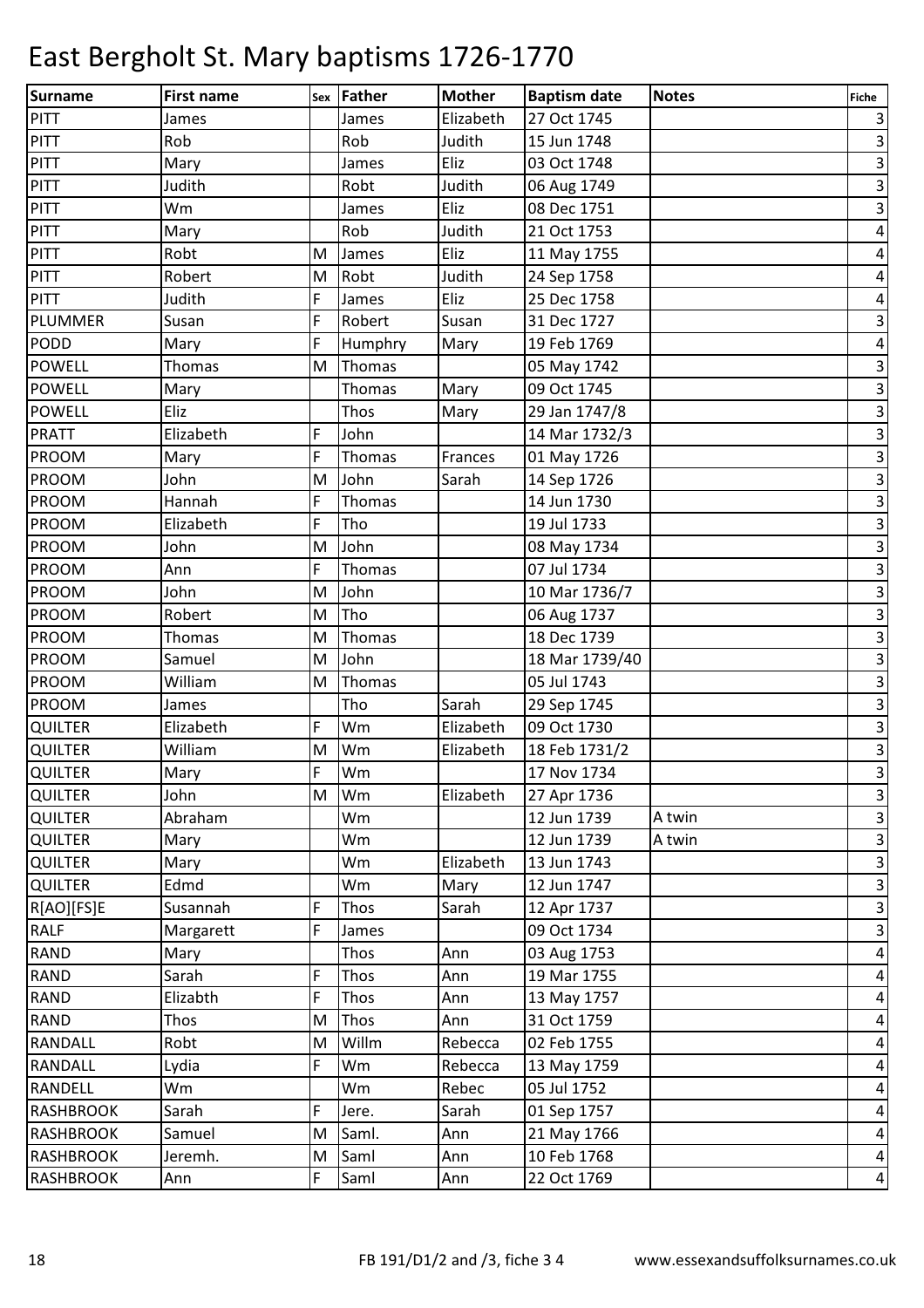| Surname         | <b>First name</b> |   | sex Father | <b>Mother</b> | <b>Baptism date</b> | <b>Notes</b>             | <b>Fiche</b>              |
|-----------------|-------------------|---|------------|---------------|---------------------|--------------------------|---------------------------|
|                 |                   |   |            |               |                     |                          |                           |
|                 |                   |   |            |               |                     | Daughter of Ann Redgrave |                           |
| <b>REDGRAVE</b> | Ann               | F | John       | Ann           | 06 Jan 1733/4       | by John Housego. Base.   | 3                         |
| <b>REDGRAVE</b> | Mary              | F |            | Ann           | 14 May 1738         | Base born                | $\mathsf 3$               |
| REDGRAVE        | Thos              |   | Thos       | Margaret      | 03 Jan 1746/7       |                          | $\overline{\mathbf{3}}$   |
| <b>REDGRAVE</b> | Matt.             |   | Matt.      | Mary          | 27 Aug 1749         |                          | $\ensuremath{\mathsf{3}}$ |
| <b>REYNOLDS</b> | Mary              | F | Abraham    |               | 05 Jun 1726         |                          | $\mathbf{3}$              |
| <b>REYNOLDS</b> | Abraham           | M | Abraham    |               | 25 Apr 1731         |                          | $\overline{\mathbf{3}}$   |
| <b>REYNOLDS</b> | William           | M | Abraham    |               | 04 Mar 1742/3       |                          | $\ensuremath{\mathsf{3}}$ |
| <b>REYNOLDS</b> | Isaac             |   | Abram.     | Sarah         | 01 Sep 1745         |                          | $\mathbf{3}$              |
| <b>REYNOLDS</b> | Susannah          | F | Abrm       | Susan         | 11 Sep 1757         |                          | $\pmb{4}$                 |
| <b>REYNOLDS</b> | Abram.            | M | Isaac      | Mary          | 15 Feb 1769         |                          | $\pmb{4}$                 |
| <b>REYNOLDS</b> | Mary              | F | Isaac      | Mary          | 25 Feb 1770         |                          | $\pmb{4}$                 |
| <b>ROBINSON</b> | James             |   | James      | Eliz          | 21 Dec 1745         |                          | $\mathbf{3}$              |
| <b>ROLF</b>     | John              | M | John       | Martha        | 04 Sep 1733         |                          | $\mathbf{3}$              |
| <b>ROLFE</b>    | Eliz              | F | John       | Mary          | 19 Feb 1758         |                          | $\overline{\mathbf{r}}$   |
| <b>ROLFE</b>    | Mary              | F | John       | Mary          | 13 Feb 1760         |                          | $\pmb{4}$                 |
| <b>ROSE</b>     | John              | M | Nicholas   | Elizabeth     | 03 Oct 1744         |                          | $\mathbf{3}$              |
| <b>ROSE</b>     | Eliz              |   | <b>Nic</b> | Eliz          | 14 Jan 1749/50      |                          | $\overline{\mathbf{3}}$   |
| <b>ROSE</b>     | Mary              | F | Nicholas   | Eliz          | 23 Apr 1756         |                          | $\pmb{4}$                 |
| S[W_]INRIER?    | John              | M | John       |               | 05 Mar 1731/2       |                          | $\mathbf{3}$              |
| <b>SAGE</b>     | Eliz              | F | Richd      | Eliz          | 10 Oct 1762         |                          | $\pmb{4}$                 |
| SAGE            | Mary              | F | Richd      | Elizth        | 15 May 1768         | Dead                     | $\overline{\mathbf{r}}$   |
| <b>SAUNDERS</b> | Saml              | M | Saml       | Grace         | 26 Sep 1762         |                          | $\pmb{4}$                 |
| SAVALL          | Tho               |   | Peter      | Jane          | 30 Dec 1748         |                          | $\overline{\mathbf{3}}$   |
| <b>SAVALL</b>   | Richd             |   | Peter      | Jane          | 03 Dec 1752         |                          | $\pmb{4}$                 |
| <b>SAVEALL</b>  | Peter             | M | Peter      |               | 01 May 1740         |                          | $\overline{\mathbf{3}}$   |
| <b>SAVEALL</b>  | Sarah             | F | Peter      | Jane          | 19 Nov 1741         |                          | $\mathsf 3$               |
| <b>SAVEALL</b>  | Samuel            | M | Peter      |               | 20 Jul 1742         |                          | $\mathsf 3$               |
| <b>SAVEALL</b>  | Elias             |   | Peter      |               | 24 Jan 1743/4       | A child of               | $\overline{\mathbf{3}}$   |
| <b>SAVEALL</b>  | James             |   | Peter      | Jane          | 17 Jul 1745         |                          | $\mathbf{3}$              |
| SAVEALL         | Jane              |   | Pet        | Jane          | 13 May 1747         |                          | $\mathbf{3}$              |
| SAVEALL         | Margaret          | F | Peter      | Jane          | 28 Dec 1755         |                          | $\pmb{4}$                 |
| <b>SAVER</b>    | William           | M | George     | Dennis        | 13 Jun 1739         |                          | $\mathbf{3}$              |
| SAWER           | Elizabeth         | F | George     | Dennis        | 12 Jun 1734         |                          | $\mathbf{3}$              |
| SAWER           | John              | M | Georg      | Dennis        | 10 Mar 1736/7       |                          | $\mathsf 3$               |
| SAWER           | William           | M | George     | Dennis        | 14 Aug 1738         |                          | $\ensuremath{\mathsf{3}}$ |
| <b>SAWER</b>    | William           | M | George     | Dennis        | 10 Feb 1742/3       |                          | $\mathbf{3}$              |
| <b>SAWYER</b>   | John              |   |            | Ann           | 11 May 1726         | A base born child        | $\ensuremath{\mathsf{3}}$ |
| SAWYER          | Rebecca           | F | George     | Sarah         | 13 Aug 1726         |                          | $\ensuremath{\mathsf{3}}$ |
| SAWYER          | Dennis            | F | George     | Dennis        | 05 Jul 1728         |                          | $\mathbf{3}$              |
| SAWYER          | George            | M | George     | Dennis        | 01 Oct 1729         |                          | $\mathbf{3}$              |
| SAWYER          | Dennis            | F | George     | Dennis        | 09 Jun 1732         |                          | $\ensuremath{\mathsf{3}}$ |
| SHERMAN         | $[CE][lh]^*$      | F | Wm         |               | 28 Jul 1741         |                          | $\mathsf 3$               |
| <b>SHERMAN</b>  | Sarah             | F | Wm         |               | 26 Feb 1743/4       |                          | $\ensuremath{\mathsf{3}}$ |
| <b>SHERMAN</b>  | Wm                |   | Wm         | Clemence      | 08 Oct 1749         |                          | $\mathbf{3}$              |
| <b>SIMONS</b>   | John              | M | George     |               | 04 Oct 1740         |                          | $\mathsf{3}$              |
| <b>SIMONS</b>   | Mary              | F | John       |               | 17 Aug 1744         |                          | $\ensuremath{\mathsf{3}}$ |
| <b>SIMONS</b>   | George            |   | George     | Mary          | 03 Jan 1745/6       |                          | $\mathbf{3}$              |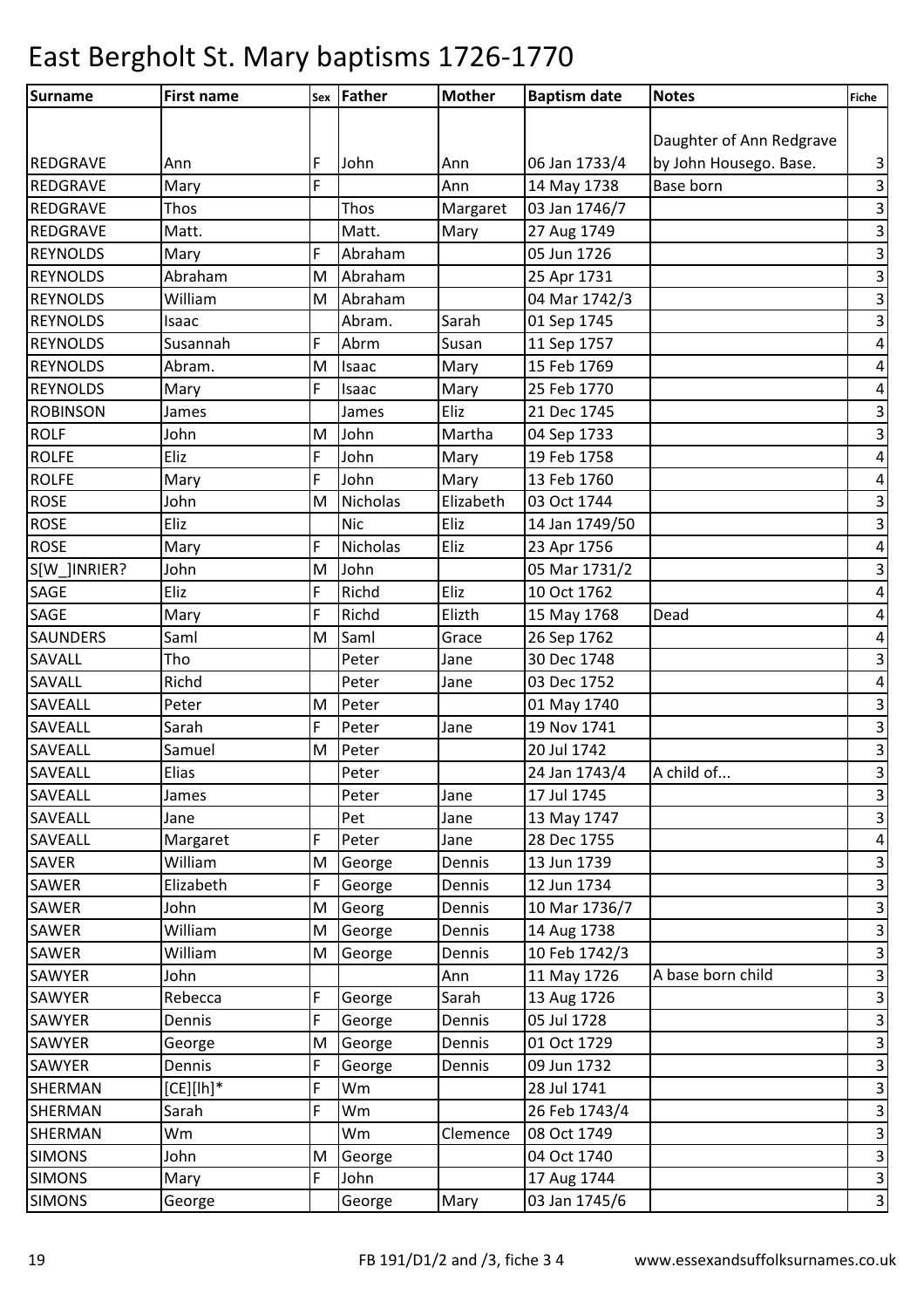| Surname         | <b>First name</b> |   | sex Father | <b>Mother</b> | <b>Baptism date</b> | <b>Notes</b> | Fiche                   |
|-----------------|-------------------|---|------------|---------------|---------------------|--------------|-------------------------|
| <b>SIMONS</b>   | Jno               |   | Geo        | Mary          | 13 Nov 1747         |              | $\vert$ 3               |
| <b>SKINNER</b>  | Sarah             |   | Jno        | Sar.          | 02 Mar 1749/50      |              | $\vert$ 3               |
| <b>SKINNER</b>  | Sukey             |   | Jno        | Sar.          | 07 Feb 1751/2       |              | $\overline{\mathbf{3}}$ |
| <b>SKINNER</b>  | Eliz              | F | John       | Eliz          | 25 Dec 1758         |              | $\vert 4 \vert$         |
| <b>SKINNER</b>  | John              | M | John       | Eliz.         | 20 Feb 1760         |              | $\overline{a}$          |
| <b>SORREL</b>   | Sar.              |   | Jn.        | Sar.          | 03 Nov 1751         |              | $\vert$ 3               |
| SORRELL         | Thos              | M | John       | Sarah         | 13 Feb 1763         |              | $\vert 4 \vert$         |
| <b>STEPHENS</b> | Aaron             | M | Thos       | Ann           | 18 Mar 1759         |              | $\overline{\mathbf{r}}$ |
| <b>STEPHENS</b> | Amos              | M | Thos       | Ann           | 18 Mar 1759         |              | $\pmb{4}$               |
| <b>STEPHENS</b> | Jemima            | F | Thos       | Ann           | 13 Apr 1766         |              | $\vert 4 \vert$         |
| <b>STORY</b>    | Ann               | F | Benjamin   | Eleanor       | 23 Nov 1728         |              | $\vert$ 3               |
| <b>STORY</b>    | William           | M | Benjamin   |               | 21 Jun 1731         |              | $\vert$ 3               |
| <b>STORY</b>    | Susan             | F | Benjamin   |               | 18 May 1740         |              | $\overline{3}$          |
| <b>STORY</b>    | Ann               | F | Benjamin   |               | 16 Jun 1742         |              | $\overline{3}$          |
| <b>STORY</b>    | Benj              |   | Ben        | Eliz          | 03 Apr 1748         |              | $\vert$ 3               |
| <b>STORY</b>    | Ant.              |   | Benj.      | Eliz          | 28 Apr 1751         |              | $\overline{3}$          |
| <b>STORY</b>    | Elizth            | F |            | Elizth        | 24 Dec 1769         |              | $\vert 4 \vert$         |
| <b>SUMMERS</b>  | John              | M | John       |               | 01 Jun 1733         |              | $\vert$ 3               |
| <b>SUMMERS</b>  | Mary              | F | John       | Mary          | 29 Nov 1735         |              | $\overline{\mathbf{3}}$ |
| <b>SUMMERS</b>  | John              |   | John       | Mary          | 14 Sep 1737         | A twin       | $\vert$ 3               |
| <b>SUMMERS</b>  | Ann               |   | John       | Mary          | 14 Sep 1737         | A twin       | $\overline{3}$          |
| <b>TORBALL</b>  | Ann               | F | Robert     | Ann           | 02 Sep 1735         |              | $\vert$ 3               |
| <b>TORBALL</b>  | William           | M | Robt       |               | 29 Oct 1738         |              | $\vert$ 3               |
| <b>TORBALL</b>  | John              | M | John       | Ann           | 04 May 1739         |              | $\vert$ 3               |
| <b>TORBALL</b>  | Elizabeth         | F | Rob        |               | 06 May 1744         |              | $\vert$ 3               |
| <b>TORBALL</b>  | Robt              | M | Robt       | Mary          | 12 Jul 1767         |              | $\vert 4 \vert$         |
| <b>TORBALL</b>  | Mary              | F | John       | Mary          | 13 Nov 1768         |              | $\overline{\mathbf{r}}$ |
| <b>TORBELL</b>  | Robt              | M | Robt       | Ann           | 06 Mar 1736/7       |              | $\mathsf 3$             |
| <b>TORBILL</b>  | Elizabeth         | F | Robert     |               | 02 Apr 1733         |              | $\overline{\mathbf{3}}$ |
| <b>TURNER</b>   | Susan             | F | Abraham    |               | 25 Jan 1727/8       |              | $\overline{3}$          |
| <b>TURNER</b>   | Susan             | F | Abraham    | Susan         | 30 Jan 1728/9       |              | $\overline{3}$          |
| <b>TURNER</b>   | Sarah             | F | Abraham    | Susan         | 02 Apr 1731         |              | $\vert$ 3               |
| <b>TURNER</b>   | John              | M | John       |               | 18 Feb 1734/5       |              | $\overline{\mathbf{3}}$ |
| <b>TURNER</b>   | Robt              | M | Abraham    | Susan         | 24 Feb 1734/5       |              | $\overline{\mathbf{3}}$ |
| <b>TURNER</b>   | Joseph            | M | John       |               | 01 Apr 1736         |              | $\overline{\mathbf{3}}$ |
| <b>TURNER</b>   | Mary              | F | Abraham    | Susan         | 12 Jan 1737/8       |              | $\overline{\mathbf{3}}$ |
| <b>TURNER</b>   | Rose              | F | John       |               | 09 Apr 1738         |              | $\overline{3}$          |
| <b>TURNER</b>   | Joseph            | M | Joseph     | Christian     | 08 Apr 1739         |              | $\overline{\mathbf{3}}$ |
| <b>TURNER</b>   | Sarah             | F | John       |               | 17 Jul 1739         |              | $\vert$ 3               |
| <b>TURNER</b>   | Samuel            | M | Joseph     |               | 03 Oct 1744         |              | $\overline{3}$          |
| <b>TURNER</b>   | Thos              |   | Jos        | Xtn           | 01 Apr 1747         |              | $\overline{\mathbf{3}}$ |
| <b>TURNER</b>   | Henry             |   | Henry      | Christian     | 17 Oct 1749         |              | $\overline{\mathbf{3}}$ |
| <b>TURNER</b>   | Martha            |   | Jos        | Xtn.          | 06 Dec 1751         |              | $\overline{\mathbf{3}}$ |
| <b>TURNER</b>   | Mary              | F | Joseph     | Christian     | 13 Nov 1754         |              | $\vert 4 \vert$         |
| <b>TURNER</b>   | James             | M | James      | Susan         | 26 Feb 1766         |              | $\vert 4 \vert$         |
| <b>TWIGGER</b>  | Isabell           | F | Robt       |               | 23 Feb 1743/4       |              | $\overline{\mathbf{3}}$ |
| <b>TWIGGER</b>  | Edmund            |   | Robert     | Mary          | 22 May 1745         |              | $\overline{\mathbf{3}}$ |
| <b>TWIGGER</b>  | Mary              |   | Ed         | Eliz          | 19 Sep 1746         |              | $\overline{\mathbf{3}}$ |
| <b>TWIGGER</b>  | Mary              |   | Ed         | Eliz          | 14 Feb 1749/50      |              | $\overline{3}$          |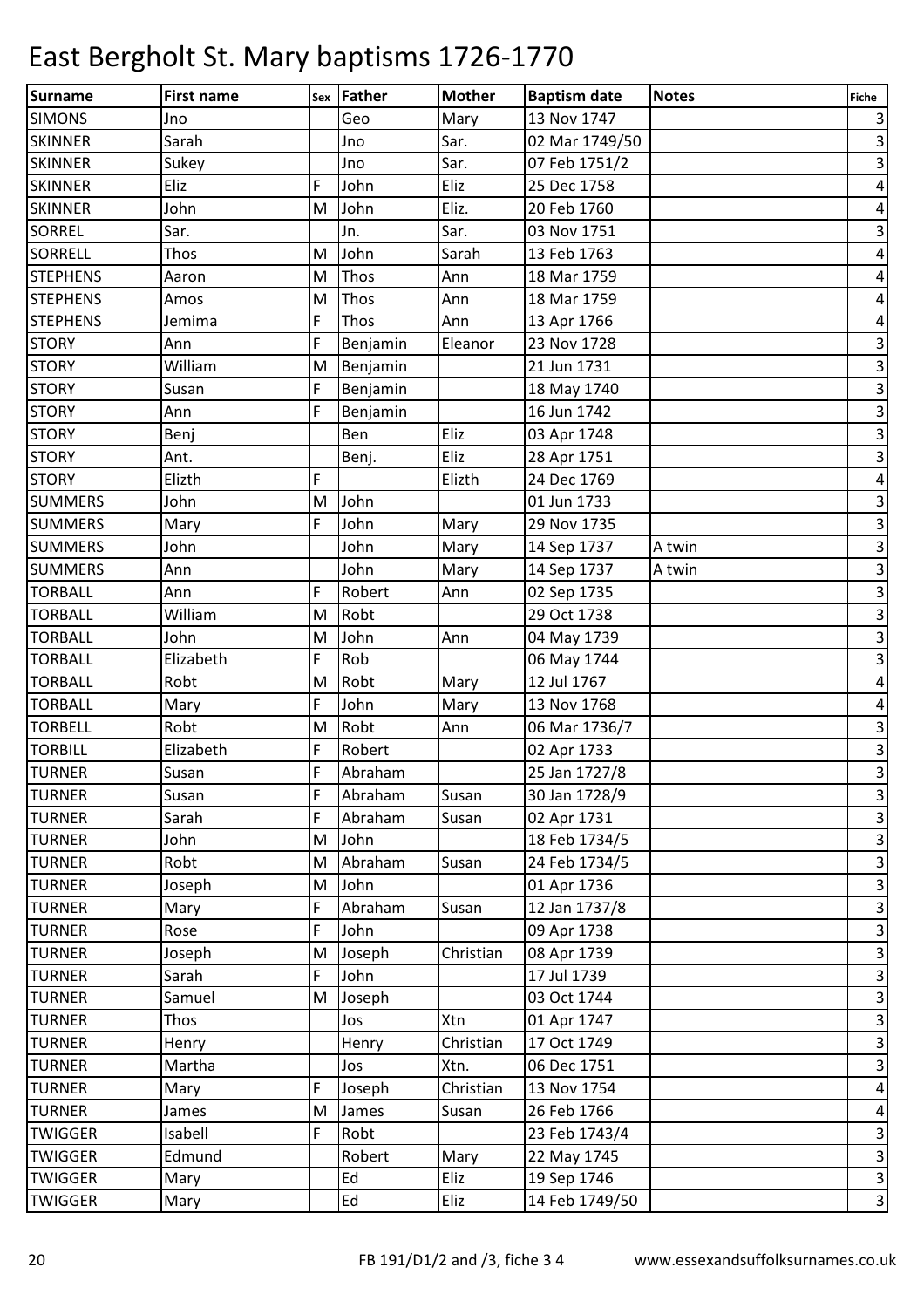| Surname          | <b>First name</b> | Sex | Father      | <b>Mother</b>  | <b>Baptism date</b> | <b>Notes</b>                | <b>Fiche</b>              |
|------------------|-------------------|-----|-------------|----------------|---------------------|-----------------------------|---------------------------|
| <b>TWIGGER</b>   | Wm                |     | Robt        | Eliz           | 17 Jul 1751         |                             | $\vert$                   |
| <b>TYLER</b>     | William           | M   | Willm       | Mary           | 01 Oct 1769         |                             | $\vert 4 \vert$           |
| VE[SR]EY         | Elizabeth         | F   | Charles     | Eliz           | 05 Jun 1737         |                             | $\overline{\mathbf{3}}$   |
| <b>VECEY</b>     | Sarah             | F   | Charles     |                | 20 May 1744         |                             | $\overline{3}$            |
| <b>WALLER</b>    | John              | M   | John        | Mary           | 06 Jul 1766         |                             | $\vert 4 \vert$           |
| <b>WALLER</b>    | Hannah            | F   | John        | Mary           | 10 Jul 1768         |                             | $\vert 4 \vert$           |
| <b>WALLER</b>    | Robert            | M   | John        | Mary           | 11 Mar 1770         |                             | $\overline{a}$            |
| <b>WARD</b>      | Thomas            | M   | Thomas      | Thomasin       | 16 Feb 1743/4       |                             | $\ensuremath{\mathsf{3}}$ |
| <b>WARD</b>      | Francis           |     | Thos        | Thamasin       | 18 Mar 1746/7       |                             | $\overline{\mathbf{3}}$   |
| <b>WARD</b>      | Harry             |     | Tho         | Thomasin       | 16 Nov 1748         |                             | $\overline{\mathbf{3}}$   |
| <b>WATSON</b>    | Ann               | F   | John        | Ann            | 08 Dec 1728         |                             | $\overline{3}$            |
| <b>WATSON</b>    | Mary              | F   | John        | Ann            | 21 Oct 1730         |                             | $\overline{3}$            |
| <b>WATSON</b>    | Ann               | F   | John        |                | 05 Dec 1732         |                             | $\overline{\mathbf{3}}$   |
| <b>WATTS</b>     | William           | M   | James       |                | 30 Apr 1738         |                             | ω                         |
| <b>WATTS</b>     | Benjamin          | M   | Benjamin    |                | 02 May 1744         |                             | $\overline{\mathbf{3}}$   |
| <b>WEBB</b>      | Susan             | F   | Richard     | Susan          | 28 Oct 1770         |                             | $\vert 4 \vert$           |
| WELLARD          | Edward            | M   | Jos.        | Eliz.          | 10 Jan 1762         |                             | $\vert 4 \vert$           |
| WELLUM           | Michael           |     |             | Eliz           | 30 Sep 1748         |                             | $\mathbf{3}$              |
| <b>WEST</b>      | <b>Thomas</b>     | M   | Thomas      |                | 18 May 1733         |                             | $\overline{\mathbf{3}}$   |
| <b>WEST</b>      | Elizabeth         | F   | John        |                | 17 Apr 1737         |                             | $\overline{\mathbf{3}}$   |
| <b>WEST</b>      | Hannah            | F   | Thomas      |                | 22 Jun 1737         |                             | $\overline{\mathbf{3}}$   |
| <b>WEST</b>      | Hannah            | F   | Thomas      |                | 10 Oct 1739         |                             | $\vert$ 3                 |
| WEST?            | Hannah            | F   | Thomas      |                | 14 Dec 1737         | Entry crossed out.          | $\overline{\mathbf{3}}$   |
| <b>WILKERSON</b> | Sarah             | F   | Isaac       | Sarah          | 28 Mar 1755         |                             | $\vert 4 \vert$           |
| <b>WILKISSON</b> | Martha            | F   | John        |                | 25 Mar 1743         |                             | $\overline{\mathbf{3}}$   |
| <b>WILSON</b>    | Sarah             | F   | Thos        | Mary           | 10 Aug 1760         |                             | $\pmb{4}$                 |
| <b>WILSON</b>    | Eliz              | F   | Thos        | Mary           | 17 Jul 1763         |                             | $\overline{a}$            |
| <b>WILSON</b>    | Mary              | F   | Tho         | Mary           | 22 Dec 1765         |                             | $\pmb{4}$                 |
| <b>WILSON</b>    | Thos              | M   | Thos        | Mary           | 25 Dec 1767         |                             | $\pmb{4}$                 |
| <b>WILSON</b>    | Joseph            | M   | Thos        | <b>Mary</b>    | 07 Oct 1770         |                             | $\vert$                   |
| <b>WINDSOR</b>   | Matthew           | M   | Christopher | Tamison        | 20 Oct 1727         |                             | $\vert$ 3                 |
| <b>WINDSOR</b>   | Thomasin          | F   | Xtopher     |                | 26 Mar 1732         |                             | $\overline{3}$            |
|                  |                   |     |             |                |                     | Entry reads "William        |                           |
|                  |                   |     |             |                |                     | Windsor, base". Unclear if  |                           |
|                  |                   |     |             |                |                     | Windsor is surname of       |                           |
|                  |                   |     |             |                |                     | father or mother as his     |                           |
|                  |                   |     |             |                |                     | parents don't appear in the |                           |
| <b>WINDSOR</b>   | Willm             |     |             |                | 01 Oct 1760         | register.                   | $\overline{\mathbf{r}}$   |
| <b>WINSOR</b>    | Ann               | F   | Christopher |                | 31 Mar 1735         |                             | $\overline{\mathbf{3}}$   |
| <b>WINSOR</b>    | Thomasin          | F   | Christopher |                | 14 Jul 1736         |                             | $\overline{\mathbf{3}}$   |
| <b>WITHERS</b>   | Joseph            | M   | John        | <b>Bridgit</b> | 28 Sep 1733         |                             | $\vert$ 3                 |
| <b>WITHERS</b>   | Mary              | F   | Jo[ns]      | Mary           | 11 Jan 1756         |                             | $\vert 4 \vert$           |
| <b>WITHERS</b>   | Joseph            | M   | Jos         | Mary           | 09 Jul 1758         |                             | $\vert 4 \vert$           |
| <b>WITHERS</b>   | Mary              | F   | Jos.        | Mary           | 09 Mar 1760         |                             | $\vert 4 \vert$           |
| <b>WITHERS</b>   | Lydia             | F   | Jo.         | Mary           | 29 Mar 1761         |                             | $\vert$                   |
| <b>WITHERS</b>   | John              | M   | Jos.        | Mary           | 10 Jun 1764         |                             | $\vert 4 \vert$           |
| <b>WITHERS</b>   | Lucy              | F   | Joseph      | Mary           | 28 Feb 1770         |                             | $\vert 4 \vert$           |
| <b>WOODS</b>     | Sarah             | F   | Robert      | Ann            | 06 Apr 1726         |                             | $\vert$ 3                 |
| <b>WOOLARD</b>   | Willm             | M   | Willm       |                | 22 Apr 1738         |                             | $\vert$ 3                 |